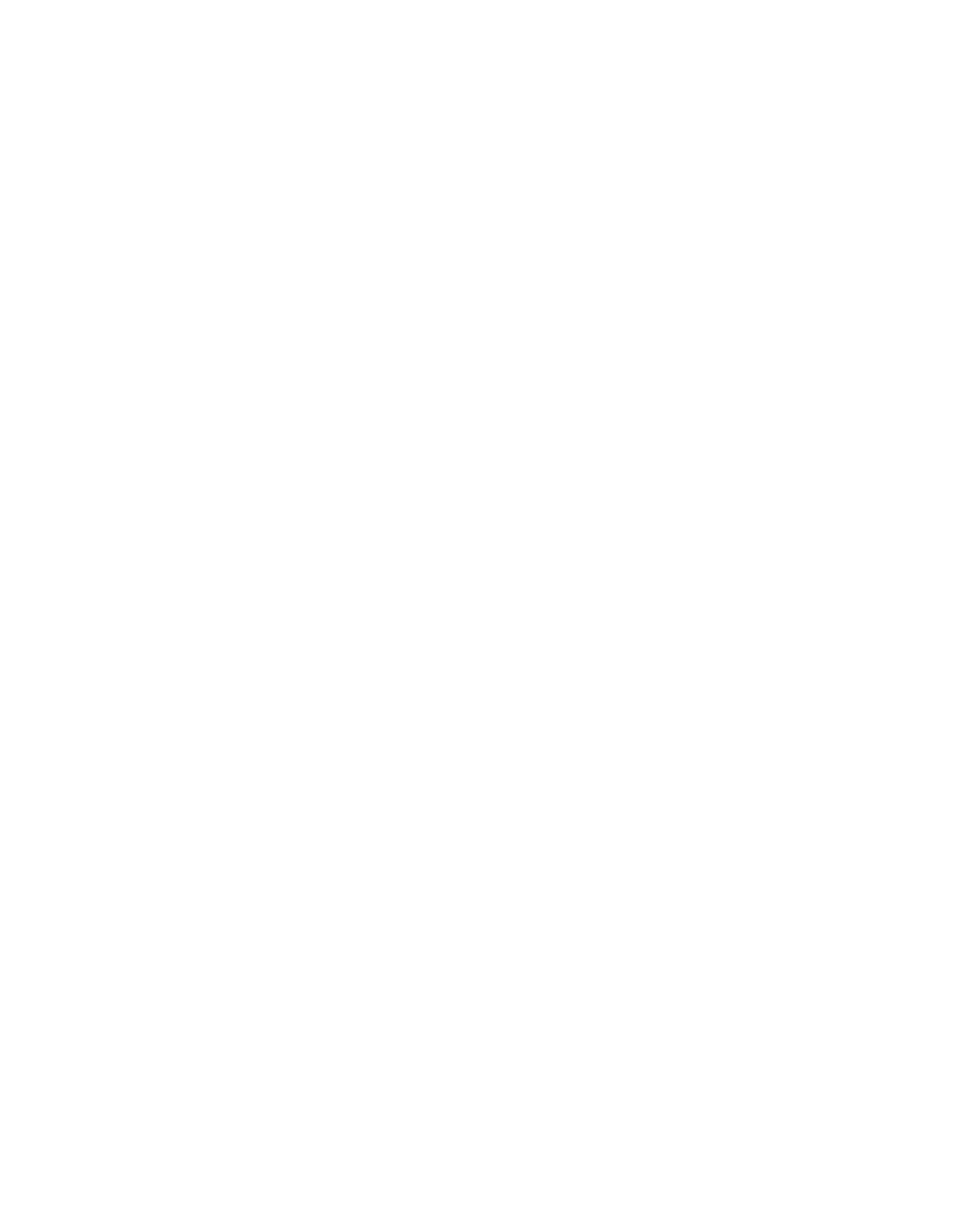## TABLE OF CONTENTS

| <b>ABSTRACT</b>                                           | 3  |
|-----------------------------------------------------------|----|
| 1 INTRODUCTION                                            | 5  |
| 1.1 The Aim of the Thesis                                 | 7  |
| 1.2 The Material                                          | 9  |
| 1.2.1 anywherefit                                         | 9  |
| 1.2.2 Daveywaveyfitness                                   | 10 |
| 1.2.3 Fit Chick in the City                               | 11 |
| 1.2.4 Fitness on Toast                                    | 12 |
| 2 BLOGS AS PRESENTATIONAL SOCIAL MEDIA                    | 13 |
| 2.1 The Definition                                        | 13 |
| 2.1.1 The Blogosphere                                     | 15 |
| 2.2 The Structure                                         | 16 |
| 2.3 The Functional Classification of Social Media Sites   | 16 |
| 2.4 The Functional Building Blocks of Social Media Sites  | 18 |
| <b>3 SELF-BRANDING</b>                                    | 22 |
| 3.1 Why Self-Branding?                                    | 24 |
| 3.2 The Practical Means of Self-Branding                  | 25 |
| 3.3 Micro-celebrity                                       | 28 |
| 4 IDENTITY AND SOCIALLY CONSTRUCTED NORMS OF THE FIT BODY | 30 |
| 4.1 Identity and Society                                  | 30 |
| 4.2 Online Identity                                       | 32 |
| 4.2.1 The Principle of Telepresence                       | 32 |
| 4.2.2 Online Identity Performance                         | 33 |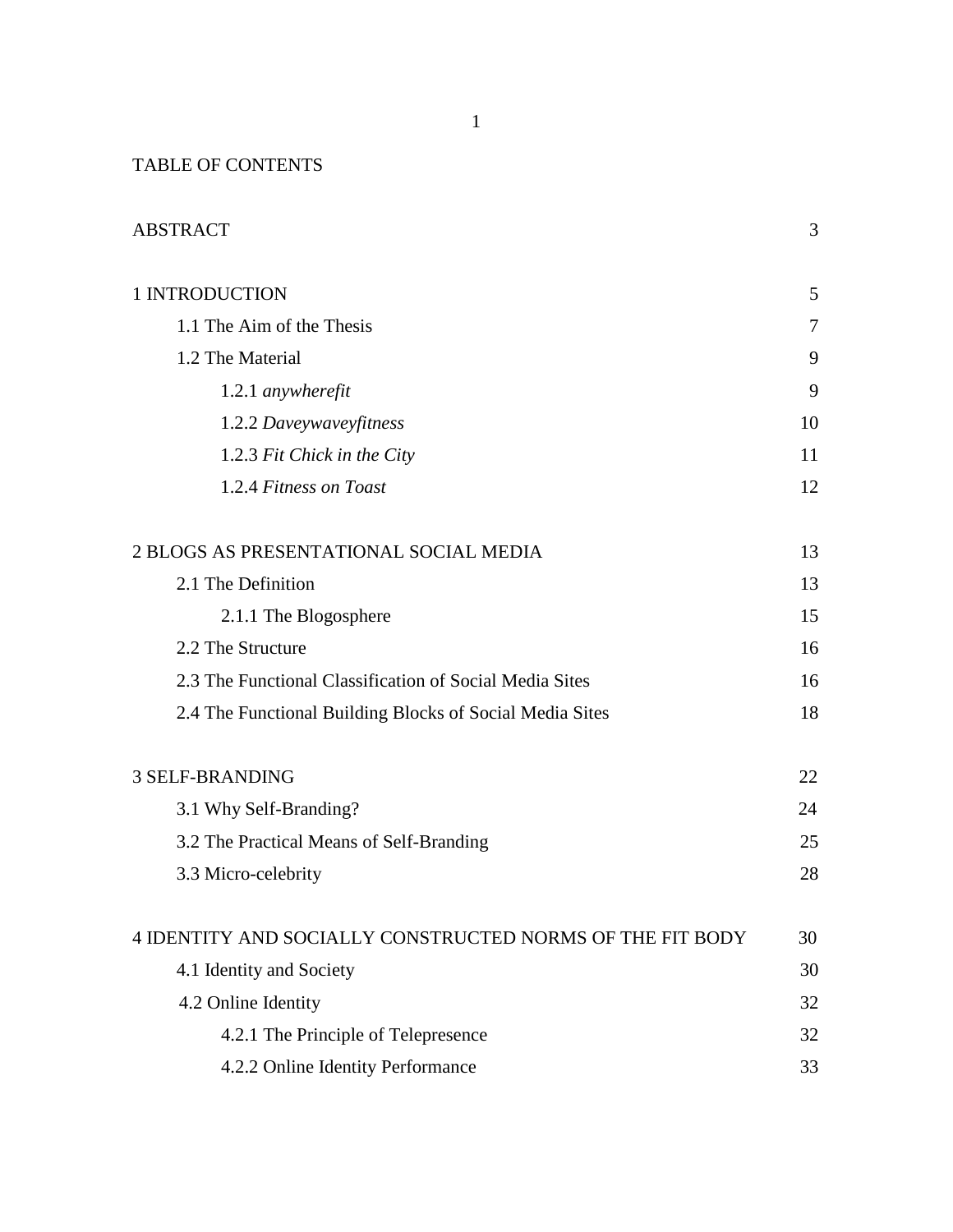| 4.3 The Discourse of Healthism      | 34 |
|-------------------------------------|----|
| 5 THE BRANDED SELF IN FITNESS BLOGS | 36 |
| 5.1 The Structure of the Blogs      | 36 |
| 5.2 The Blog Posts                  | 41 |
| 5.3.1 anywherefit                   | 41 |
| 5.3.2 Daveywaveyfitness             | 48 |
| 5.3.3 Fit Chick in the City         | 56 |
| 5.3.4 Fitness on Toast              | 63 |
| <b>6 CONCLUSIONS</b>                | 71 |
| <b>WORKS CITED</b>                  | 75 |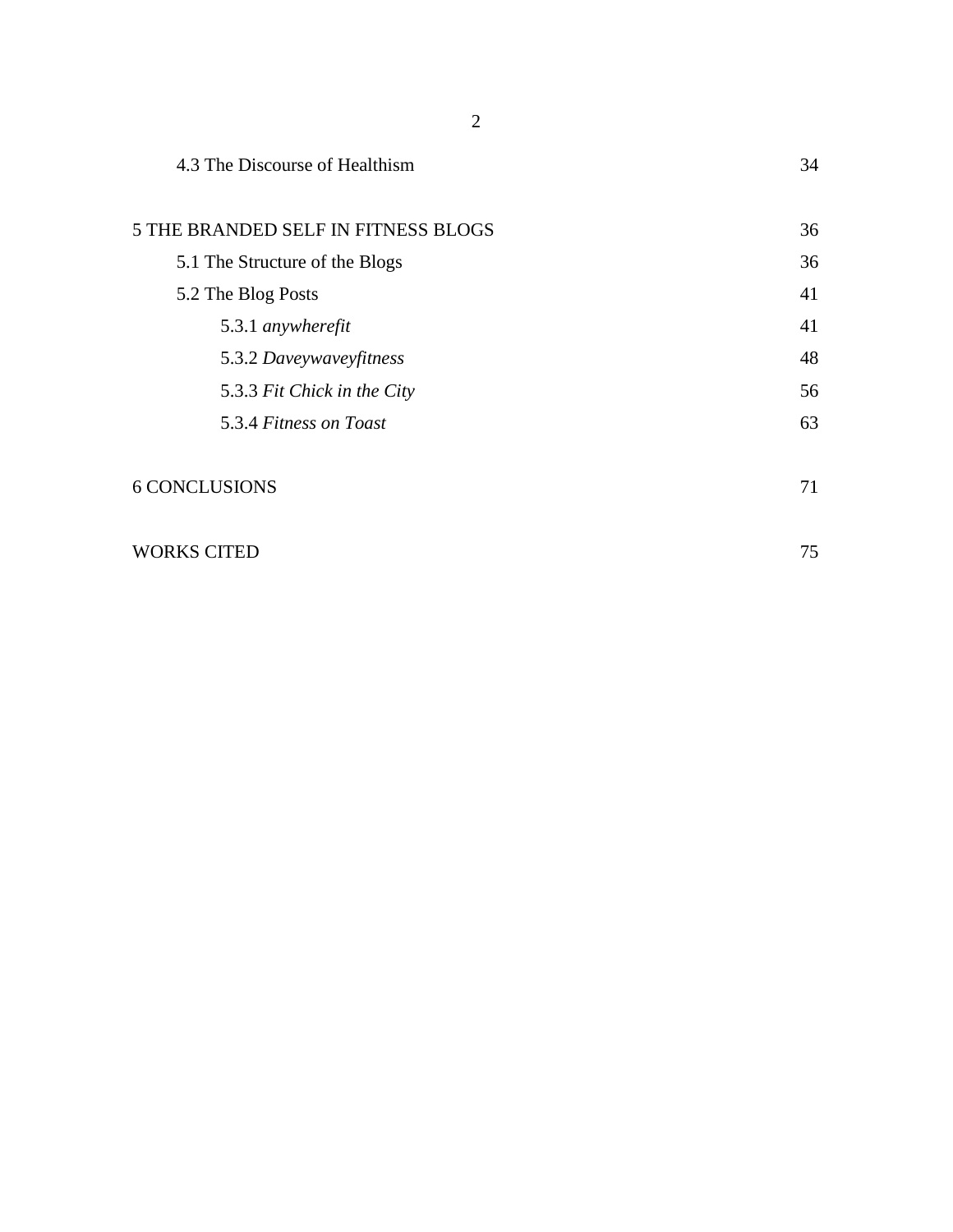| <b>UNIVERSITY OF VAASA</b>   |                                                           |
|------------------------------|-----------------------------------------------------------|
| <b>Faculty of Philosophy</b> |                                                           |
| Discipline:                  | <b>English Studies</b>                                    |
| <b>Author:</b>               | Annika Tarkkanen                                          |
| <b>Master's Thesis:</b>      | Online Representation of the Self – Self-Branding in Four |
|                              | <b>Fitness Blogs</b>                                      |
| Degree:                      | <b>Master of Arts</b>                                     |
| Date:                        | 2014                                                      |
| <b>Supervisor:</b>           | Tiina Mäntymäki                                           |

### **ABSTRACT**

Itsebrändäyksestä on muodostunut tärkeä käsite sosiaalisen median sivustojen käyttäjille, sillä kommunikoinnin lisäksi näiden sivustojen käyttöön liittyy vahvasti ajatus oman identiteetin jakamisesta muiden kanssa. Yksittäiset promootion edistämisen keinot muodostavat yhdessä aktiivisen identiteetin jakamisen kanssa brändin, joten sivustojen käyttäjä kokee itsensä kokonaisvaltaisesti ikään kuin markkinoitavana tuotteena.

**--------------------------------------------------------------------------------------------------------------**

Pro gradu -tutkielmassa tarkastellaan neljän fitness -aiheisiin keskittyvän henkilön blogeja itsebrändäyksen näkökulmasta. Materiaalina käytetyt kirjoittajat ja heidän bloginsa ovat Blair Morrison (*anywherefit*), Davey Wavey (*Daveywaveyfitness*)*,* Jess Underhill (*Fit Chick in the City*) ja Faya Nilsson (*Fitness on Toast*). Julkaisut ovat aikaväliltä 01.01.2013– 15.01.2013, ja yhteensä tarkastelussa oli 27 erillistä julkaisua. Sekä tyypillisiä itsebrändäyksen keinoja että fitness -identiteetin rakentamista on tarkasteltu itsebrändäyksen toimintatapojen (erityisesti Trammell & Keshelashvili ja Kortesuo) ja sosiaalisesti rakentuneen identiteetin ja vartaloon liittyvien normien kautta (Wright ym.).

Bloggaajat esiintyivät ensisijaisesti ammattilaisina, mikä määritteli vahvimmin heidän identiteettinsä blogeissa. Tärkeimmät itsebrändäyksen keinot olivat fyysisten ominaisuuksien korostaminen ja lukijoiden suora puhuttelu. Wavey esiintyi suosittuna sosiaalisen median guruna, mutta julkaisuista puuttui lähes kokonaan henkilökohtainen kuvailu. Morrison ja Underhill käyttivät useita promootion edistämisen keinoja ja yhdistivät henkilökohtaiset kokemuksensa blogissa. Nilsson oli blogissaan erityisesti sosiaalisen normin ilmentäjä, sillä hänen huoliteltu ulkonäkönsä oli blogissa vahvasti esillä.

**--------------------------------------------------------------------------------------------------------------**

**KEYWORDS:** self-branding, online communication, blogging, online identity, self-

presentation

**--------------------------------------------------------------------------------------------------------------**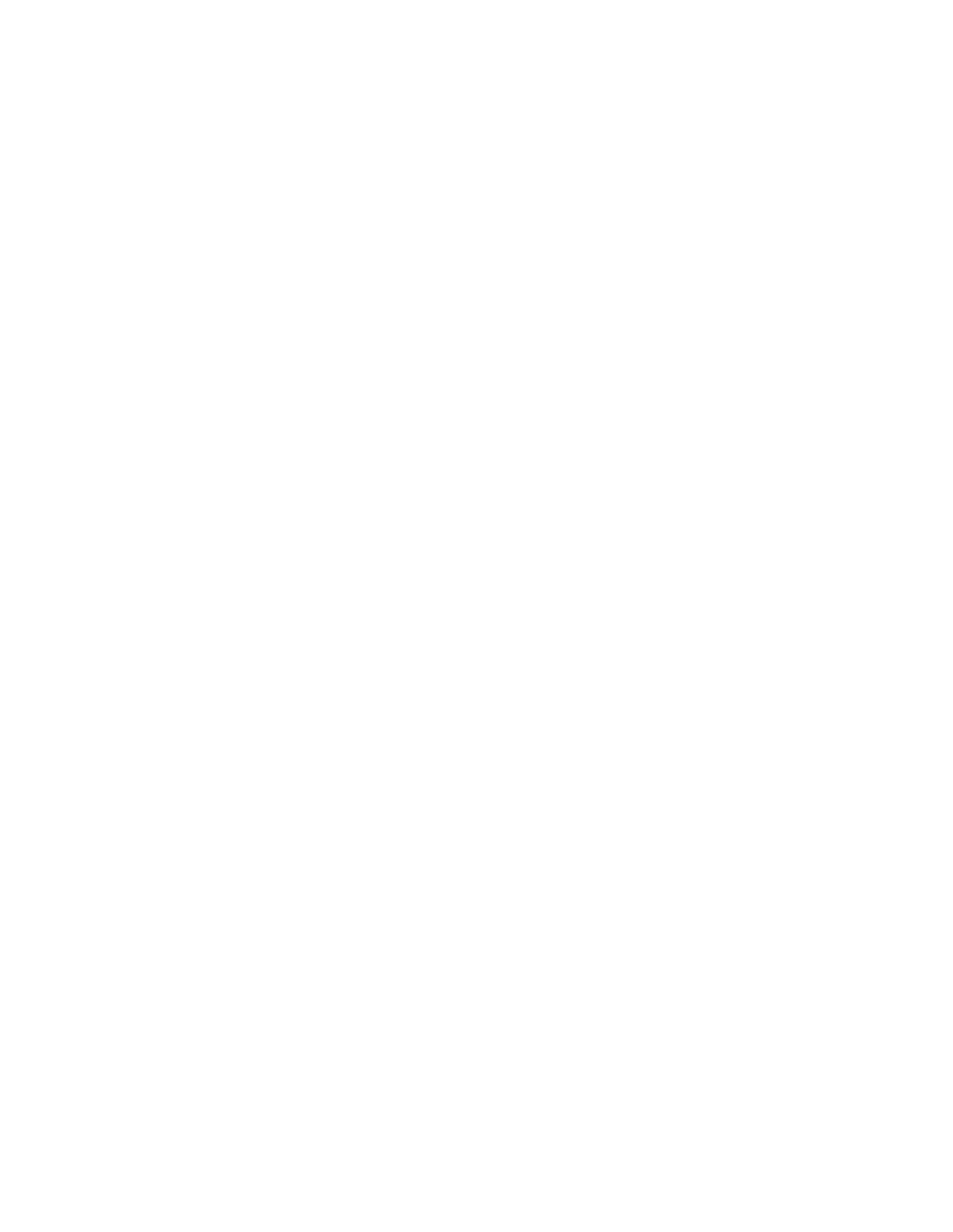### 1 INTRODUCTION

Fitness blogging is a phenomenon that is particularly distinguishable everywhere in the social media today. As the topic is discussed in the CBC News by Jill English (2013), expressions such as "strong is the new skinny", and "fit is the new thin" have emerged to highlight the message of a more muscular body structure as being closer to 'the ideal' one (especially from a woman's perspective). In this way, the rise of the social media has created a perfect setting for the world of health and exercise to become more popular than ever before. Blogging has created an online environment in which each person is able to get their voice heard – such people, whose opinions would not be otherwise considered in any way in public conversations, as Elina Noppari and Mikko Hautakangas (2012: 57) suggest in their study. Consequently, the special feature of blogging means that it is possible to customize the environment for one's own needs through a concentration on a topic that feels most suitable, and the best thing is that everything is possible (Kortesuo 2011: 75).

When a blogger focuses on the field of fitness, the concept of self-branding becomes significant: the person presents the flattering aspects of the self through physical qualities. At the same time, this person begins to create a personal brand. Self-branding is visible everywhere on the Internet, since each person who is involved in the social media does practices related to self-branding. The concept includes a set of marketing strategies which can be applied to an individual. Thus, self-branding can be considered both a mindset (in which the person has to be thinking the self as a salable commodity) and a set of promotional strategies (Marwick 2010: 308). Each photo or status update, for example, creates a particular view of the person among the online audience.

Even though mere physical qualities could be attached to fitness, there are at least two different aspects related to the topic. According to English (2013), there is the attitude of "pride in performance", which means that the focus of fitness is not entirely connected to appearance. An interview with the CrossFit participant Sue Yen reveals the importance of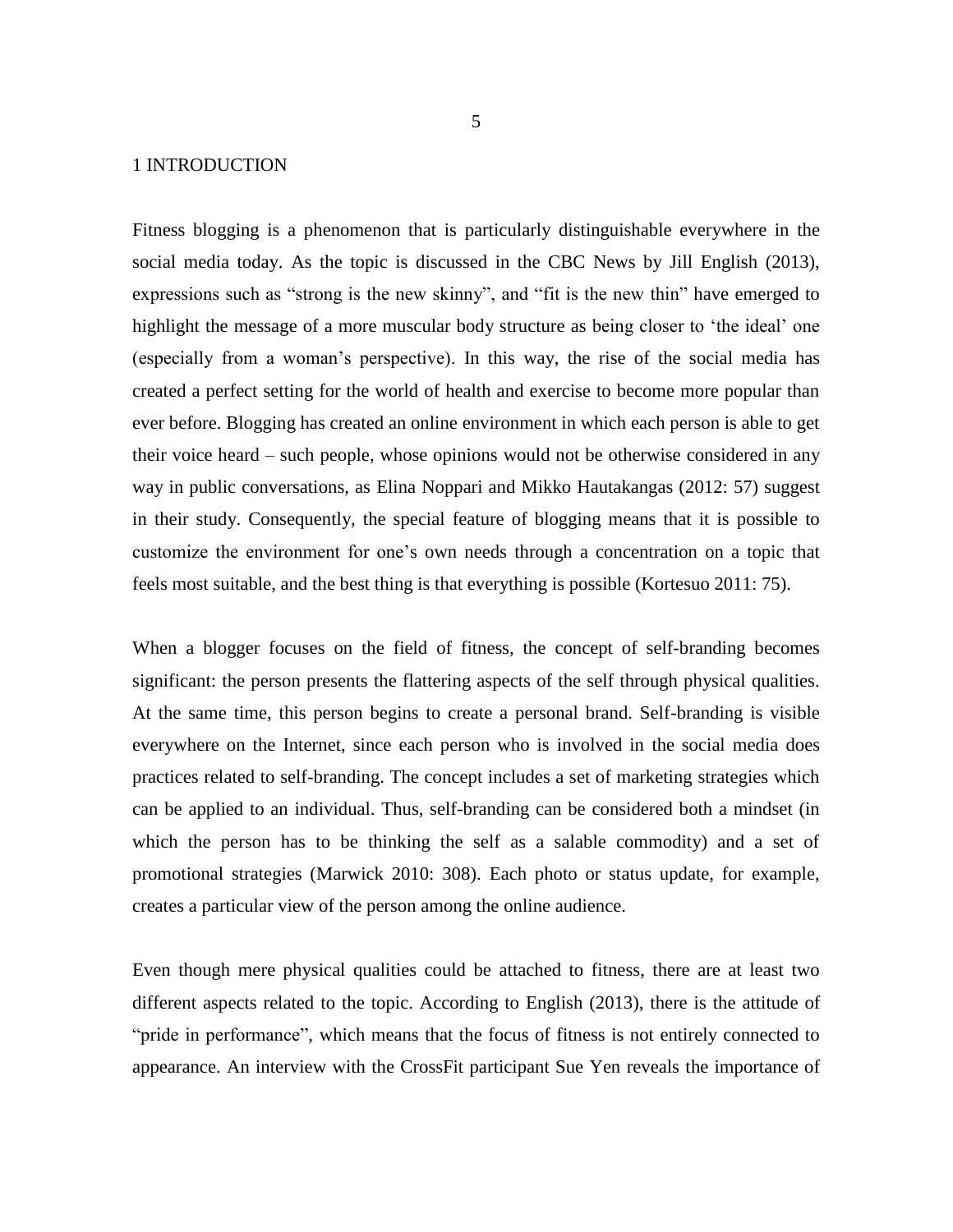performance for an athlete: "Physique becomes a side effect of performance goals," she says. "It allows for a range of healthy bodies because if you can lift this much, then you're achieving the goal. And it's a realistic one, as compared to getting someone's stomach." (English 2013.) The idea of having some concrete examples (you can lift this much) seems to tie the idea of self-branding even more to fitness blogging. In this case, after all, fitnessrelated identity is formed by the results a person has been able to accomplish. Thus, the person in question is not only judged by the appearance, but also by achievements that are comparable between other people. The aspect is strictly connected to the definition of fitness in general. According to Uhlenbruck (quoted in Volkwein 1998: XI), fitness is defined as stabilized health that a person has achieved through training, and it includes both physiological and mental abilities. Overall, fitness can be seen as an all-encompassing state of well-being that can be constructed through a person's appearance, performance, and medical evidence.

Blair Morrison is one of the bloggers chosen for the thesis, the writer of *anywherefit*. One of his posts strongly relates to the idea of fitness as a holistic concept. Furthermore, the post functions as an introductory part for the thesis, since it reveals the significance of fitness for athletes who write a blog. The post titled "Fitness is..." (the  $1<sup>st</sup>$  of February, 2013) describes explicitly how considering people from the perspective of fitness is such a great tool for the description of a person's values, character, and even the quality of living. Morrison (1 Feb, 2013) writes: "Fitness is....Manifesto. It's a statement about who you are, what you've done, and where you're going. Your personality, values, and vision are all encompassed here. How do you respond to adversity? Are you concerned about your longterm welfare?"

Morrison admits that the character of a person does not entirely depend on the fitness aspect, but, at the same time, it can be said to have a great deal of significance. He states how the attitude towards fitness shows "enough of an insight to betray what lies beneath" (FI, 1 Feb, 2013). He also further explains the claim by stating two possible descriptions for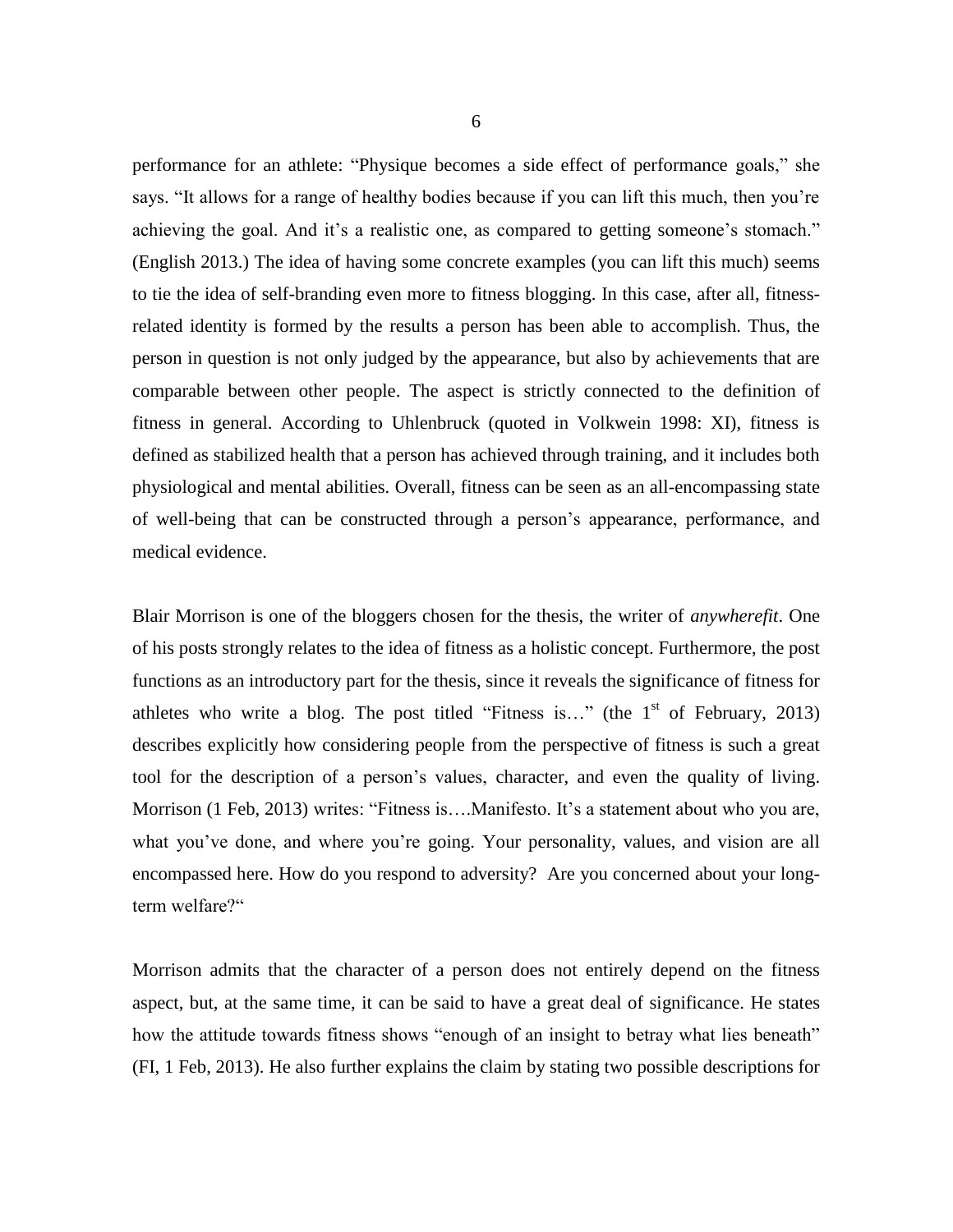people who do not make an effort to regular exercise: "a) This person doesn't know that exercise improves his chances of survival, or b) This person knows that exercise improves his chances of survival, but chooses not to do it anyway" (FI, 1 Feb, 2013). Although the post includes expressions that should be regarded as simple statements, made by a single individual only, the point about "the insight into a person", also discussed by Morrison, is inevitably at the core of the idea of fitness bloggers who present the athletic self in an online environment.

Morrison's writing further defines fitness, as already discussed (Uhlenbruck quoted in Volkwein 1998: XI), also by supporting the idea of an all-encompassing state:

Luckily, by its nature, fitness is the ultimate reality check. It situates you with respect to your surroundings without bias or restraint. The fact that you can or can't do something is an undeniable indicator of who you are as an individual, you just need to read the signs. There's no mistaking success/failure, ability/inability, life/death. False fronts, egotisms, and self-loathing won't help you lift the bar. They won't lower your resting heart rate or unclog your arteries. They're coward's clothing, nothing more.

In this way, Morrison's statements about the reality check imply the major opportunities in the form of online communication for people enthusiastic about fitness. As Morrison also mentions egotism in his post, the reverse side of fitness blogging could be considered an issue a blogger needs to beware of: an ability may create egotism. So, overall, it is an extremely important thing to keep in mind while creating a certain image of the self, not only in everyday life but while communicating online, as well.

### 1.1 The Aim of the Thesis

A particular concentration in the field of fitness implies that the main purpose of blogging is inevitably to present a high-level, physically and mentally capable person, or at least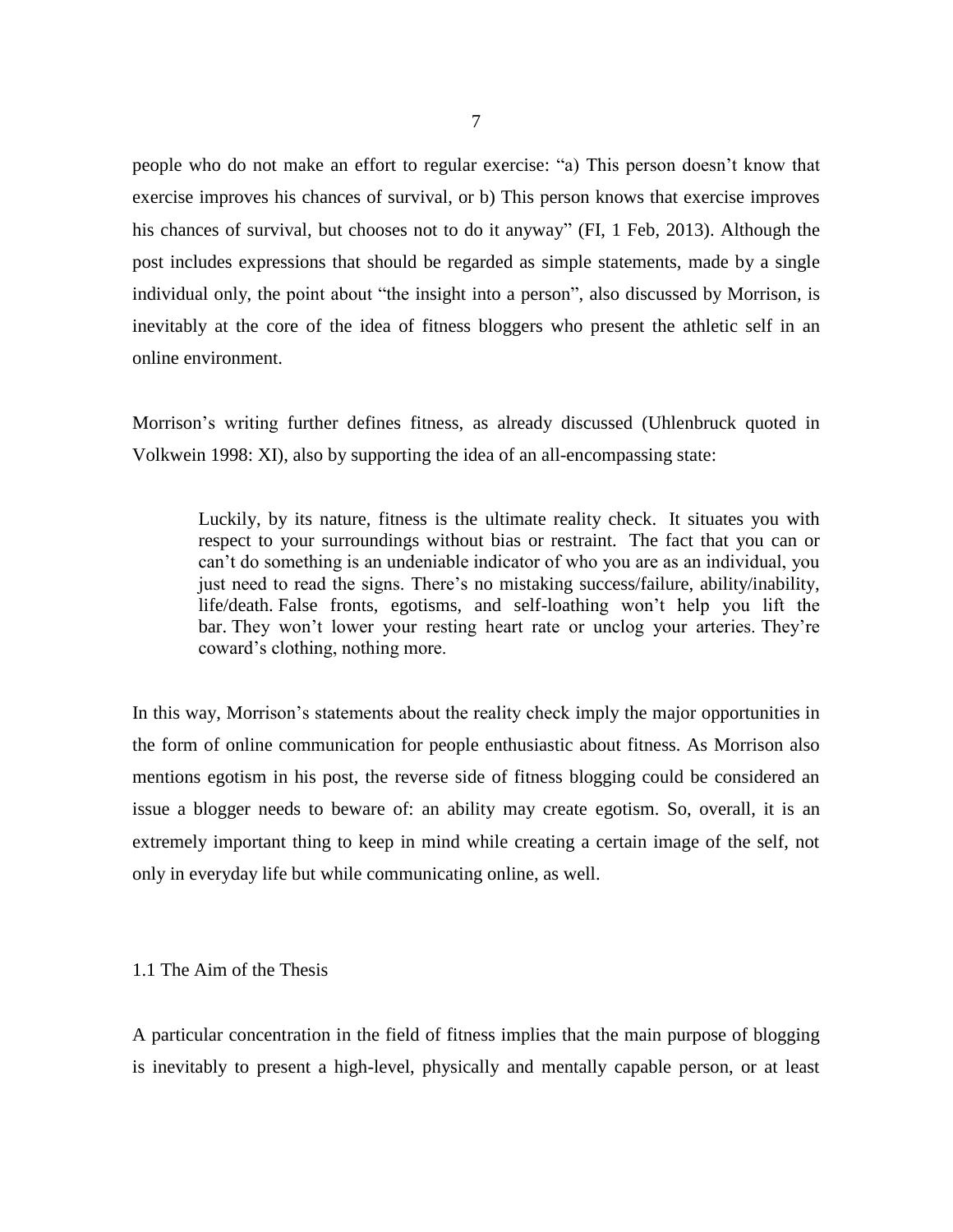describe a process of constantly becoming more competent. In the thesis, the analysis is done on the basis of the characteristics of self-promotion that can be distinguished in a social media context. Consequently, these characteristics form ways of creating a personal brand that further construct the online identity already displayed by a blogger, and this is the reason to consider the bloggers through theoretical perspectives of online identity as well. How does self-branding become visible in the blog entries and in what ways does it affect the blogger's disclosure of identity in an online environment? As Kietzmann et al. (2011) depict in the honeycomb of the social media, identity is the center element of social media functionality (the extent to which users reveal themselves). Besides, blogging as a practice needs to be taken into consideration in the thesis, since it is a tool for communication that has specific features in contrast to other social media sites. In this way, both the content in the posts and the overall structure of the blogs are discussed.

The material includes the posts of four different fitness blogs. The writers have different approaches to fitness in the sense that each person is into muscular training and overall fitness but with different practices and perspectives. The criterion is that the blogger is an individual: while browsing through fitness blogs on the Internet, several blogs may have a group of writers, the blog is based by a company or community, or the writer is regarded as a celebrity outside the social media. The selected blogs share the same attitude of presenting fitness as an important part of their lifestyle. In that way, fitness has a special meaning for the bloggers studied in the thesis, when based on a simple fact of their choice of topic for the blog. However, the writers may not be considered celebrities. The information about their identity comes only through the blog, and thus the reader may not recognize the writers outside social media contexts.

The material includes both women and men bloggers. The study attempts to reveal patterns that the fitness bloggers have created through their writing in order to create a self-brand, since self-branding strategies are similar in all social media sites and the bloggers chosen for the thesis share the same choice of topic in their blog. The possible differences between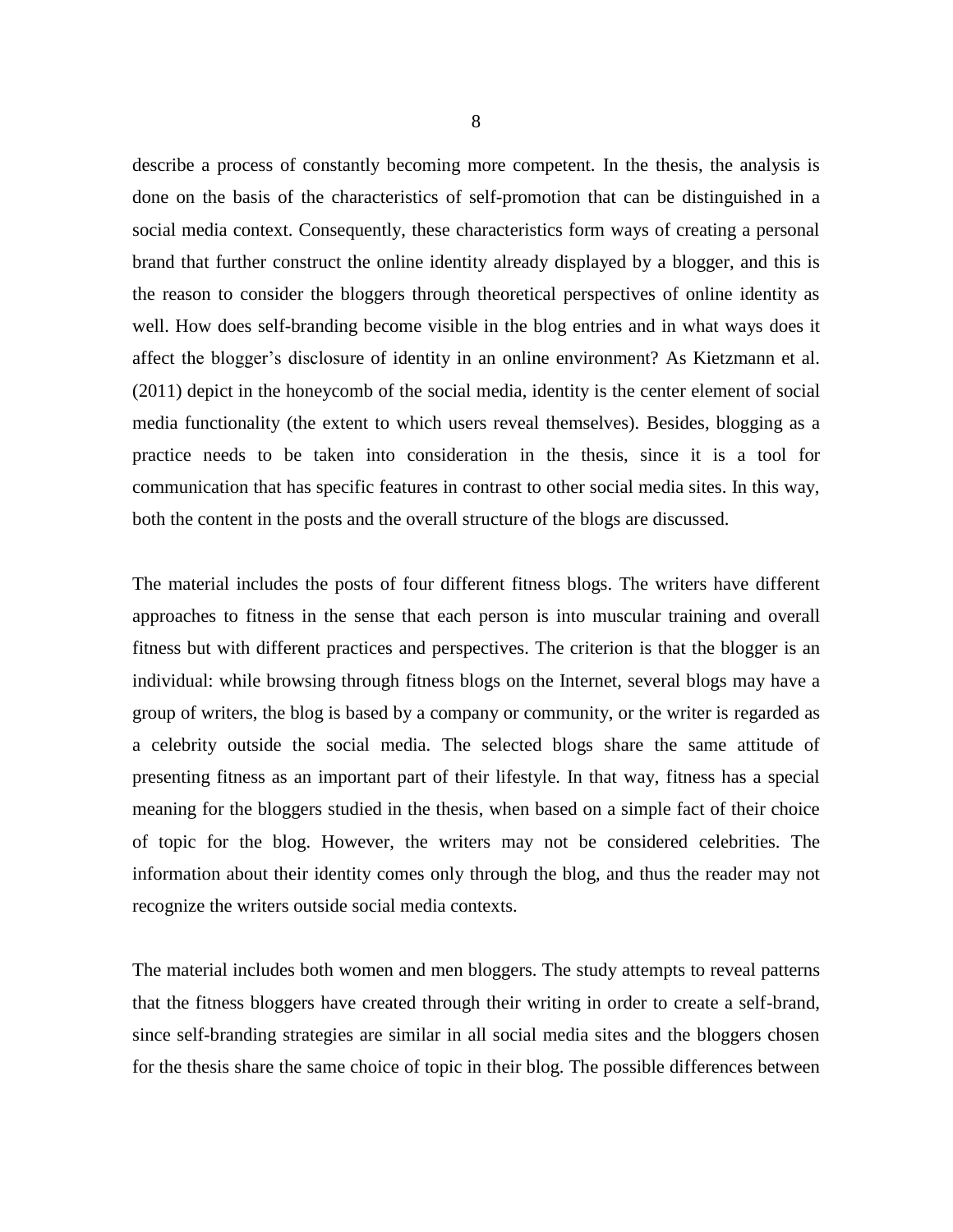the writers are taken into account, or more specifically, if the writers do not share all the same features in the formation of the branded self through fitness, the analysis will reveal and further discuss the differences. Nevertheless, the major focus of the analysis is on the content and the structure of each blog: in the thesis, my attempt is not to reveal any possible power relations related to sex and gender, even though both men and women bloggers are discussed. Moreover, all of the bloggers and their posts have a separate section in the analysis, but the interconnecting concepts of identity construction and the branded self are always taken into consideration while analyzing the topic and content of each post.

### 1.2 The Material

In this section, the four blogs chosen for the thesis are shortly introduced. The description gives an overview of the blogger's background, the topics discussed in the blog, and the possible distinguishing features of the blog that show the perspective to fitness of the writer. The blogs were followed during two weeks' time: the posts were limited to the first couple of weeks of January, 2013, so all of the posts were written 1.1.2013–15.1.2013. The pace of updating varies between the writers already during the relatively short period of time. Altogether, the four blogs contain 27 separate posts that are written during these two weeks.

### 1.2.1 *anywherefit*

Blair Morrison is a blogger from Northern California, and he writes a blog called *anywherefit*. The blog is available at [http://crossfitmobile.blogspot.fi/.](http://crossfitmobile.blogspot.fi/) Morrison has been involved in the world of fitness in more ways than one: one of his achievements is a  $7<sup>th</sup>$ place in the CrosssFit games, (a world-wide event, which tests competitors in challenges that incorporate running, weight lifting, gymnastics, climbing ropes, and other sports of the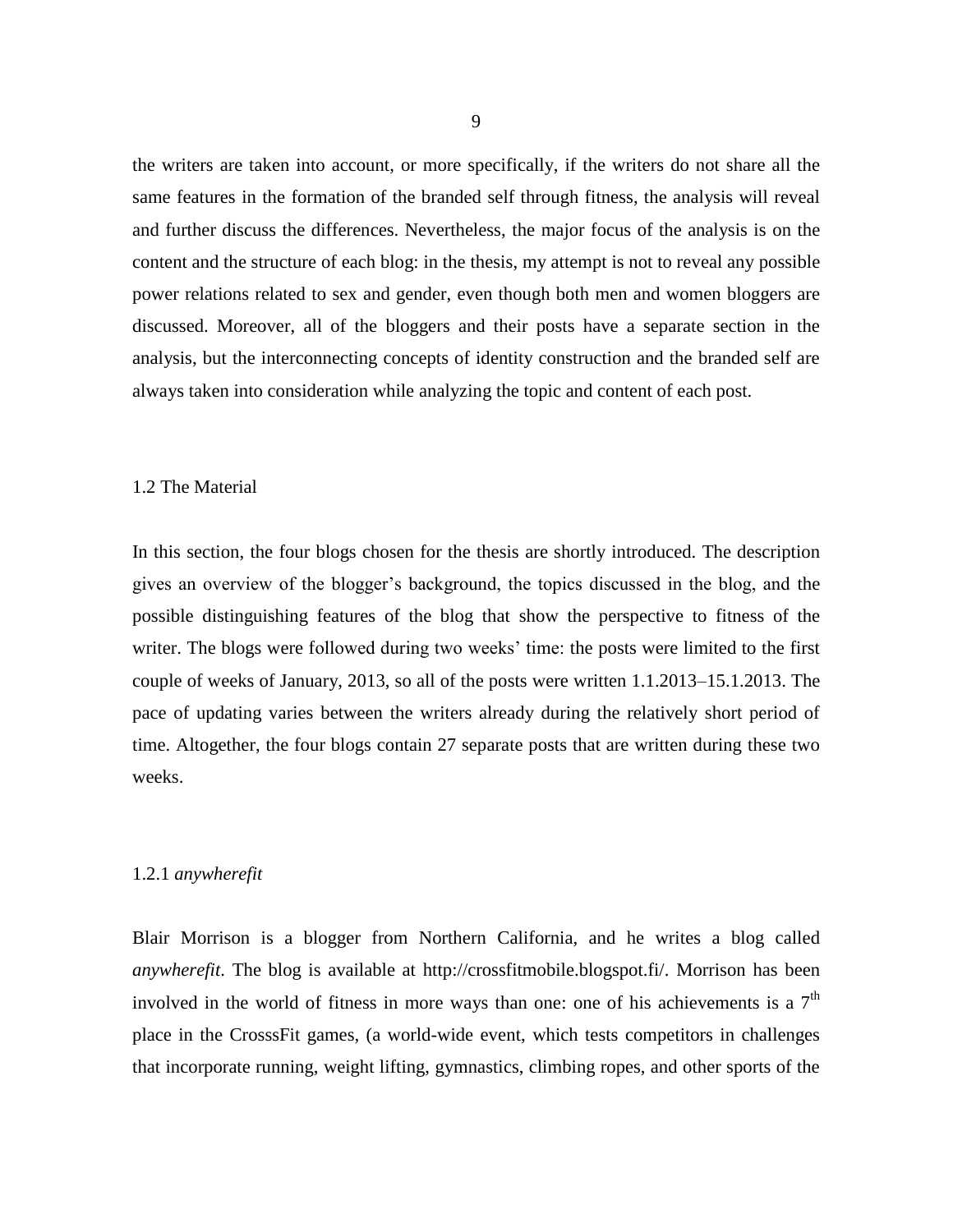kind). As the name of the blog already suggests, the posts may have various different locations, and thus, Morrison writes about exercises that have taken place in many parts of the world.

Morrison presents himself as a professional athlete, who is capable of competing in extreme physical challenges. Thus, he sets high standards for any writer who focuses on the field of fitness and blogging. The section "About Me" also reveals that Morrison has been a math teacher and a personal trainer: while being a professional athlete, he has managed to educate himself as well. Other sections of the blog are "Home", "Videos", "Fitness Is…", "Recovery WOD", and "AWF Trip Archive". Morrison has written four posts during the two weeks' time.

### 1.2.2 *Daveywaveyfitness*

The second blog analyzed in the thesis is written by a man who is described as "Shirtless gay YouTube sensation and fitness guru by day. Asleep by night." The description is available on the fanpage of *Facebook* that has 157 944 fans. The blogger is Davey Wavey, who writes a blog titled *Daveywaveyfitness*, which is available at http://www.daveywaveyfitness.com/. The informative section about Wavey reveals that the blogger formerly struggled with obesity, especially in childhood. After the struggle, Wavey has learned to respect his body and to take care of his physical condition: "…I have learned that honoring your body is an extension of honoring yourself. I am an AFPA certified personal trainer who uses this blog to share my passion for and knowledge of fitness, exercise, health and nutrition with the world."

In the "About" section of the blog, he challenges people from different backgrounds to join the journey of fitness with him. He welcomes both beginners and experts, and presents his blog as an online community. The blog has been divided into sections "Home", "Contact",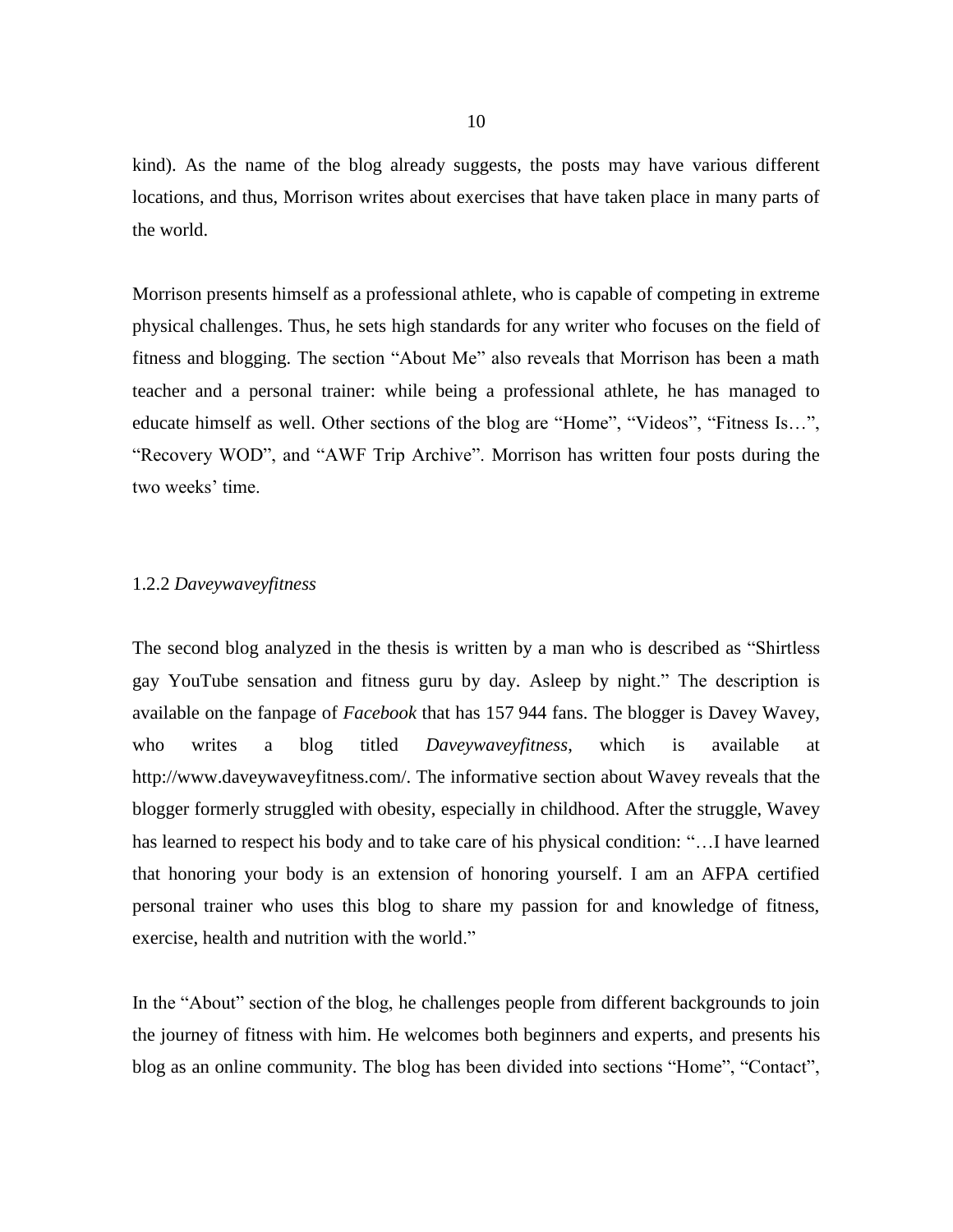"Ask Davey", "Exercises", "Nutrition", "Tips", "Weight Loss Tips", and "YouTube". Wavey is an interesting blogger to consider especially because of his evident popularity and fame throughout the social media, which is an aspect that is highly connected to selfbranding. Thus, Wavey has taken over other social media sites such as *YouTube* and *Twitter* to support the presentation of the self. Wavey has written eight posts in the first two weeks of January, 2013.

#### 1.2.3 *Fit Chick in the City*

*Fit Chick in the City* is a blog dedicated to athletic lifestyle by Jess Underhill, a woman writer who lives in the New York City (originally from Nashville, TN). The information section about the blogger [\(http://fitchickinthecity.com/\)](http://fitchickinthecity.com/) has a quotation at the top of the page from *Shape Magazine*: "Think Carrie Bradshaw but in Nikes instead of Manolos: Fit Chick in the City is a fun blend of running stories and trivia, tips for living healthy in the city, and fun vegan recipes". In this way, Underhill incorporates many topics related to fitness and the New York City as a place of living. The blog has been divided into sections "Home", "About", "Run", "Improve", "Train", "Contact", and "Disclosure". She has written seven posts in the time period of the thesis.

Underhill describes herself as a fitness expert. She has worked as a coach for runners, and has over 14 years of different work experience in the field of fitness. In addition, she has a MS degree in Exercise Science and Health Promotion and also, a BS in Business Administration. Underhill has managed to get recognition as a result of writing the blog: for instance, she has been nominated for the best blogger award in 2011 by *Shape Magazine*. Besides defining herself as a fitness expert, Underhill takes advantage of the fact that she lives in New York, and obviously emphasizes the location already in the title of the blog. She specializes in running, but she also covers other topics that include healthy recipes and other workouts.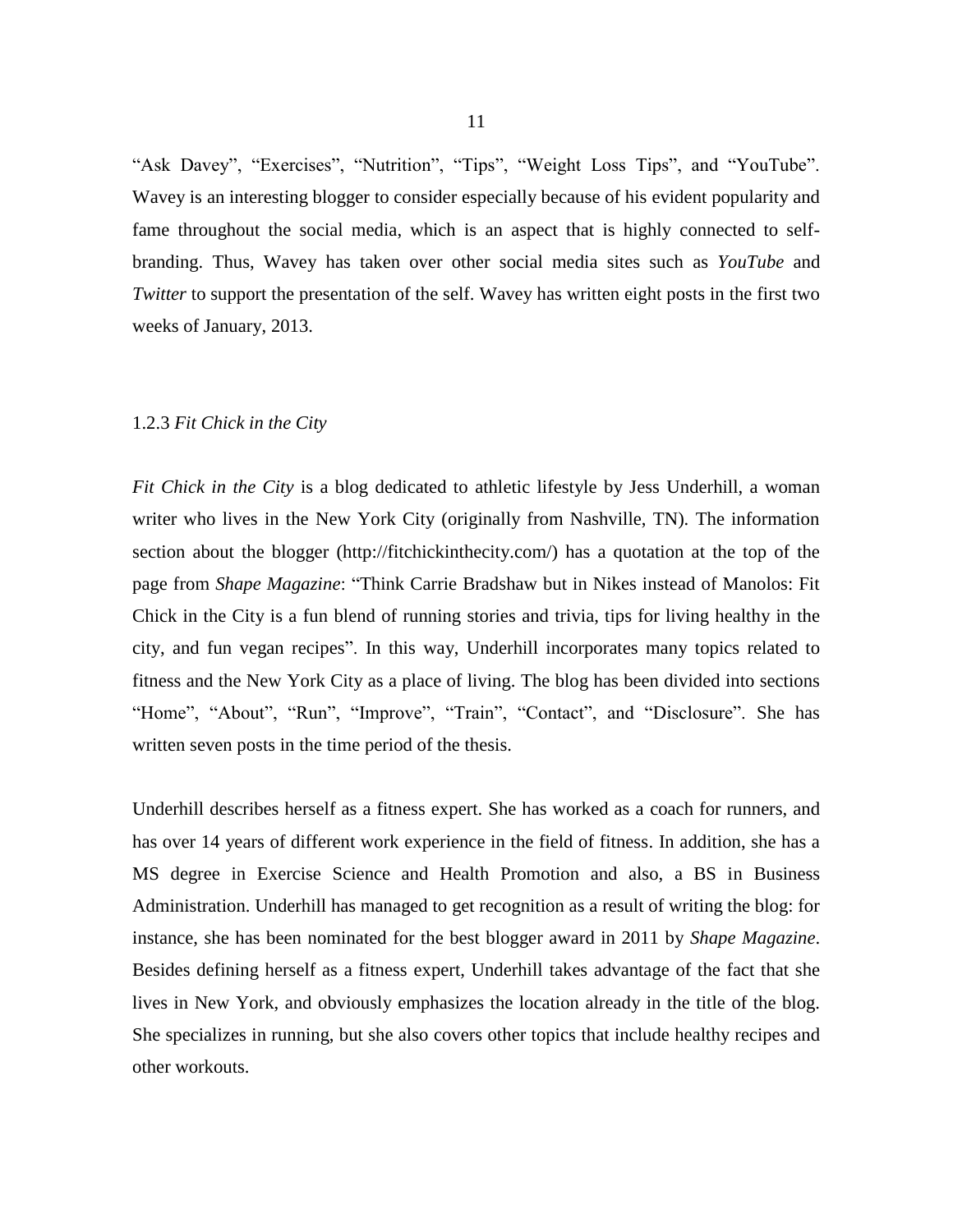### 1.2.4 *Fitness on Toast*

*Fitness on Toast* is a blog written by Faya Nilsson, a personal trainer from Sweden. Nilsson's blog is available at [http://fitnessontoast.com/.](http://fitnessontoast.com/) She currently lives in London's West End, and began to write the blog in January, 2013. Nilsson describes how the blog was initially meant to be a place to share healthy recipes and nutritional tips, write workout posts, and discuss 'fitness fashion'. She did not have any previous experience in blogging. The content was directed towards her clients at the beginning, but later she realized the passion for writing. Now the blogger states that the main issue is to share knowledge and experience gained through personal training with all the people who have the same passionate and enthusiastic attitude towards a healthy, athletic lifestyle. The blog has been divided into sections "The Blog!", "Fitness", "Fashion", "Nutrition", "Travels", "As Seen In", "About", "Contact", and "Follow". Similarly to Wavey, Nilsson has written eight posts during the time period of the first two weeks in January, 2013.

According to the front page of *Fitness on Toast*, approximately 17 000 people follow Nilsson's writing. Nilsson has a great number of readers, and since the blogger herself admits that the nature of her writing has changed (due to growing popularity) it becomes significant to analyze her blog especially from the perspective of self-branding to understand how she has managed to become so popular. In addition, the time period for the thesis of the first two weeks of January (2013) is the time when Nilsson started blogging for the first time. The fact makes her writing particularly relevant to consider in the thesis, since it was not a conscious decision for her at the time to create a brand through the blog; blogging used to be a way of being in contact with the clients.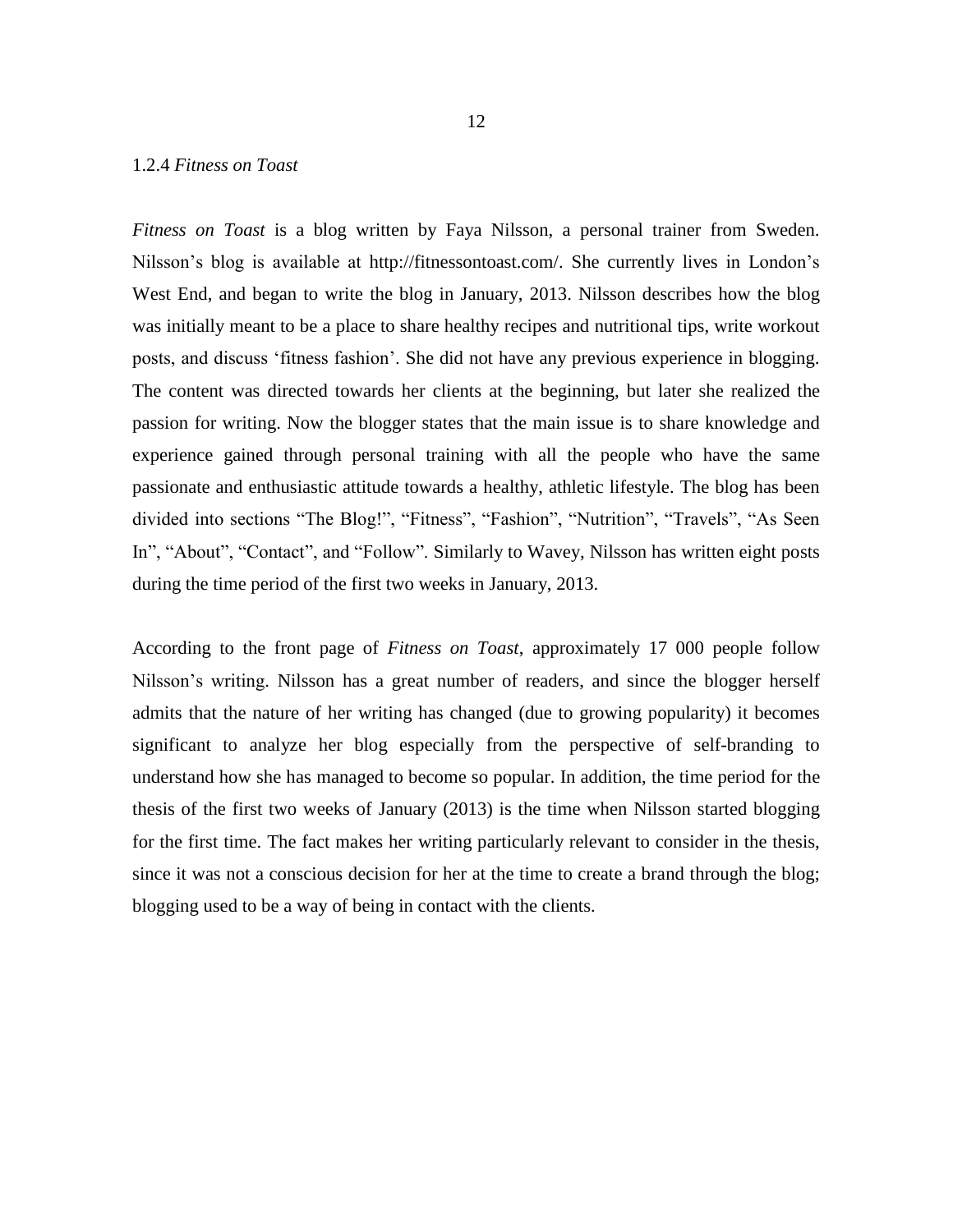#### 2 BLOGS AS PRESENTATIONAL SOCIAL MEDIA

Blogs were not immediately accessible for everyone when they were first created, since the practice of blogging was gradually developed by IT-professionals. The roots of weblogs can be traced back to the 1990s: web designers created the first systems that functioned as a blog in 1997. These were described as simple web pages with the opportunity to include links with commentary. (Blood quoted in Myers 2009: 16.) The name weblog was given by Jorn Barger the following year. Then in 1999, new software made it easy for all Internet users to produce these sites: blogging became accessible not only among the community of designers and techies, but also among people who felt the desire to use an online diary or communicate in any special interest-based group possible. (Blood & Barger quoted in Myers 2009: 16–17.) At the time when the special interest-based groups were formed, one of the bloggers, Peter Merholz, is said to have transformed the noun "weblog" into a simple sentence "we blog" (Merholz quoted in Myers 2009: 16–17).

#### 2.1 The Definition

A blog can be defined as a content management system (CMS), but this explicit statement does not seem to entirely describe a blog. Thus, it is simply described as a website that has a content of posts or articles in a reversed chronological order. (Holtz & Demopoulos 2006: 1.) As Michael Stefanone and Derek Lackaff state, blogs are a reconfiguration of existing web-based tools: frequently updated web pages that in general contain both current and archived text-based posts. It is also rather easy to form a blog, since the web-based tools enable anyone with access to a computer and the Internet to create and maintain a blog. In addition, very little technical knowledge in relation to today's growing skills in technology is required. (Stefanone & Lackaff 2009: 969.) Besides, the user may not have the technical knowledge, but the information may be easily accessible for anyone who searches the Internet simply due to the great amount of information.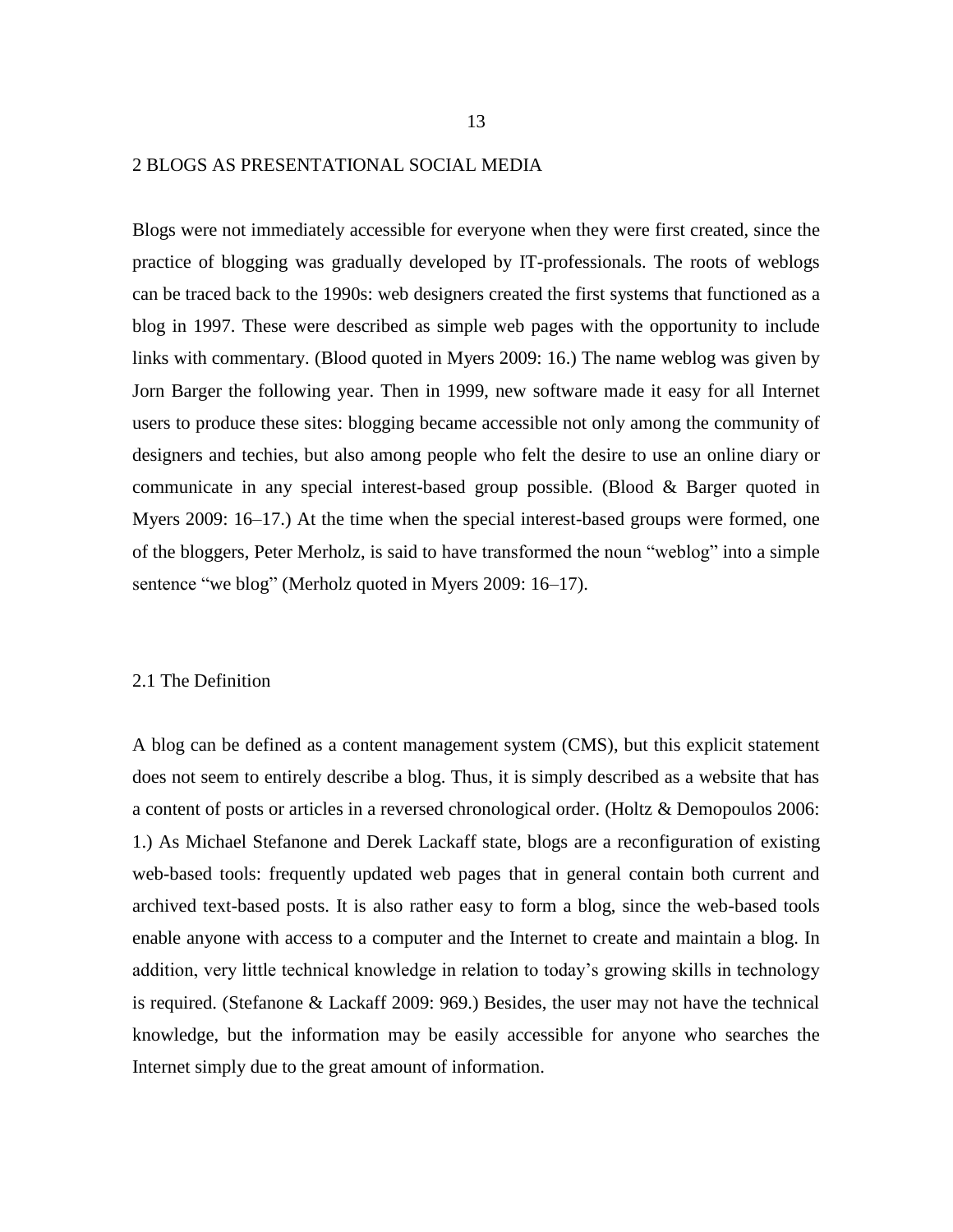Some blogs attempt to cover every topic possible from politics to software and may even have several writers, while other bloggers act as individuals and their blogs become the equivalent of personal diaries. Besides, bloggers may choose to concentrate on a specific field of interest. (Holtz & Demopoulos 2006: 7.) The approach of having a specified topic has significance in fitness-related blogs. Nevertheless, while fitness blogs tend to concentrate on issues more strictly related to physical activities, they may also contain both the characteristics of a diary and of a specific field of interest, since it is extremely typical for the bloggers to describe their personal relationship to various physical activities or eating habits, for instance. The idea that the writer concentrates on a specified topic also brings the blogs even closer to the idea of self-promotion that further forms a personal brand: fitness as a topic, and possibly a lifestyle to a person, can be used as s strategy to brand the self. In addition, according to Holtz & Demopoulos (2006: 7), a concentration on a more specific field in a blog is also recommended if the writer feels the need to attract a wider audience or desires to get more attention among potential readers. The focus on personal everyday life in general might be interesting for the closest family and friends of the writer, but in order for the blog to be more attractive and successful, it is more productive to concentrate on a more specific topic (Holtz & Demopoulos 2006: 7). The approach seems to relate to the idea of showing professional qualities and, in that way, the blogger may become more interesting to follow.

Shel Holtz and Ted Demopoulos argue that a blog is said to inherit the author's personality and identity. Some blogs may achieve a higher status, and as a result, they become A-listed. If a blog has this status, it is extremely widely known and considered trustworthy. Tens of thousands of people may read A-listed blogs each day. However, trustworthiness is not only confined to A-list blogs. Similarly to other media, blogs need to earn their trustworthiness. In general, people seem to consider the majority of blogs relatively trustworthy, and in this way, the contents of blogs are regarded as a good source of information while they are contrasted, for instance, to tabloids. (Holtz & Demopoulos 2006: 3–7.) The personal perspective and self-disclosure of a blog seem to affect the level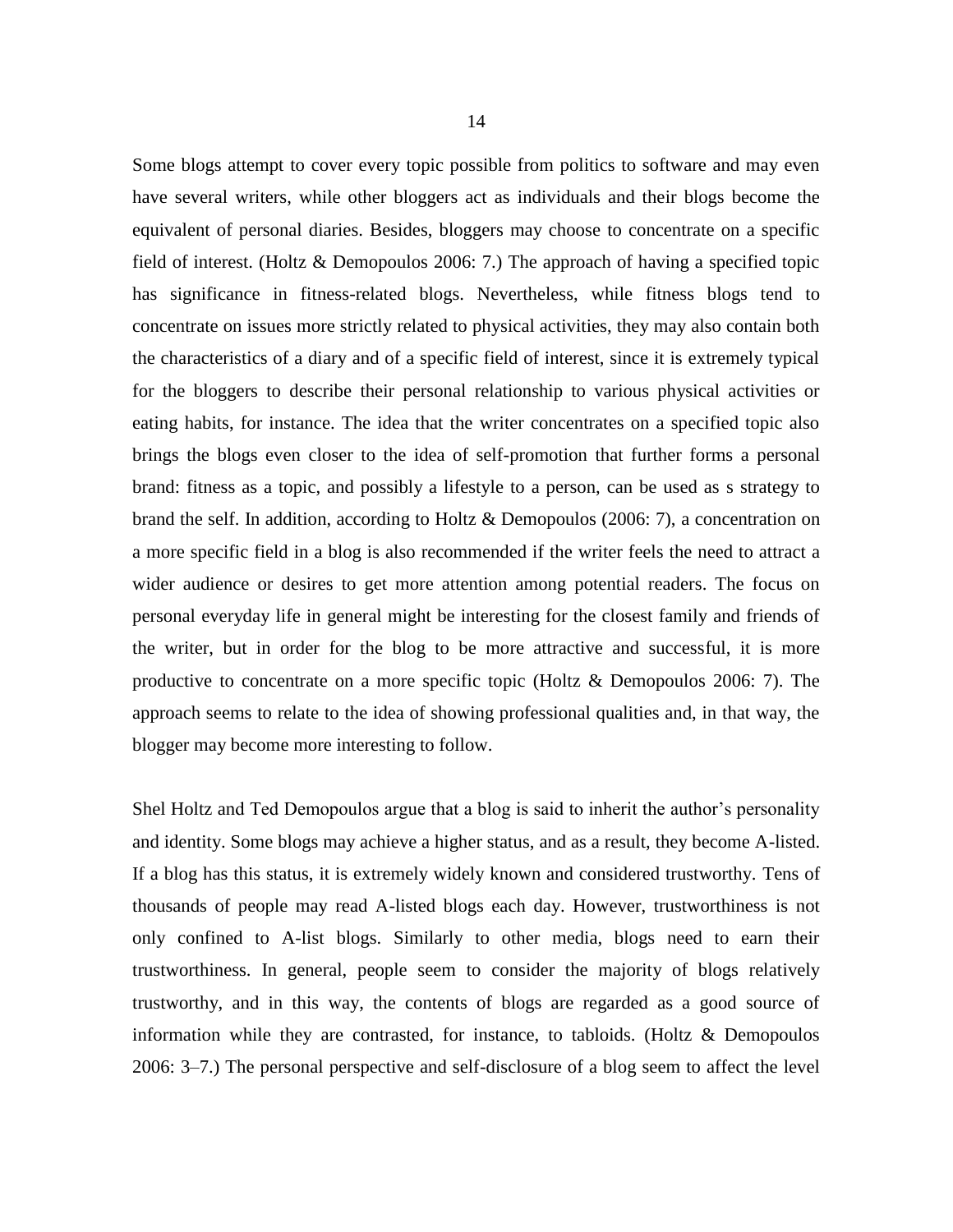of trustworthiness among readers: the objective of tabloids to sell the magazines and the objective of bloggers simply to describe the life and the self may form the main reason to consider blogs more reliable sources of information, even if it is relatively easy to tell lies online.

### 2.1.1 The Blogosphere

All of the blogs worldwide are included in the blogosphere. Thereby, the blogosphere is a term that can be connected to the sense of community that is constantly present in blogging. (Bruns & Jacobs 2006: 5.) Fitness blogs can be categorized as a separate section in the blogosphere that include the whole community of both the writers and even the readers of the blogs.

According to Noppari and Hautakangas (2012: 62), competition in the blogosphere is extremely tough between the writers: interviews among fashion bloggers in Finland proved that bloggers have a special need to update the blog regularly. If the bloggers slow down the pace as writers, the number of readers will drop immediately on their sites. Thus, the communities in the blogosphere may create a tension or extra pressure for the writers. Noppari and Hautakangas continue (2012: 62–63) the topic by stating that web communities are in a constant move. If a blogger does something that the readers experience unpleasant, arrogant, or suspicious, the readers will not continue to follow the writer in question. However, the communities in the blogosphere are described as somewhat wavering anyway. Users tend to move constantly from one blog to another, and they do not have an extremely strict commitment to any specific sites. The phenomenon is also named 'the culture of clicking', which describes the easy access to other sites only by a single click. (Noppari & Hautakangas 2012: 62–63.) Consequently, the blogosphere may become both a threat and a helpful tool for a blogger in an attempt to become noted and successful.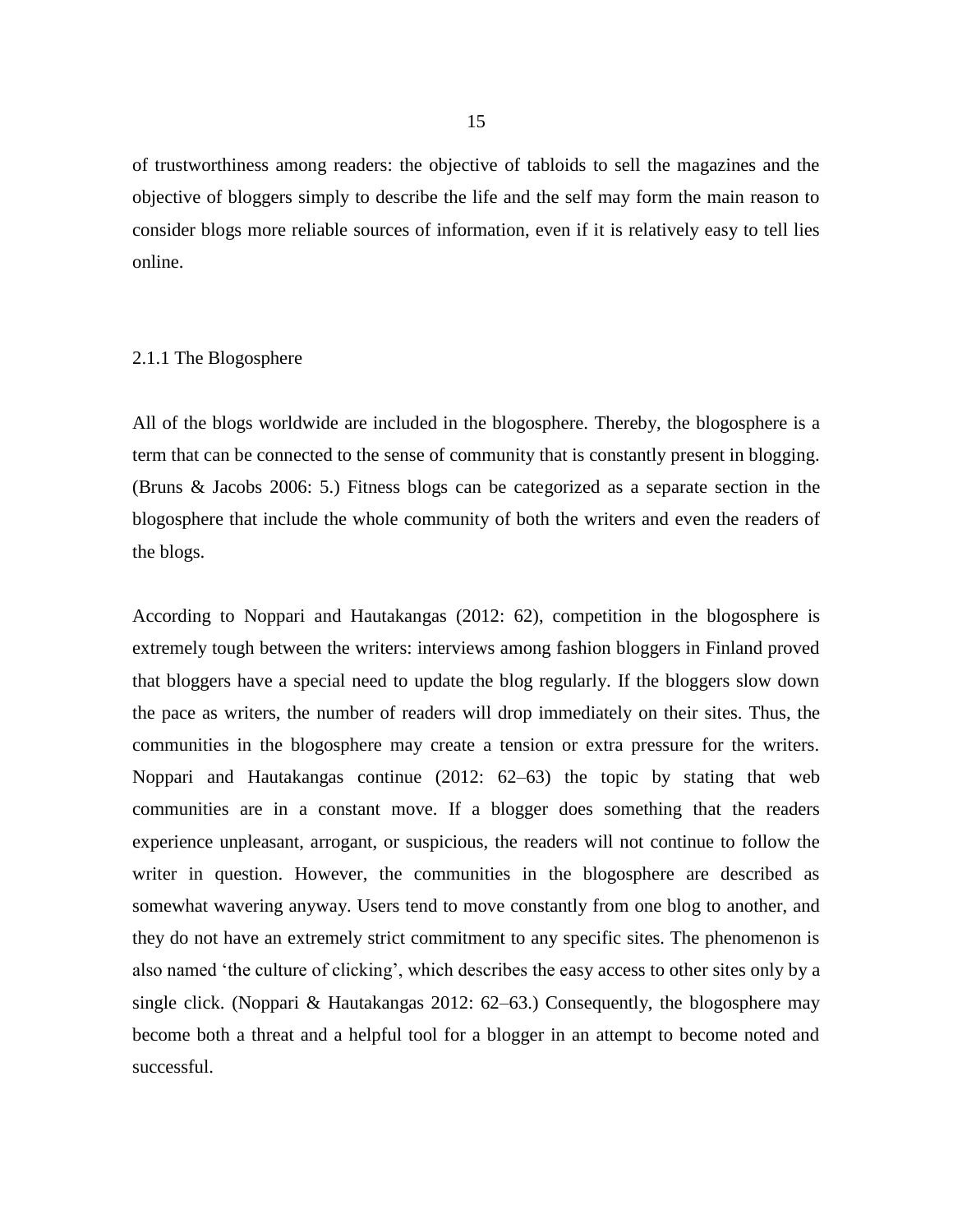### 2.2 The Structure

All blogs share some of the basic structural elements that distinguish a blog from other websites. Therefore, the structure of the blog mainly follows a certain pattern so that at least 13 different parts can be distinguished: the name of the blog and a short description or introduction at the beginning of the page, navigation, a particular order (the latest posts always appear first on the page), a heading in each post, a permanent link to each post, a possibility to read comments or leave one's own comments after each post, trackbacks, a calendar, a search, an archive, a blockroll (a list of the blogs that the writer currently follows), and feeds. (Allen & Teten 2005: 78.) Nevertheless, all the different parts listed above may not exist in all blogs, (a blockroll, for instance) and in this way, the structure by David Allen and Scott Teten may be regarded as a very traditional one. As Allen and Teten also (2005) state, a blog is meant to reveal the writer's world, and this is the reason to state that the choice to use particular structural elements (that also further determine the overall layout of a blog) in a blog may vary between bloggers.

### 2.3 The Functional Classification of Social Media Sites

The improvement of Internet connections allowed the blogs to further develop, and gradually they became a group of sites that partly constitute the social media today. Sites that can be considered important in the social media today were updated when the growing availability of high-speed Internet access added to the popularity of the concept: *MySpace* (2003) and *Facebook* (2004), for instance, are social media sites that were also formed from their more primitive versions of the 1990s. There are even more recent inventions to the group of sites, the so-called "virtual worlds". These are "computer-based simulated environments inhabited by three-dimensional avatars". (Kaplan & Haenlein 2010: 60.) In this way, the trend seems to be that the social media is in a constant progress both by the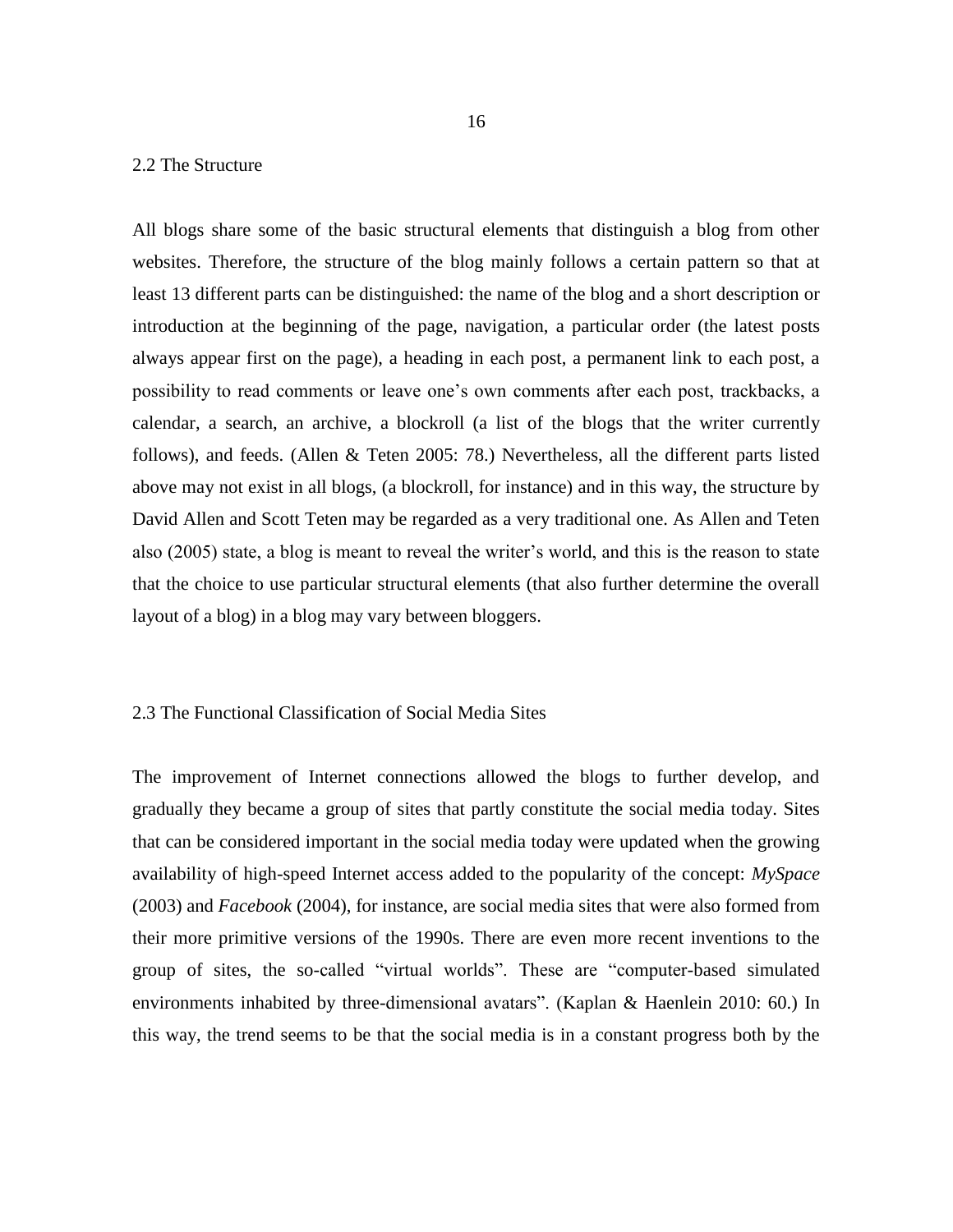development of the existing sites and the formation of new functions for all the online users.

Social media sites form a group of web sites, but their functions are slightly different from one another. It means that the users may share different contents on each site, which further modifies the actual purpose of using these sites. Besides, by defining the function of each site, it is possible to discuss the ways of communication between the users. Kaeplan and Haenlein (2010: 62) have made a classification of the social media that shows the different functions of the sites. They have categorized the sites to reveal the aspects of social presence/media richness and self-presentation/self-disclosure that imply the major functions of social media sites.

Blogs are mainly based on a simple information exchange that means that the information is given by the blogger towards the audience. While explaining their classification, Kaeplan and Haenlein (2010: 62) state that blogs score lowest with respect to social presence and media richness. It is explained that blogs are mainly text-based and thus only allow for a relatively simple exchange between users. While the communication in the social media is discussed further, content communities such as *YouTube* and social networking sites like *Facebook* tend to focus more on sharing pictures, videos, and other forms of media. Surely, it is possible to share the media in blogs as well, which means that images or videos can become a major part of the blogs, even the most important function. Nevertheless, blogs do not seem to have the same level of interaction in the forms of sharing in comparison to some other social media sites.

On the contrary to social presence and media richness, blogs tend to contain a major focus on self-presentation. Naturally, it is a consequence of the simple exchange of information in blogs. In regard to self-presentation and self-disclosure, Kaplan & Haenlein (2010: 62) state that blogs score higher than collaborative projects. Therefore, self-presentation as a major function of a blog further supports the idea of an identity disclosure connected to the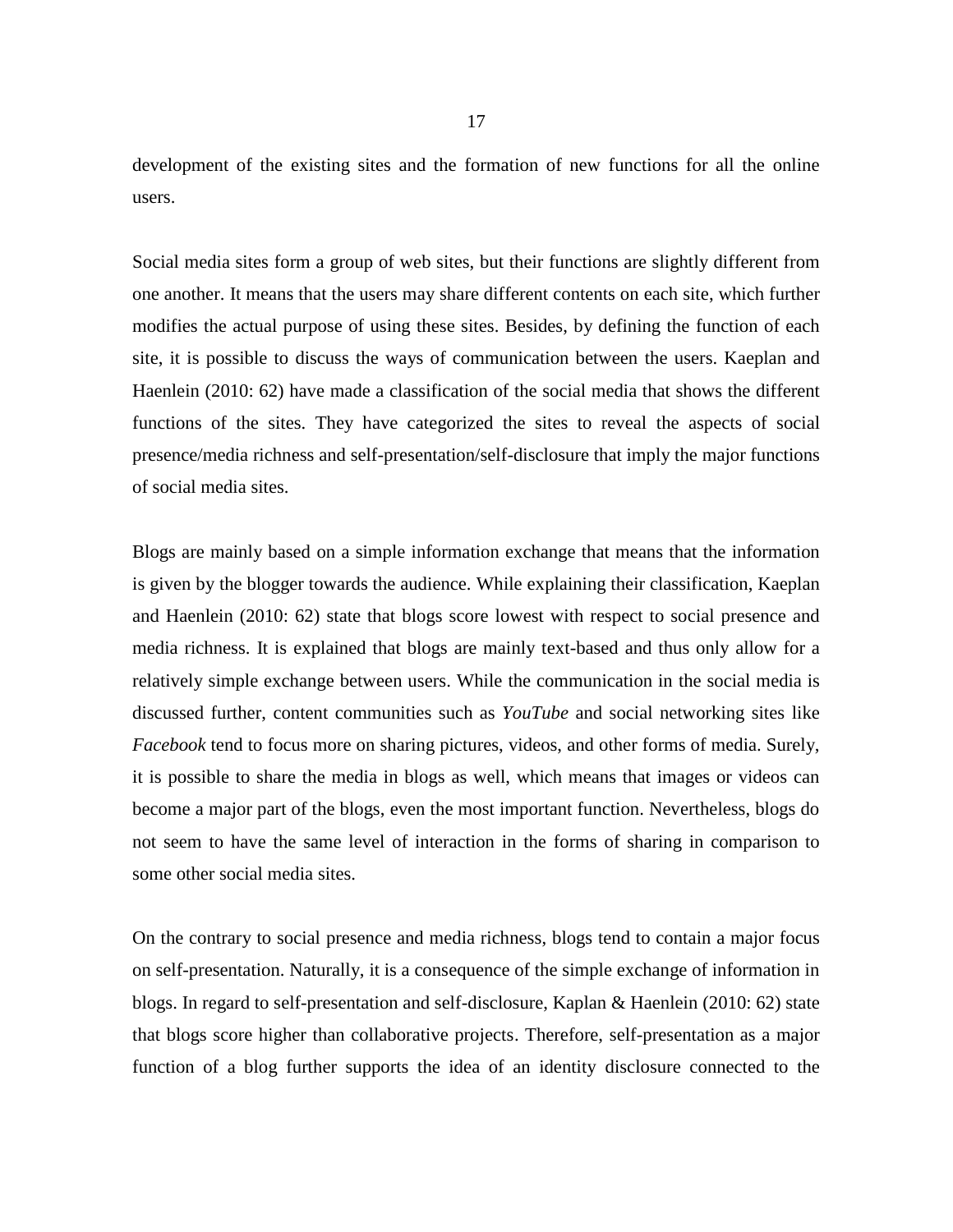blogger's construction and maintenance of the social media site. As Kaplan and Haenlein (2010:62) also argue, it may be concluded that blogs have mainly the self-presentational aspect as the most significant function. Most importantly, it is the reason to consider blogs (out of all other social media sites) specifically from the perspective of self-branding.

### 2.4 The Functional Building Blocks of Social Media Sites

The functional building blocks serve as a way to discuss the social media and different aspects that should be taken into consideration when analyzing the content of the sites. Kietzman et al. (2011) have introduced the functional building blocks in order to discuss the various points of view which should be considered while taking part in promotional practices online. Altogether, there are seven functional building blocks: identity, conversations, sharing, presence, relationships, reputation, and groups. All of them are not constantly present in all social media sites, but they show how to make sense of different levels of the social media and, in this way, they also indicate the practical focus of a person who writes a personal blog. (Kietzman et al. 2011: 243.) The differentiation by Kietzman et al. (2011) has been made especially for the usage of companies that promote their products with the help of the social media. An individual blogger may see the self as a product, and this is why Kietzman's differentiation leads to the idea that the functional building blocks may be applied to the thesis.

The identity block shows the extent to which people reveal their identity in a social media setting. It is partly constructed by simple facts of a person: name, age, gender, profession, and a place of living. (Kietzman et al. 2011: 243.) However, according to Kaplan and Haenlein (quoted in Kietzman et al. 2011: 243), identity is not only defined by these most common facts we may ask about people when meeting them for the first time. As a result, identity may not be defined through mere profession, for instance, as it is possible to search for traces of identity from subjective information like thoughts, feelings, likes, and dislikes.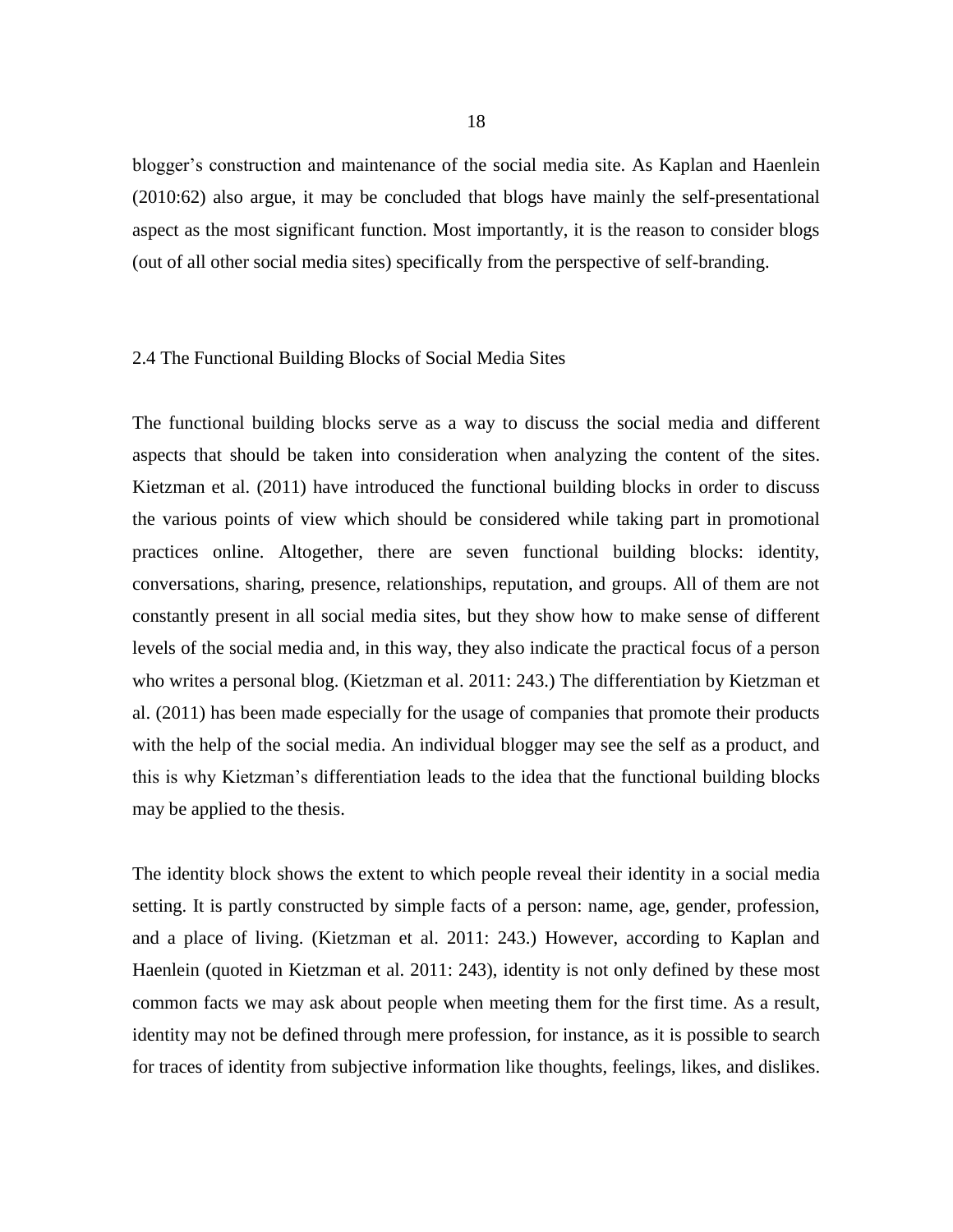Therefore, a blogger may consciously or even unconsciously reveal information about their identity by sharing their emotions and opinions to the reader. (Kietzman et al. 2011: 243.) Inevitably, the identity block functions as a relevant tool for a blogger to arouse the interest among potential readers.

The identity block may be a complex one to manage: "Striking a careful balance between sharing identities and protecting privacy is crucial in selecting social media tools; the wrong mix can lead to a lack of accountability among users, encourage cyber-bullying, and pave the way for off-topic and off-color comments" (Kietzman et al. 2011: 244). Thereby, in the social media, there seems to be a constant battle between revealing an extensive amount of information that might become harmful for a person's privacy and protecting the identity in a cautious manner that could potentially lead to the loss of followers. Obviously, an extensive fame in the social media is impossible to accomplish by a person who is not willing to actually share anything about the self, and that way self-branding is clearly about the courage to throw oneself into the world of online interaction.

While the identity block could be regarded as the most significant one for blogging, the block of conversations and the block of presence are not especially relevant ones while analyzing the system of a blog and its function. As Kietzman et al. (2011: 244) state, blogs are less about staying connected synchronously, unlike other social media sites such as *Facebook*, which tends to contain 'chats' between users, for instance. In addition, users cannot see through the blog whether the writer is 'available' or not, which is the function of the block of presence. In contrast, blogs often include rather lengthy conversations that are linked back on the blog itself. (Kietzman et al. 2011: 244–245.) Consequently, as the conversational aspect is not regarded as a major function in blogging, the section for reader's comments in a blog is not analyzed in the thesis. Thus, the blog entries of a blogger serve as the most relevant material for the analysis of ways of self-branding.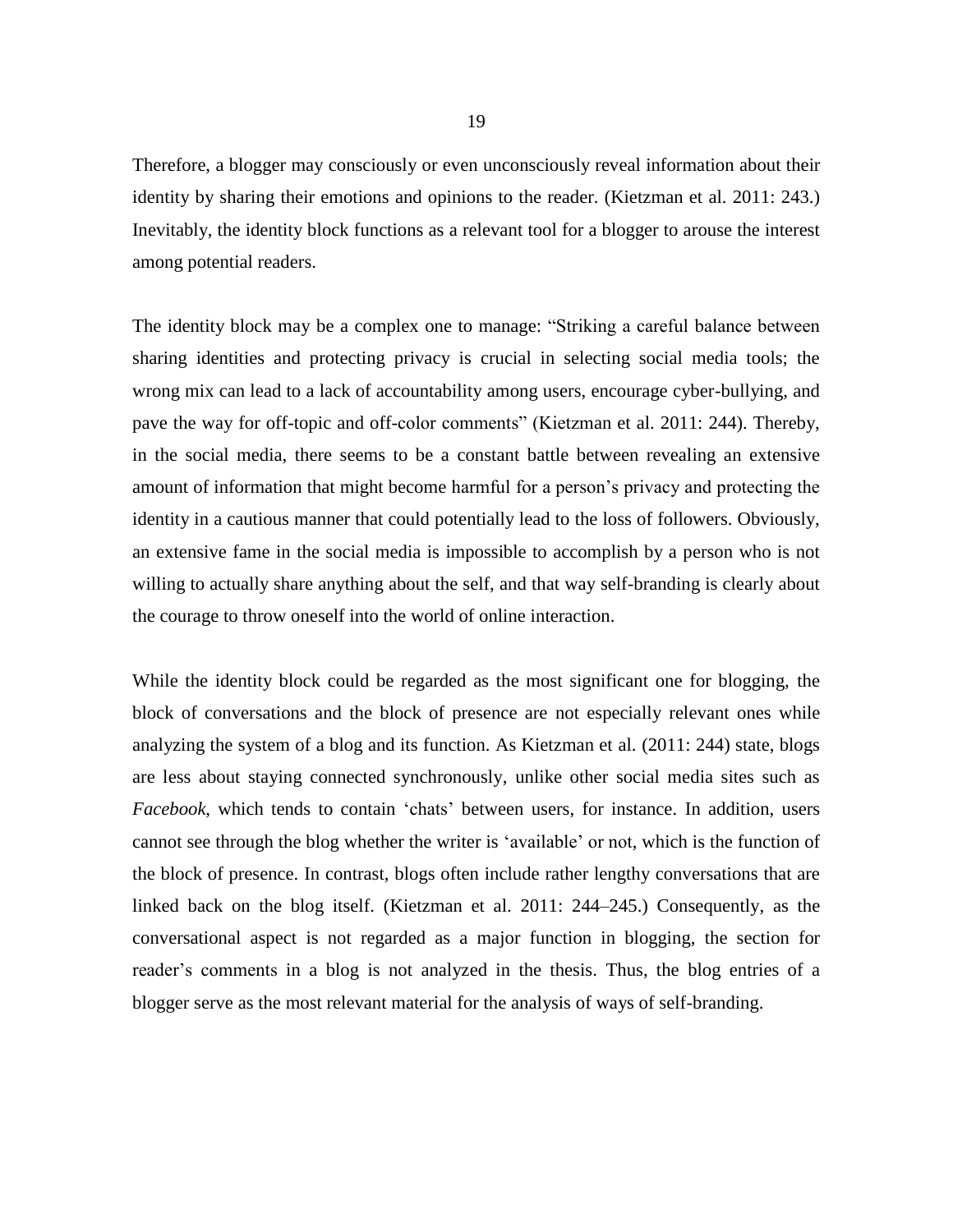In contrast to the blocks of conversations and presence, Kietzman et al. (2011) present that the block of sharing is an important functional element simply because it is highly visible in the blogging world. It shows the extent to which a user exchanges, distributes, and receives different content (Kietzman et al. 2011: 244–245). For a blogger, the block of sharing may be also practically viewed as the main idea and the ultimate goal of blogging.

The block of relationship may be attached to blogging. However, relationships that are created through a blog usually lack a formal arrangement of sharing a certain amount of information at least to the other receiver. (Kietzman et al. 2011: 246.) The contrast becomes visible when comparing a blog to other social media site such as *Facebook*, in which users usually have to become "friends" in order to share information more thoroughly. In that way, the communication is more indirect in blogs. Blogs are not tied around chatting, for instance, and the communication is mainly directed from a blogger towards an audience. Thus, as an overall view on communication, blogging creates communication that cannot be seen as bidirectional as in some other social media sites.

As the sixth functional block Kietzman et al. (2011: 247) talk about reputation, and for the concept of self-branding, this is a particularly significant block to consider. By reputation, Kietzman et al. mean the extent to which users can identify the standing of others (also themselves) in a social media setting. Reputation as an aspect has various meanings on social media platforms. It also includes the potential trustworthiness of a user, and there are different tools ('mechanical Turks') that might even automatically create user-generated information to determine the level of trustworthiness. (Kietzman et al. 2011: 247.) In blogs, the readers or followers can be visible for anyone reading the block in a separate section on the site. Overall, Kietzman et al. again focus on the business approach of the block, stating how companies should use this form of reputation for achieving their goals and creating profit. Equally important it is also for a person in an effort to create a personal brand: the growing number of readers ensures more and more attention to the blog.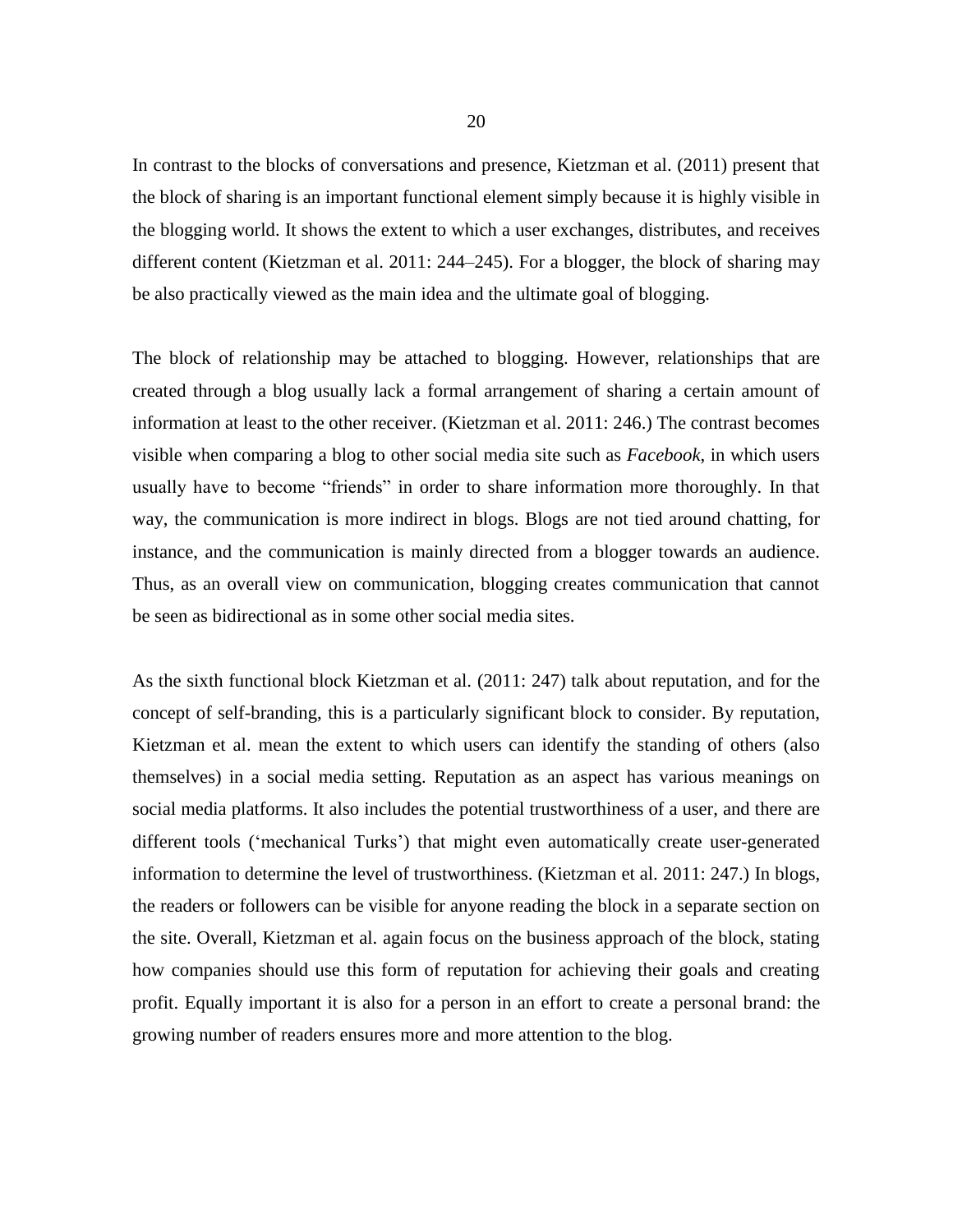The last functional block presented (Kietzman et al. 2011: 247) in the social media is the block of groups, which describes the ability of users to form online communities and subcommunities. A socially active network naturally ensures groups of friends, followers, and contacts. In blogging, groups can be connected with a specific field in which a blogger is involved, such as fitness. The functional block of groups again emphasizes a blogger's ability to target the audience more easily. Moreover, the formation of an online group enhances the chances of building a successful personal brand, or at least, increases the level of attention among the readers. Thus, again, when in contrast to a blogger who attempts to write 'everything about everything', it could be more profitable to find a particular field of interest, for instance a topic such as fitness.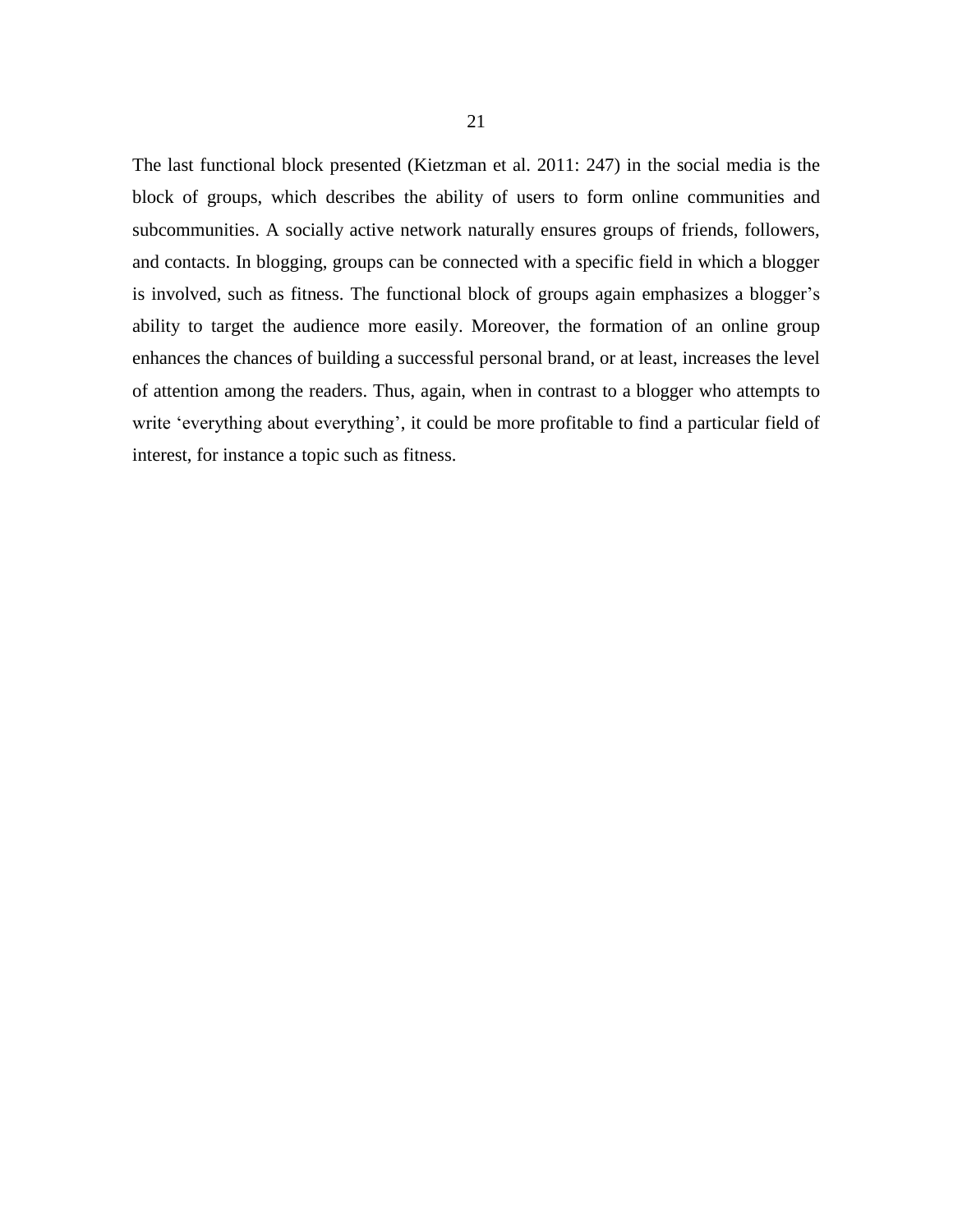### 3 SELF-BRANDING

Self-branding is a growing phenomenon of the promotion of the self in an online environment. Senft (2013: 346) describes the popularity of the phenomenon by stating that self-branding has exploded to the public sphere. According to Alice Marwick (2010), selfbranding is intrinsically linked to the social media, because the web is a platform that allows people to compete with traditional brands that attempt to sell a product or service. Moreover, the rise of the social media parallels the rise of self-branding, and this is the reason why the practice of self-branding is not a coincidence. (Marwick 2010: 319.) As Senft also explains, self-branding is highly linked to the business world, which highlights the promotional aspect of the practice. Self-promotion (which is a term that slightly differs from self-branding since it is used in the business world) is visible in any bookstore today that has a business section: without doubt the section would be partly dedicated to the practice of self-branding. (Senft in Hartley & all 2013: 346.)

Self-branding may be described through self-promotional practices, which confuses the use of the two terms of self-branding and self-promotion. Furthermore, in the context of the business world, the term self-promotion is more likely to be used, which also implies that an individual blogger attempts to do specifically self-branding. Adele Gulfo (2013) also makes a distinction between personal branding and self-promotion: she sees personal branding as a leadership imperative, while a list of accomplishments or an exercise in selfpromotion are completely different issues. In this way, self-branding is the major set of practices that includes self-promotional strategies.

A blogger needs to see the self as a product that is promoted with the help of different strategies in order to be successful. Marwick states that self-branding is mainly a set of marketing strategies which can be applied to an individual. The practice may be considered both a mindset (in which the person has to consider the self as a salable commodity) and a set of practices. In addition, McGee points out: "This is congruent with overall self-help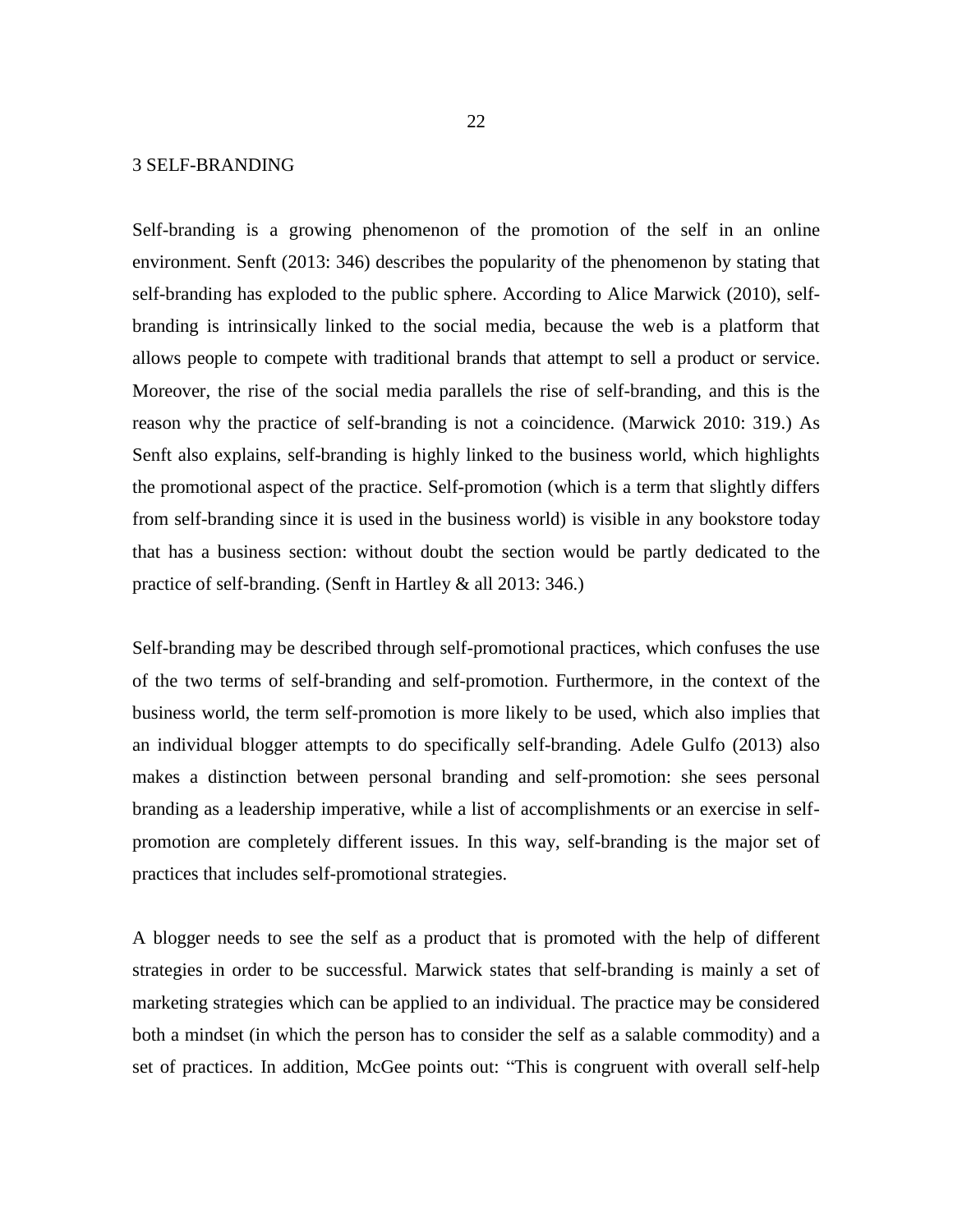culture, a hugely profitable branch of publishing which advises constant self-improvement as a way to manage anxiety over economic and social uncertainty" (quoted in Marwick 2010: 307). Self-branding encourages individuals to adopt advertising and marketing techniques to create a self-presentation that is strategically designed for a comprehensive online audience. (Marwick 2010: 307.)

An individual blogger has to have a clear understanding of the self. Marwick specifies that successful self-branding begins from a simple exercise of defining the personal brand as an individual. A person needs to recognize the possible features of the self that could be evolved into a personal brand. Obviously, the task requires self-knowledge and especially great understanding of special skills, in other words, self-examination. A person needs to know where to be in life in the future, and how to use the special skills to become more successful. The special skills and goals may fall into any category of 'having, being and doing', meaning possessions, qualities, or a level of performance. (Marwick 2010: 307– 308.) As becoming a noted person in any field requires the practice of setting specific yet challenging goals, it is also in a key role while focusing on self-branding. For a fitness blogger, the physical qualities and performance have a major role in the personal brand, and that way, for instance a physical challenge presented in a blog (especially a hard one) implies both the professionalism and the determination of an individual.

Marwick (2010: 308–310) explains the process of creating a personal brand in more detail: she talks about 'practitioners' who first identify their strengths and then start to use the business strategies of marketing and advertising to target an audience that could be interested in their brand. Marwick states that each person has an individual set of talents, skills, and goals within the discourse of self-branding. A person may become successful if the skills are balanced in the right way. However, there is a distinction, indicated by Marwick that needs to be made between self-branding and the use of brands as identity markers. The reason for the distinction is the fact that self-branding teaches people to view active identity construction as a product, which means that "people define themselves both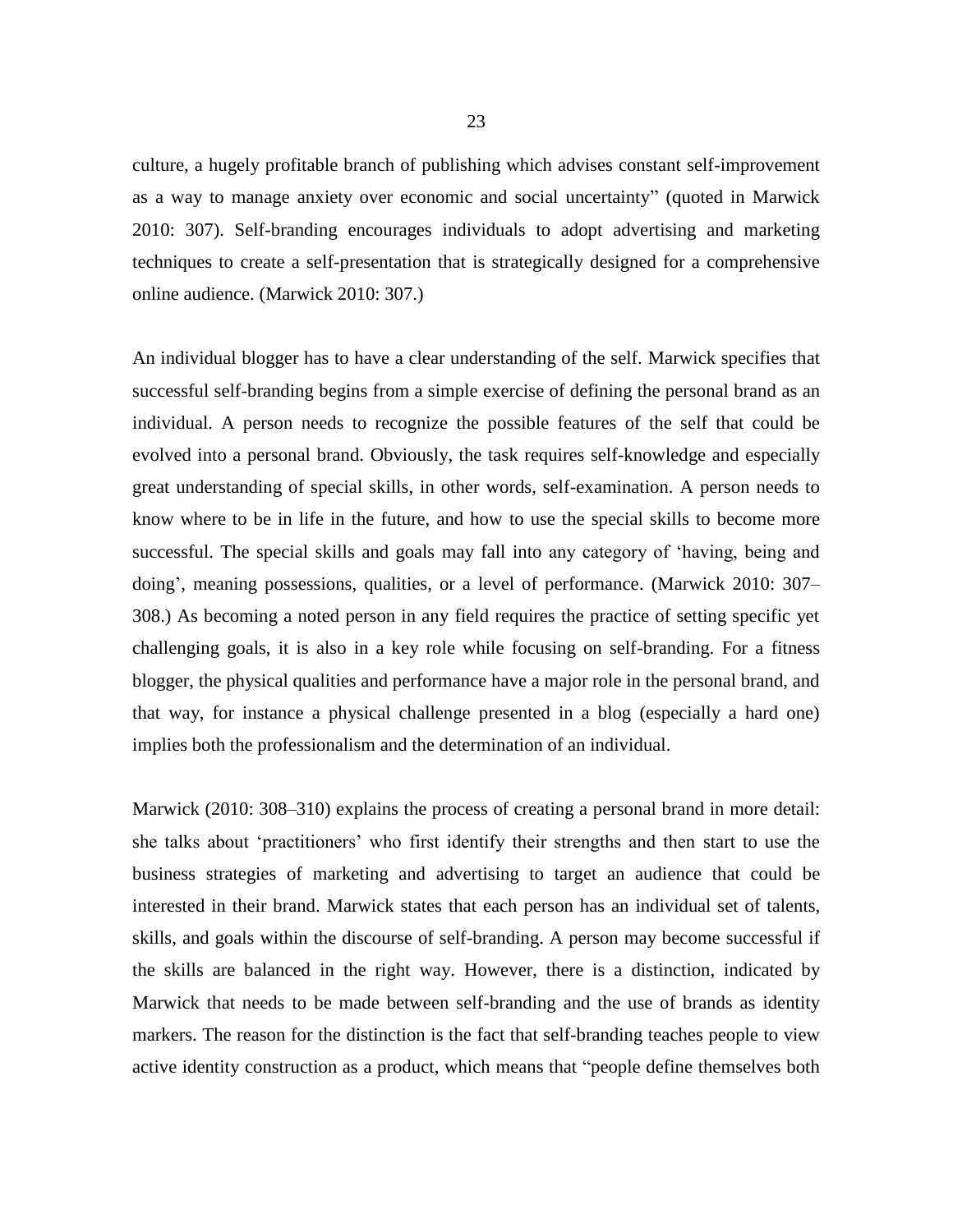*through* brands and *as* brands". (Marwick 2010: 312.) It differs from the usage of an Apple laptop, for instance, since owning a product of a particular brand merely implies that a product constructs a particular identity, and not a person him/herself (Marwick 2010: 310). When considering the instance of owning a branded product from the perspective of a fitness blogger, it is evident that the use of sport-equipment brands such as Nike or Adidas would not be enough for an active identity construction which is required in self-branding.

### 3.1 Why Self-Branding?

Self-branding results from the need to be distinguishable in a social media setting. The social media may be used as a tool for business and goal-oriented practices. According to Gulfo (2013), self-branding has some self-explanatory career-oriented goals behind the practices, which relates closely to the business aspect of self-branding. While Gulfo (2013) further explains her definition of self-branding as a leadership imperative, she states how a personal brand has a life of its own. It is about being true to oneself. Personal brand is visible in various occasions, for example while interacting with other people like colleagues, leaders and stakeholders. The brand contributes to a feature of authentic leadership: the person has to behave in a consistent way. All these different aspects (the vision of the self, special skills, and the things a person considers most important in life) are shown both professionally and personally at the same time. (Gulfo 2013.) A successful blogger may also get into a situation, in which it is required of her/him to act consistently: the blogger may be invited to various events as a result of co-operation with companies that see the potential of the writer in their business.

A successful self-brand may have an impact on a blogger's life in multiple ways. Joseph Perera (2013: 5) highlights the connection of self-branding with the business world: looking for a job for instance is a hard task to anyone who needs to stand out from a great number of competitive, trained candidates. Similarly, a blogger is able to show more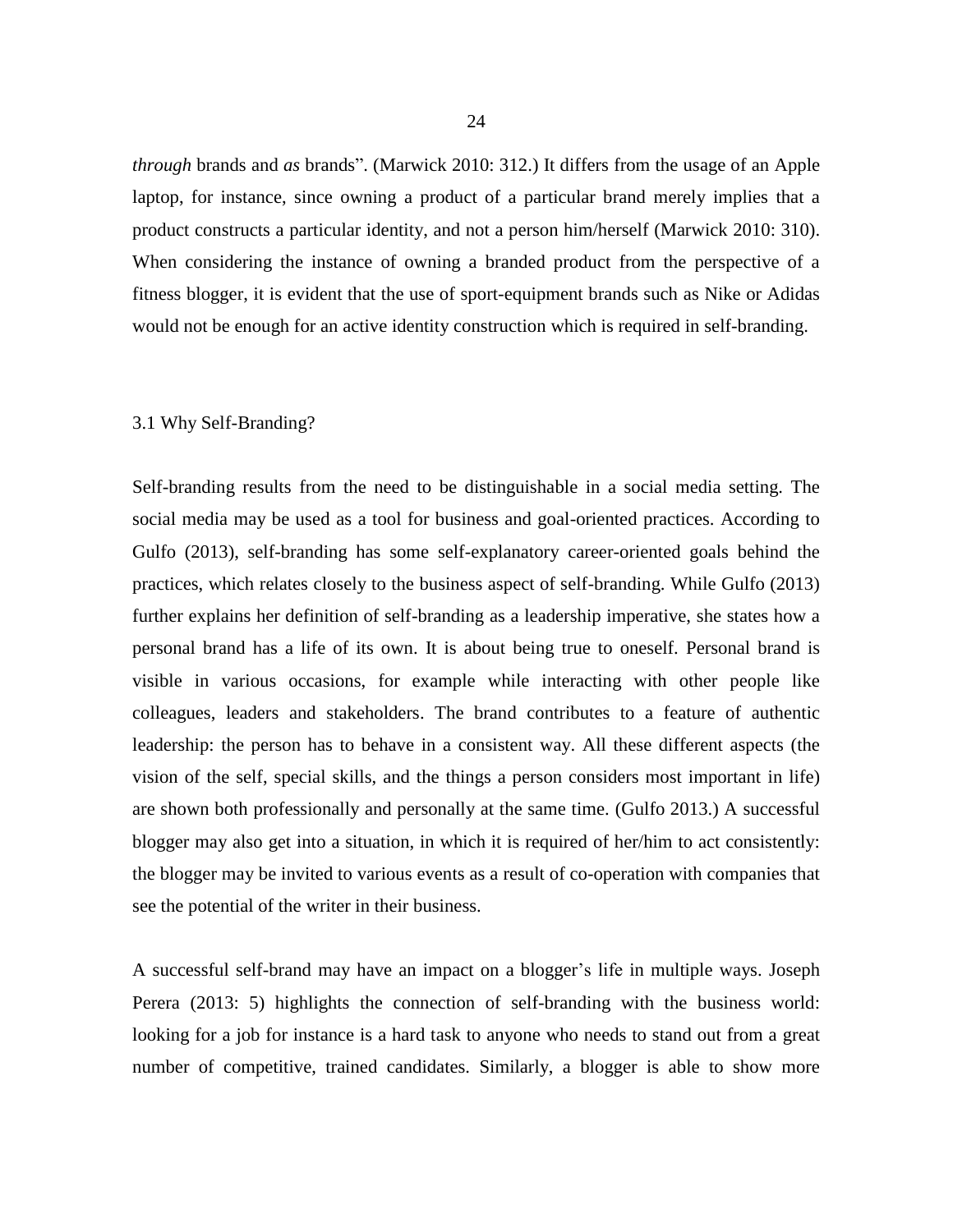professionalism through branding, and, in some cases, the attempt is to collaborate with companies in order to make a living through the blog, as well. A successful blog may reach a world-wide online audience, a community of people interested in bloggers' life and everything that they do: in fact, self-branding may create visibility, attention, status, and wealth. (Marwick 2010: 314.) Inevitably, the positive consequences may become so extensive that blogging and self-branding are worth trying, even if a person needs to expose oneself to an online audience that may have similar plans.

#### 3.2 The Practical Means of Self-Branding

The characteristics of self-promotion are issues that can be identified from social media sites. The characteristics define the practical ways of forming a personal brand. According to Kortesuo, the focus of the blog should be on posts that show professional knowledge, justifiable arguments, conversation openers, and descriptions of current events. Blogging also requires regular updates, which means that a reader should be able to find a new post each day or weekly at the least. Real-time posts are relevant in a constantly changing online environment of the blogosphere. (Kortesuo 2011: 81–82.) In this way, the only way to maintain the readers' interest is to be visible at all times, but, at the same time, the content must not suffer from the fast pace.

Trammell and Keshelashvili (2005) have done research on A-listed (extremely popular) bloggers, and they discuss the basic strategies of online promotion of the self. The strategies include claims about abilities, accomplishments, performance, or qualifications. However, the strategies also go beyond claims of competence: Kortesuo (2011) also states that self-branding is not equivalent to mere advertisement of the self, not even when the practices are separately discussed. In this way, the mere praise of the blogger's own abilities or the presentation of different products (and their prices in particular) lack the individual voice that would attract the readers. Trammell and Keshelashvili also quote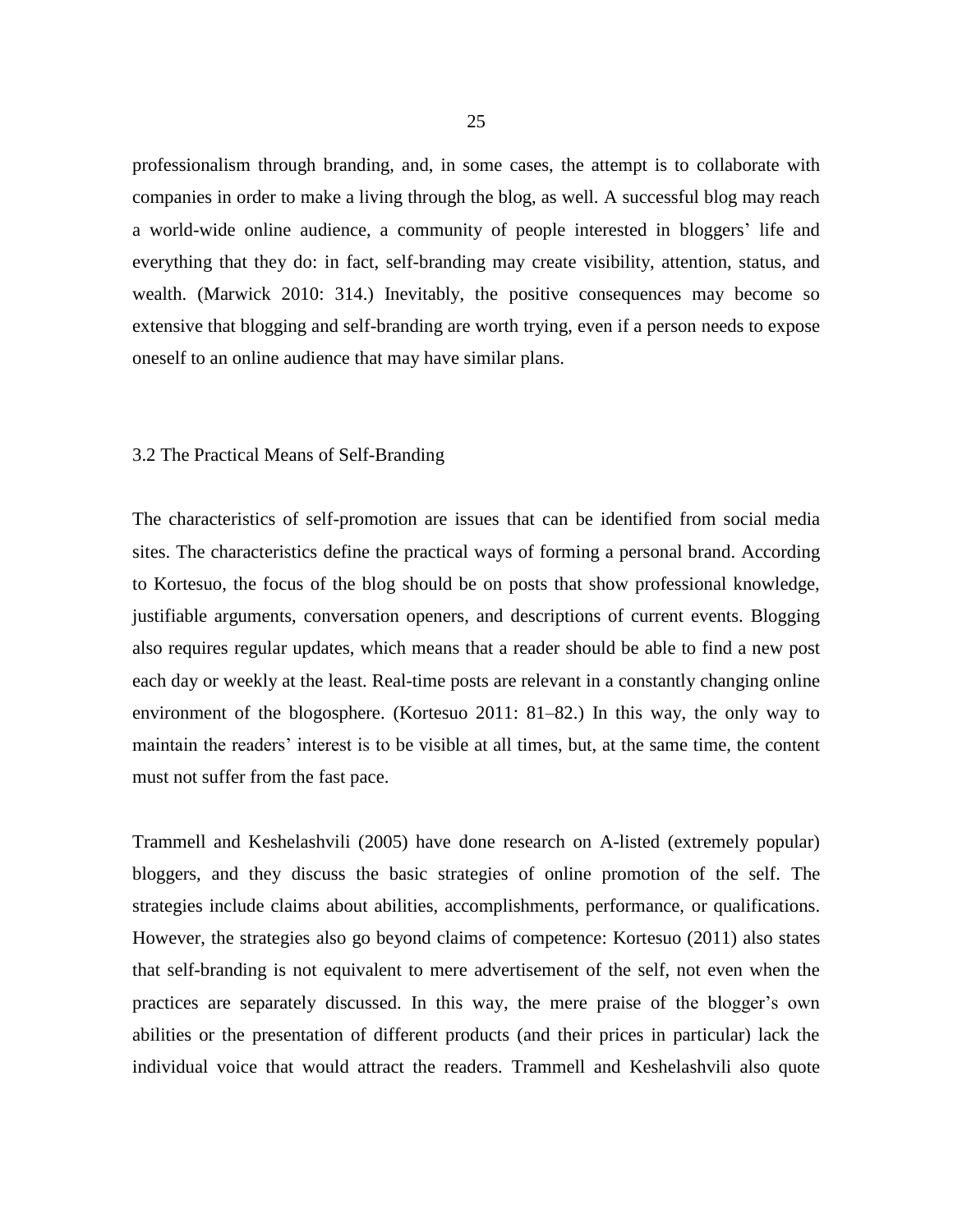Jones (2005: 972), who states that people not only want to be seen as competent, but are interested in having their achievements attributed to natural ability. Thus, overall, a person who does self-promotion has to take the role of a professional in a specific field. Besides, a blogger needs to show some talent in the field.

Social media sites are highly connected to each other, and it is important to take advantage of the strategy of networking. Consequently, it is not rare among bloggers to show the audience how the self is active in various different ways: after all, only the active people are able to create visibility and world-wide recognition. The active self is visible through links to websites that may show a proof of partners in cooperation with the blogger. Besides, the blogger shows different interests at the same time by sharing other websites in a blog, which may further attract more readers. In addition, a writer usually shares all kinds of media among the audience: pictures, videos, links to other sites, or other updates he/she has throughout the social media. A blogger may not only attempt to show the active self in the social media: Bortree (quoted in Trammell & Keshelashvili 2005: 972) states that especially teenagers have used linking which is a part an 'ingratiation' strategy. Clearly, the linking strategy implies the call for approval: the writer wants to be seen as a likable person in the social media.

There are a variety of ways to make a blog worth following, but some of the very basic strategies imply that the blog can be considered trustworthy and updated. According to Trammell & Keshelashvili (2005: 974–976), the writer has to share authentic, updated information about the self, and he or she has to post regularly. The topics should be considered relevant today, and regular posts are also a key to interesting topics. The blogger may also present intellectual abilities to other users or use experts to shore up the arguments to show credibility. Obviously, it is important to be able to present a proper source for some of the arguments made in a blog, although the writer's voice plays the major role in a blog.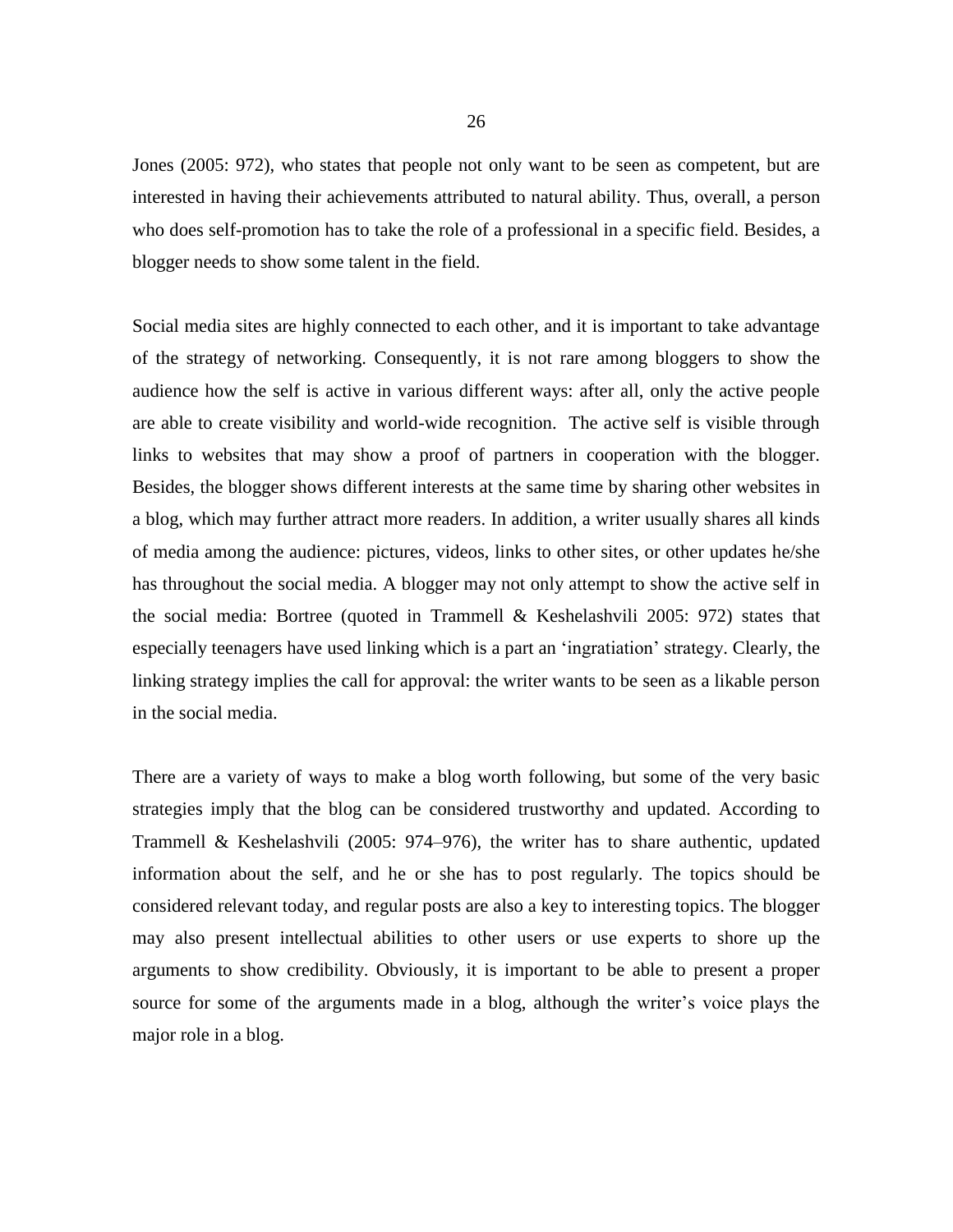Self-branding requires the practices of showing some of the great, positive aspects of the self, but, at the same time, the attempt is to avoid egotism. This may mean that a person uses the strategy of comparing 'the good self' with 'the bad others'. However, the blogger may use the strategy of praising others rather criticizing or blaming them to give a reversible positive impression of the self (Trammell and Keshelashvili 2005: 974). As discussed above, a mere presentation of 'the good self' may easily lead to the traces of egotism. For a fitness blogger, it is extremely essential to find a balance between the emphasis of desirable physical characteristics (for instance, images or videos) and the presentation of modesty, so that the blogger does not come across as an egocentric person. Moreover, the writer may attempt to show creativity or versatility of the self in the updates. The versatility means that the writer is able to show how he/she is interested in different phenomena in society and is able to discuss these issues. A fitness blogger may also attempt to show creativity by presenting exceptional workouts that indicate the imaginative qualities.

Successful self-branding is also about communicative skills. The use of chatty language (for example while joking and sharing information) tends to bring the audience closer to the writer, since a reader may consider the blogger more approachable. The blogger is also able to communicate effectively with the readers by addressing the audience directly. (Trammell & Keshelashvili (2005: 976.) When a blogger uses suggestions or even commands such as "You should do this!", the reader may get the feeling that he or she is involved in the writing, even when the writer and the reader do not communicate in a bidirectional way.

A person who does self-branding should be able to arouse a sense of excitement among the audience. A post should begin with a title that contains insightful, concise, and vigorous characteristics. The use of terms belonging to a particular domain of knowledge is actually beside the point. (Kortesuo 2011: 86.) In this way, a short title is the best way to arouse the interest of a reader, and a blogger does not have to use any special terminology, for instance. The blogger may also use the strategy of putting the 'backstage' to the front to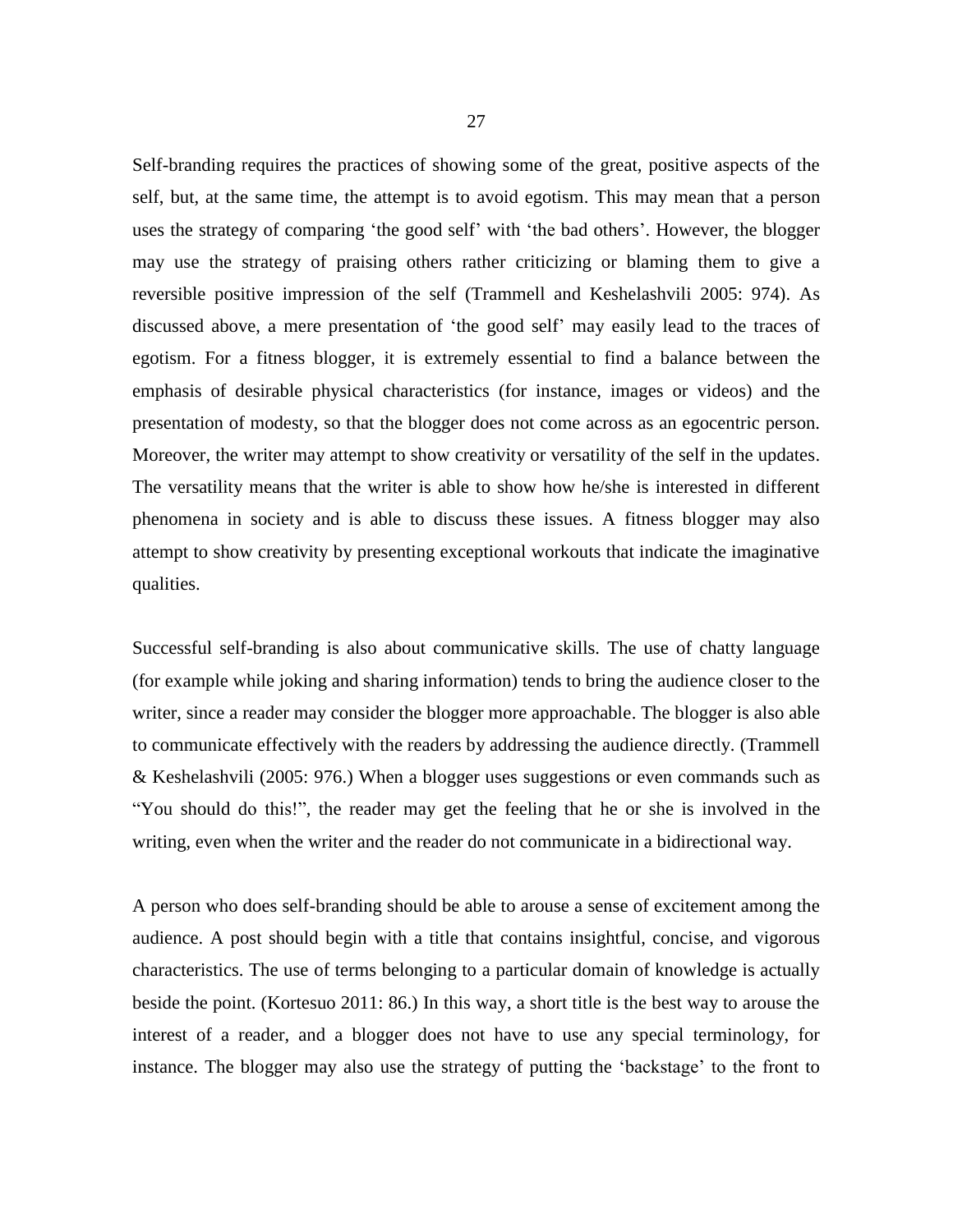give a sense of excitement to the readers. According to Trammell and Keshelashvili (2005: 972), the majority of the content in blogs provides a "behind the scenes" view into the blogger's "backstage", which is also a part of the practice of ingratiation. The idea that everyone plays a number of different roles in real-life (as if they were on a stage) was first discussed by Erving Goffman (1990) already in 1959, and now the same strategy is transferred from real-life roles to the practice of blogging. The blogger leaves the roles aside and reveals some 'backstage' information about the self to the reader. The attempt is to make a connection with the reader and 'the real self' of the blogger in such way that the reader becomes more and more interested of the blogger.

#### 3.3 Micro-celebrity

Micro-celebrity is a rather new form of identity that results from an extended popularity in the social media. A micro-celebrity has reached 'a higher state' of self-branding, since the person has a distinguishing way to promote the personal brand online. The person is widely-known, and the fame origins from the content that the person has published in social media sites. According to Senft (quoted in Hartley & al 2013: 346), a micro-celebrity can be defined as "a person who commits to maintain an online identity as if it were a branded good, with the expectation that others do the same."

The term was originally introduced through 'camgirls' in 2001 by Senft. A cam girl is an example of a celebrity, who has been able to become famous by posting things online. Camgirls were women who broadcasted their lives over the Internet by using a variety of ways. They were bloggers who shared images or video, and also used crosslinking strategies. In this way, they were able to present themselves as coherent, branded packages to a number of fans. (Senft quoted in Hartley & al 2013: 346.)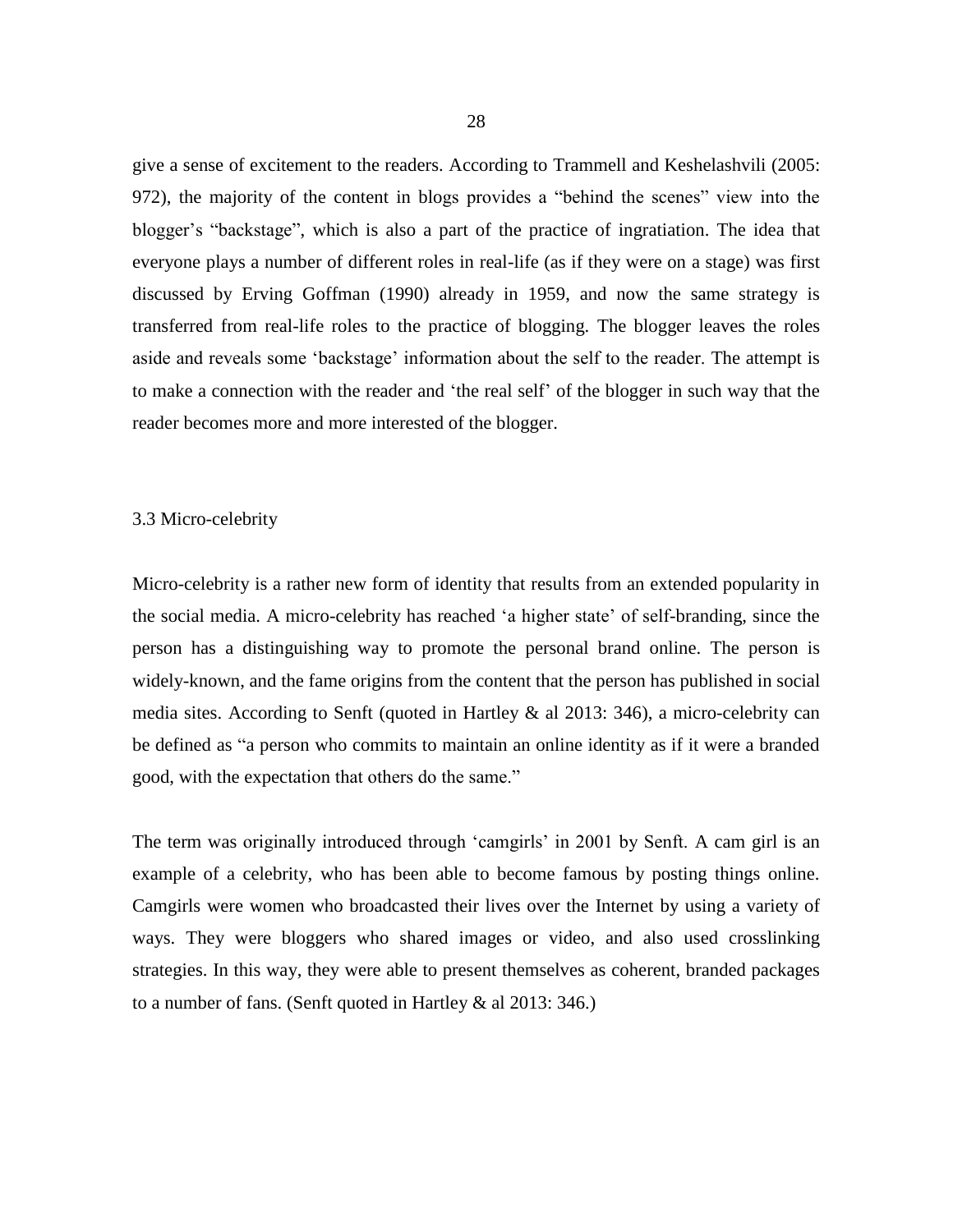Senft (2013) further explains how the idea of micro-celebrity works. Instances of microcelebrity practices may be simply found from the ways in which all people use the Internet themselves. A simple thing such as the delete of an unflattering picture of themselves from social media sites such as *Facebook* is part of the micro-celebrity practice, thus also the beginning of self-branding. (Senft quoted in Hartley & all 2013: 346.) It becomes evident that at least to some extent, anyone who uses the social media as a tool for communication is a person who does self-promotional practices at the same time.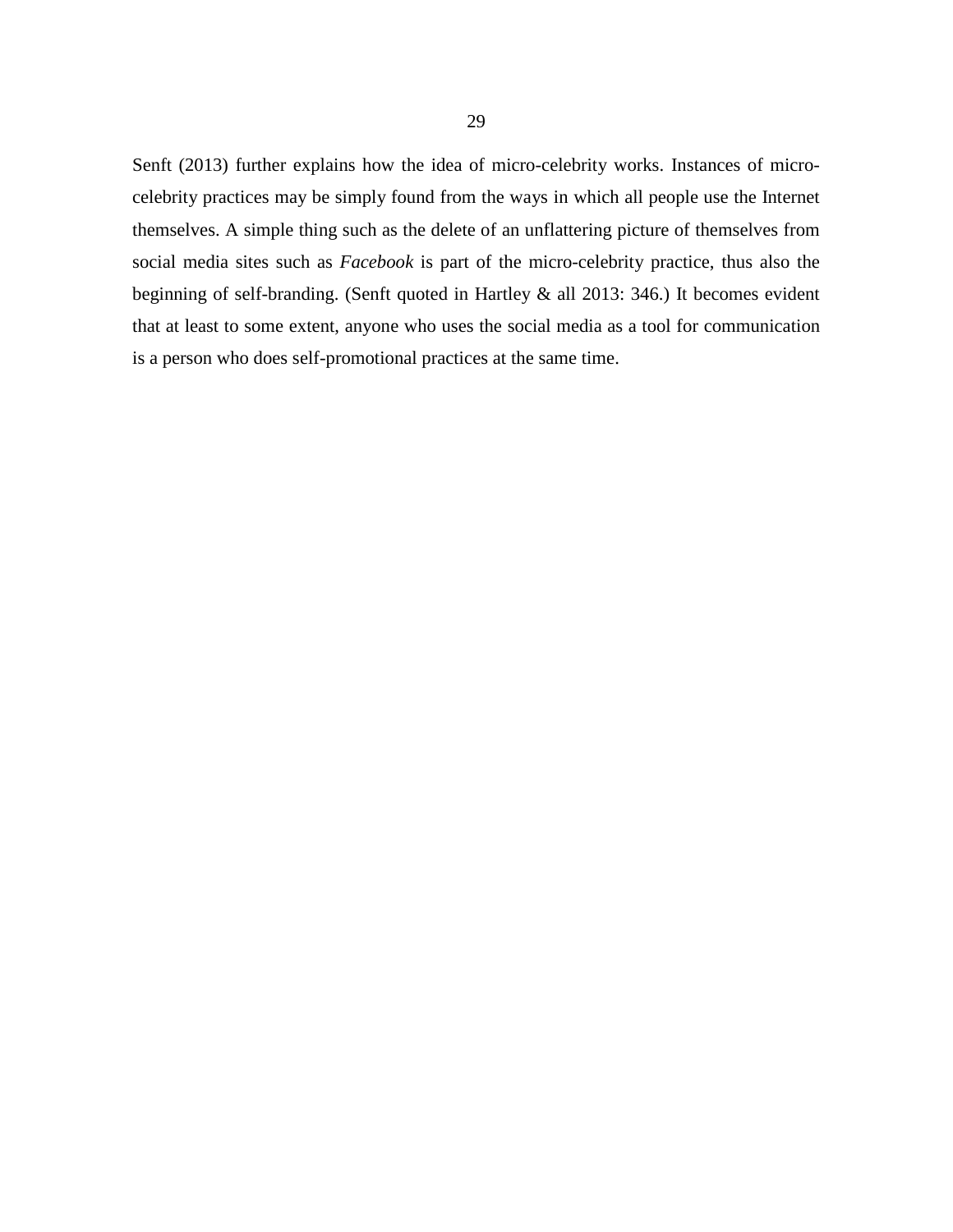#### 4 IDENTITY AND SOCIALLY CONSTRUCTED NORMS OF THE FIT BODY

This chapter deals with the socially constructed identity and norms that are connected with the practices of self-branding. In addition, the difference between identity and online identity are introduced. Especially the construction of the norm of the fit body and its effects on the online identity of a fitness blogger are issues that are essential because selfbranding requires both the presentation of the role of the fitness professional, a disclosure of the 'backstage' that reveals "the real identity", and the exploitation of the characteristics that connect with the norms of the fit body.

### 4.1 Identity and Society

Identity is a complicated construct, which consists of both personal and social issues: who we think ourselves to be, how we want other people to perceive us, and how they actually perceive us (Wood & Smith 2005: 52). According to Castells (2009: 6), identity plays an important role in each cultural setting: it is a source of meaning and experience for a person. Calhoun (quoted in Castells 2009: 6) states that no language or culture is able to avoid the distinctions between self and other. At all times, there will be differentiations between 'we and they'. The identity distinction of a person from others begins from the simplest fact that each person has a name. (Castells 2009: 6.) Castells also (2009) states that the construction of a person's meaning is always done on the basis of a cultural attribute (or a related set of cultural attributes) which is the most important source for the discovery of identity.

The process of forming a personal brand requires some obvious knowledge of the self. Castells (2009: 6) presents self-knowledge as a construction that cannot be defined as a discovery, since this kind of knowledge is never completely separable from claims to be known in specific ways by other people. In this way, identity construction is attached to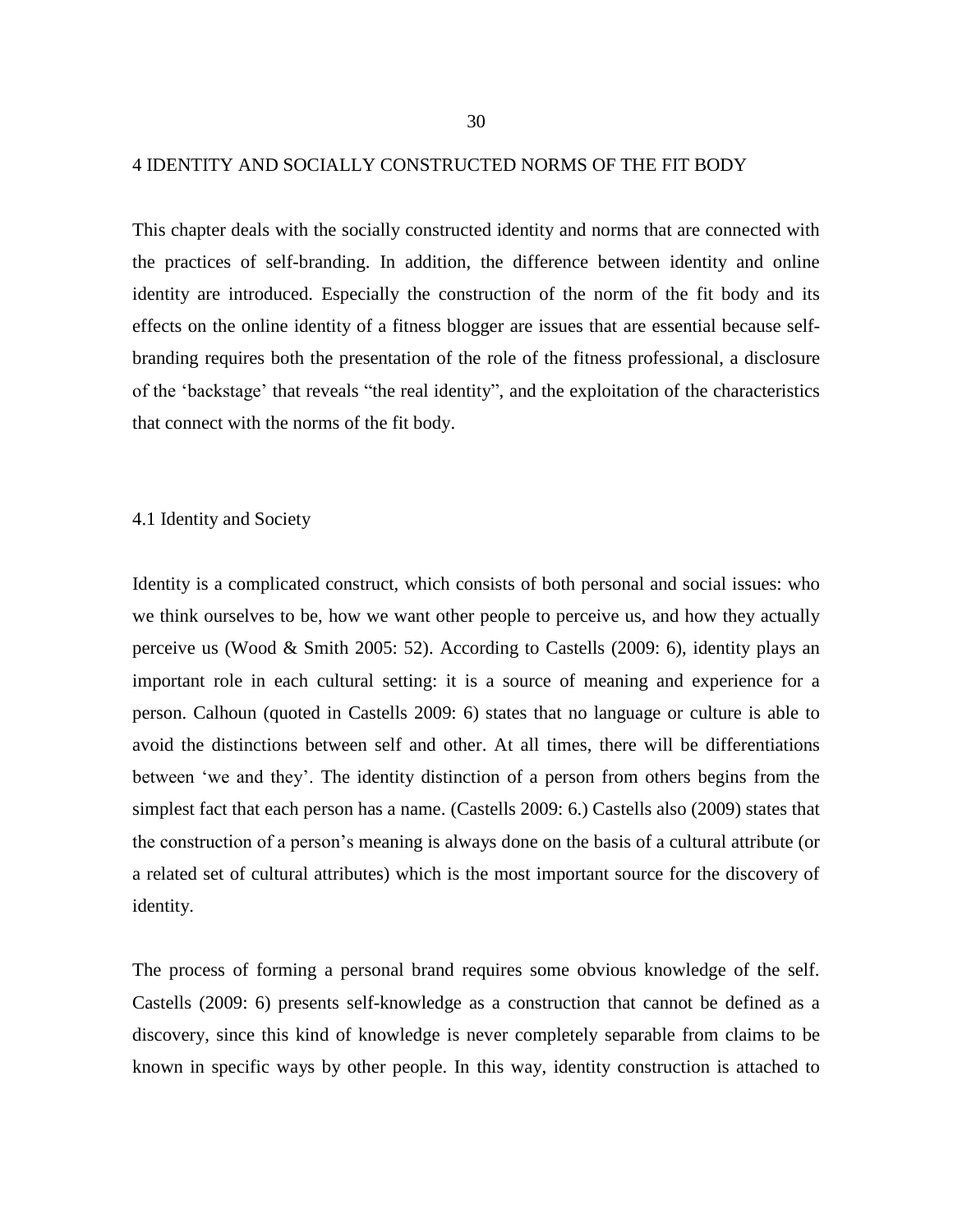social actors: people would not be able to describe themselves without a comparison to others.

A person active in fitness must be considered through norms that are structured by the institutions and organizations of society. The extent to which the characteristics are able to actually influence people's behavior depends upon "negotiations and arrangements between individuals and these institutions and organizations" (Castells 2009: 7). Besides, selfdefinitions are likely to coincide with social roles. Castells (2009) wants to make a clear distinction between a role and an identity: one needs to realize that identities are stronger sources of meaning than roles. That way, identities organize the meaning of a person, while roles organize the functions. (Castells 2009: 7.) Castells gives an example about becoming a father, which could become the most important self-definition from the point of view of the father at that specific moment, so that this person describes himself through fatherhood. (Castells 2009: 7). In relation to the idea, a fitness person may define the self also from a limited perspective: while a fitness blogger may have other roles in life, the blogger constructs a self-brand by defining the self as the fitness professional.

Goffman (1990) presents that social interaction is like a theater, in which all the people are actors on the stage. They constantly play a variety of roles. In contrast, the audience consists of other individuals who observe the role-playing and react to the performances. In social interaction, like in theatrical performances, there is a front region where the actors are on stage in front of an audience. Goffman (1990) also describes that there is a back region, or a back stage, where individuals can be themselves and get rid of their role or identity that are played in front of other people. Goffman's theoretical perspective on social interaction relates to the communication by bloggers. A fitness blogger maintains an online role of a fitness professional, but, at the same time, the blogger creates a personal brand also by "revealing the true identity" that is usually placed on the backstage. In this way, self-branding requires both the maintenance of a role and the disclosure of the identity.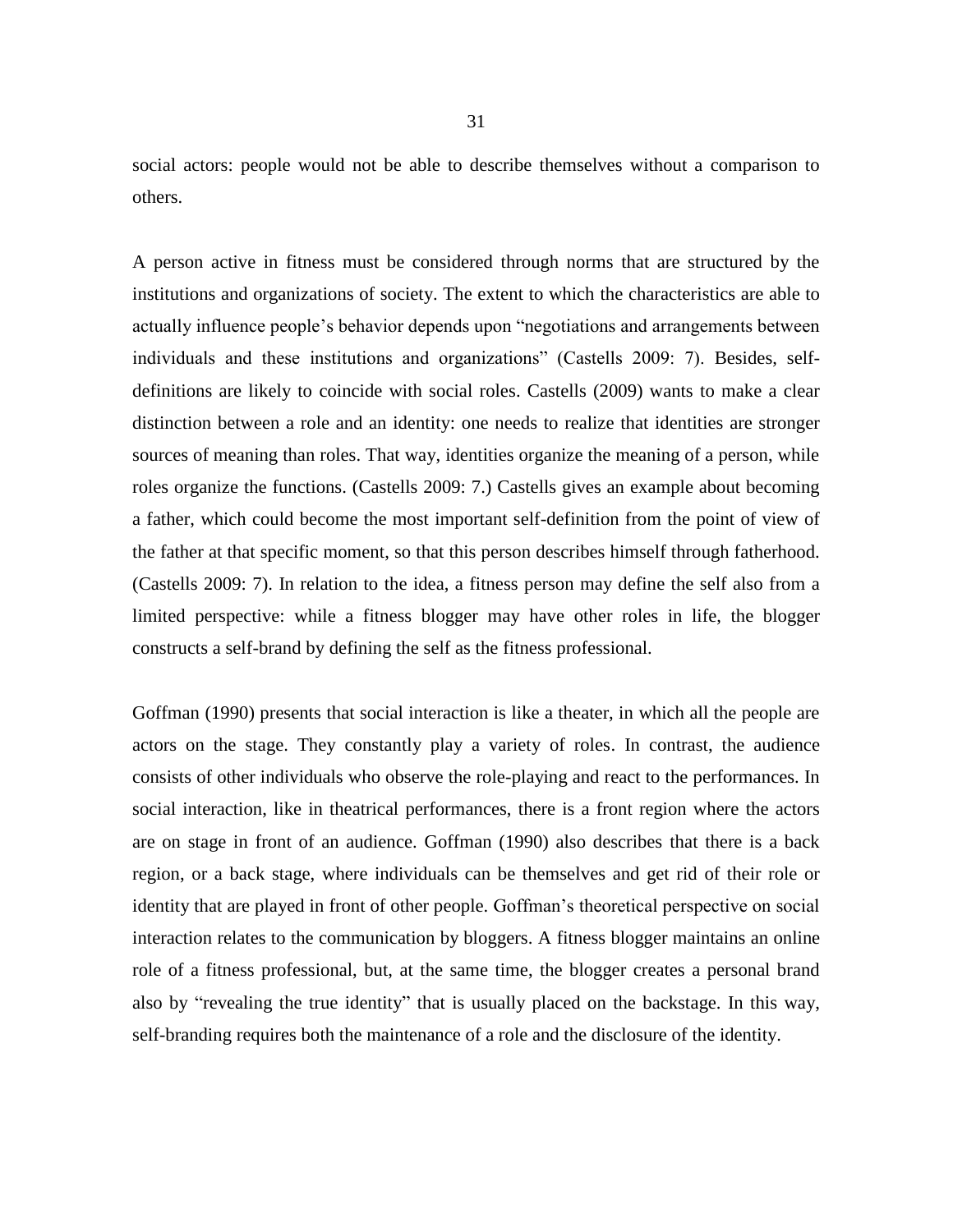### 4.2 Online Identity

Andrew Wood and Matthew Smith have introduced several concepts that have significance in the construction of an online identity. A blogger perceives an audience mainly through telepresence and an online performance, which are concepts that are explained in Wood's and Smith's work (2005) about online communication.

### 4.2.1 The Principle of Telepresence

Wood and Smith state that telepresence is the foundation of the establishment of an online identity. They have quoted Steuer (1992) when they present the definition of the concept: telepresence is "the extent to which one feels present in the mediated environment, rather than in the immediate physical environment". Telepresence is also about the experience to make a connection to others through technology. (Wood & Smith 2005: 54.)

According to Wood and Smith (2005), the realistic sense of a medium depends on the degree of interactivity that the medium is able to present. In this way, the measure of interactivity becomes an important aspect, since it deals with the degree to which a person is able to manipulate the online environment. A person can take advantage of speed, range, or mapping when the goal is to increase the sense of interactivity of a site. Speed deals with the rapidity of a user to manipulate the environment, range is the amount of manipulation, and mapping means the ways of reaction in the virtual environment due to the actions done online. (Wood & Smith 2005: 55.) It is easier for some people to feel connected: these people are able to define personal characteristics through text-only messages that are sent online, for instance, while others are more critical about the content on their computer screen (Wood  $\&$  Smith 2005: 54). As a result of the concept of telepresence, a blogger should be able to reach for the real-life audience through a digital environment by creating a different stimulus that would give the audience an experience of realism. Even though a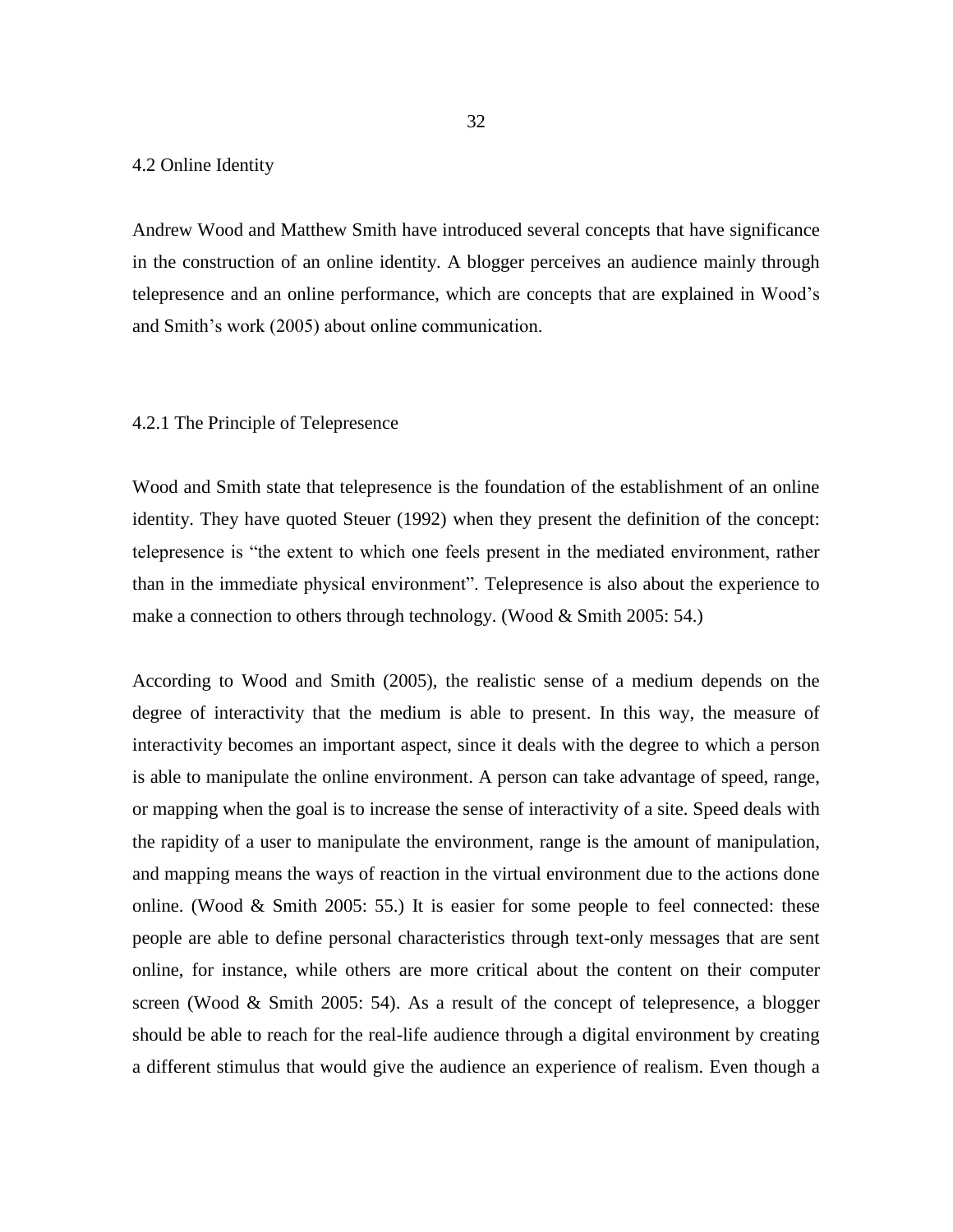graphically rich and interactive website does not guarantee that the blogger is able to give a realistic experience for every single reader, it is still a great tool for the blogger to arouse the interest of the audience.

#### 4.2.2 Online Identity Performance

Online communication differs from face-to-face interaction. Wood and Smith (2005: 56– 60) make a comparison between a real-life identity and an online identity: it is easier to change all the characteristics of a person in an online environment. There is a greater control over identity in the online communication, since a person is not as exposed to the audience as in face-to-face situations, in which the person would constantly communicate through appearance and non-verbal expressions. When people interact face-to-face, they immediately infer qualities of each other's identities based on gender, race, clothing, and gestures. Many of these cues would be simply invisible online. (Wood & Smith 2005: 57– 69.)

According to Wood and Smith (2005: 59), people's knowledge of others is based on the disclosure of information that one wishes others to know. This means that anyone is able to take advantage of the possibilities that online communication offers: one may simply leave out the details of their lives that they do not wish the audience to know. For a fitness blogger, the limited disclosure is an opportunity to create a brand of a fitness professional simply by highlighting the athletic features such as a great figure. Nevertheless, this practice in blogging may not be that simple: if this person wants to construct a successful self-brand, it is required that the blogger is able to connect with the audience in multiple ways. In particular, the audience may want information about "the backstage" of the blogger, since it is one of the relevant strategies in connection to self-branding and it simply makes the blogger more intriguing to follow.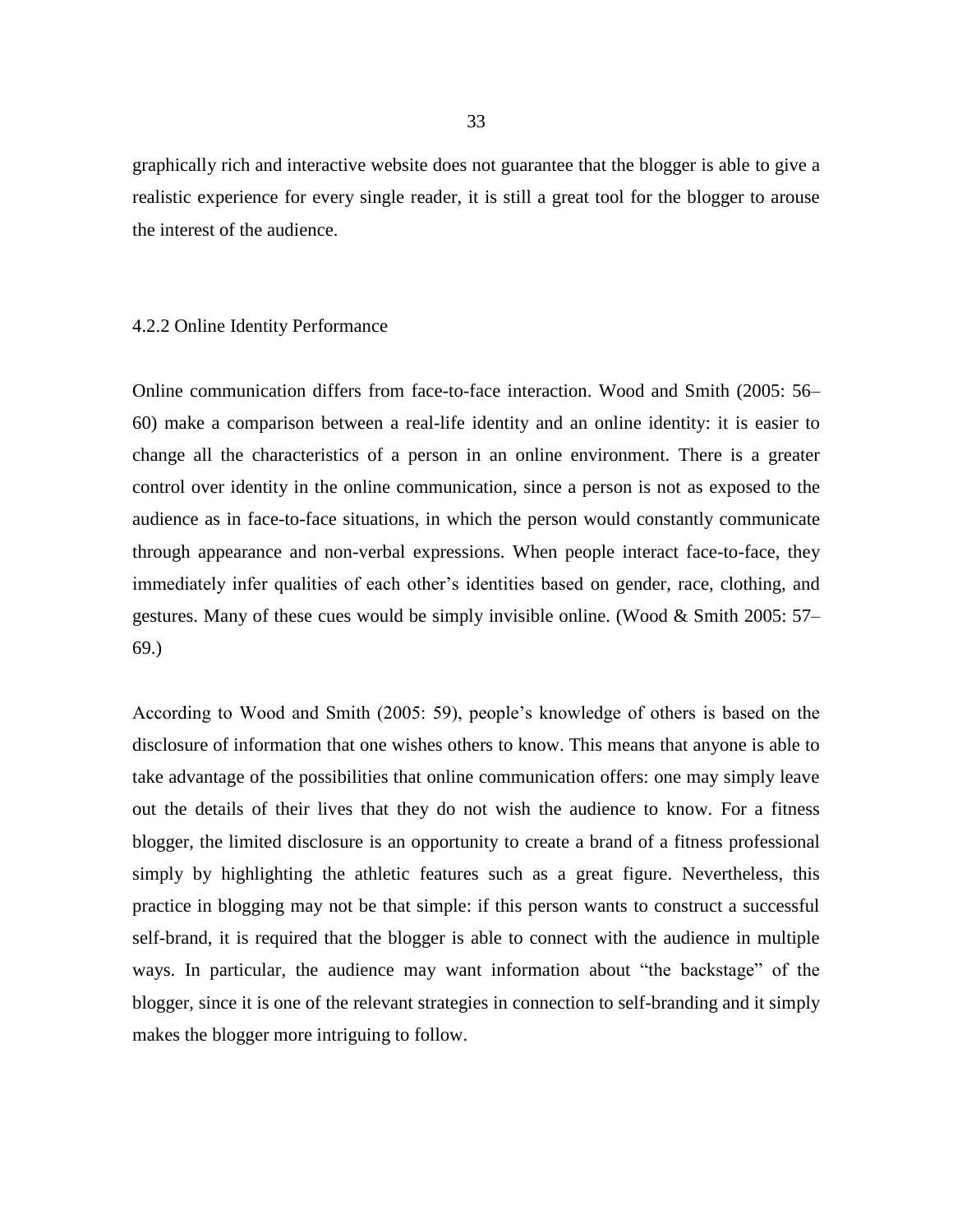### 4.3 The Discourse of Healthism

According to Davis (1995: 11), the body has been conceptualized as a simple object when it is in fact a complex focus for competing power structures. The discourse of healthism discussed by Jan Wright, Gabrielle O'Flynn, and Doune Mcdonald (2006: 707) presents an up-to-date view on the socially constructed norm of the fit body. The discourse equates health with a slim body shape that is achieved through exercise, which provides a powerful set of imperatives (Kirk & Colquhoun quoted in Wright et al. 2006: 707). A person with a great figure has the power to state how people should live their lives and even construct their identities. The complexity of the imperative becomes evident because it may have both positive and negative effects. Wright et al. (2006: 708) state that the consequences of such imperatives are extremely problematic and may have adverse effects on people: the negative effects may lead to such things as an obesity epidemic, and the promotion of slimness as the only desirable attribute for both women and men.

The notion of healthism dates back to the 1980s, when Crawford among others (quoted in Wright et al. 2006: 708) discussed the relationship between health and normality in contemporary capitalist societies. Consequently, the body became an object that has to be managed all the time. Elizabeth Grosz (1994) has made a point about the unnatural norm of the body: there is no natural body, since all bodies are culturally or socially constructed. Grosz also highlights that there is no one specific type of body which would construct a norm by which all others are judged. Different body types function as plural models that lead to the definitions of the norms of fitness, health, and beauty. (Grosz 1994: 22.)

Simon Williams and Gillian Bendelow (1998) have discussed how greater value and promotion of the slender body has been created not only by the media, but also by the fashion and fitness industries. These industries have presented a slim body as a metaphor for health, youth, and affluence. An example of the metaphor can be found in the fitness industry, in which sport equipment is marketed through the notion of a person getting in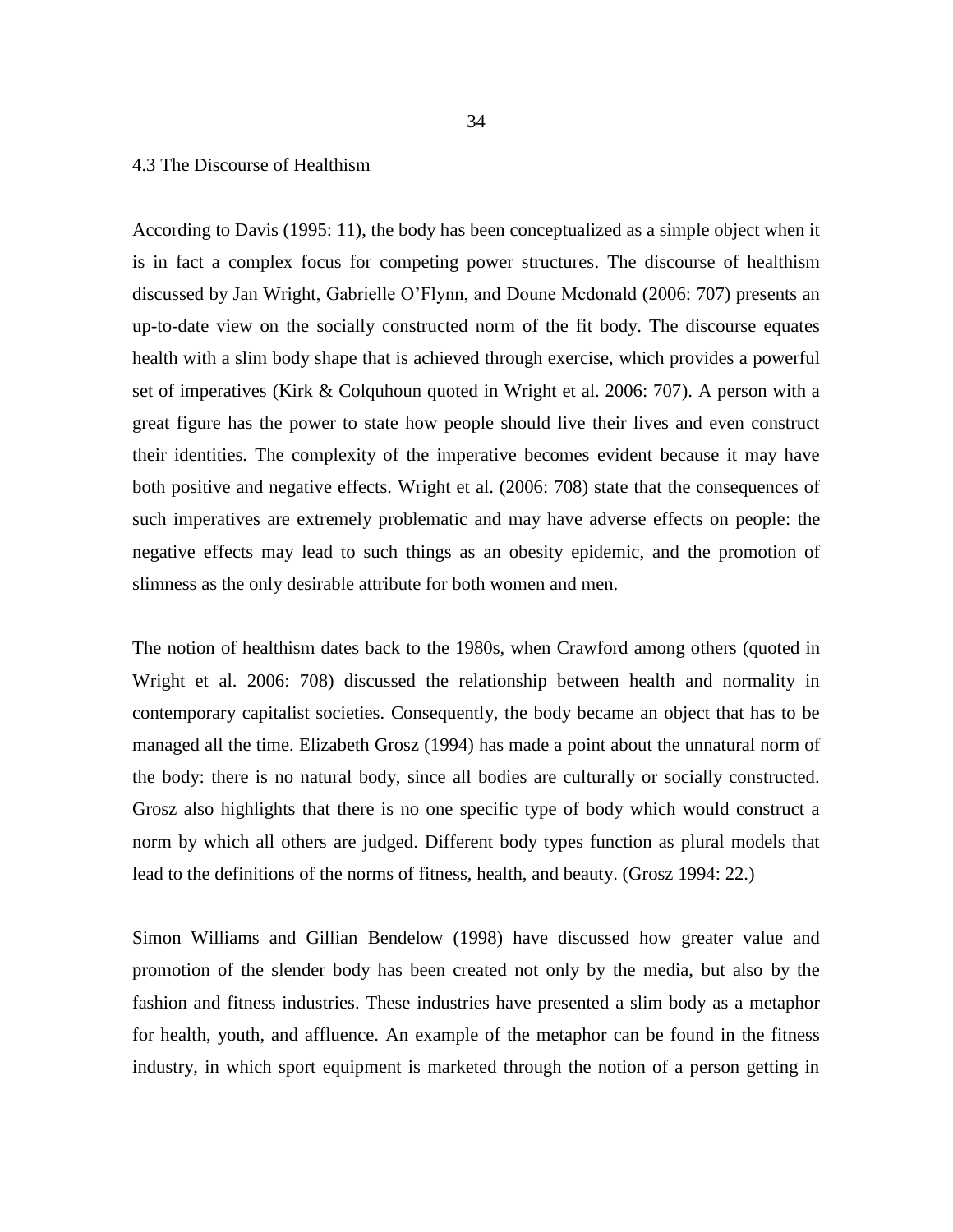shape. A great physical condition is further connected with a sense of well-being, an efficient mind, and even overall enhancement of the self. (Williams & Bendelow 1998: 74– 75.)

A certain state of mind is always present when there is a discussion about a person who is in a good physical condition: a determined attitude and self-restraint are always attached to physical exercises. Wright et al. (2006: 708) also explain that healthism creates an extremely powerful set of imperatives for individuals by connecting the healthism dicourse of a favorable body shape and good health to a discourse that associates slim, youthful, attractive bodies with social and personal identity (Wright et al. 2006: 708). In addition, Susan Bordo (1990: 94–95) presents a well-toned body as a symbol of correct attitude that signifies willpower, energy, control, and the ability to develop the self. In this way, the health discourse begins to signify not only personal characteristics but also a person's identity, and it becomes the most important source for this person's self-definition.

The statements both by Bordo (1990) and Wright et al. (2006) can be directly linked to the self-branding of a fitness blogger, since a social media persona combines the powerful discourses of the body that indicate both health and identity. In this way, a fitness blogger has the possibility to construct an influential brand. As a blogger may achieve a higher status by creating an effective online identity as a result of the health discourse, the blogger may even shape the norm favored by society at the same time.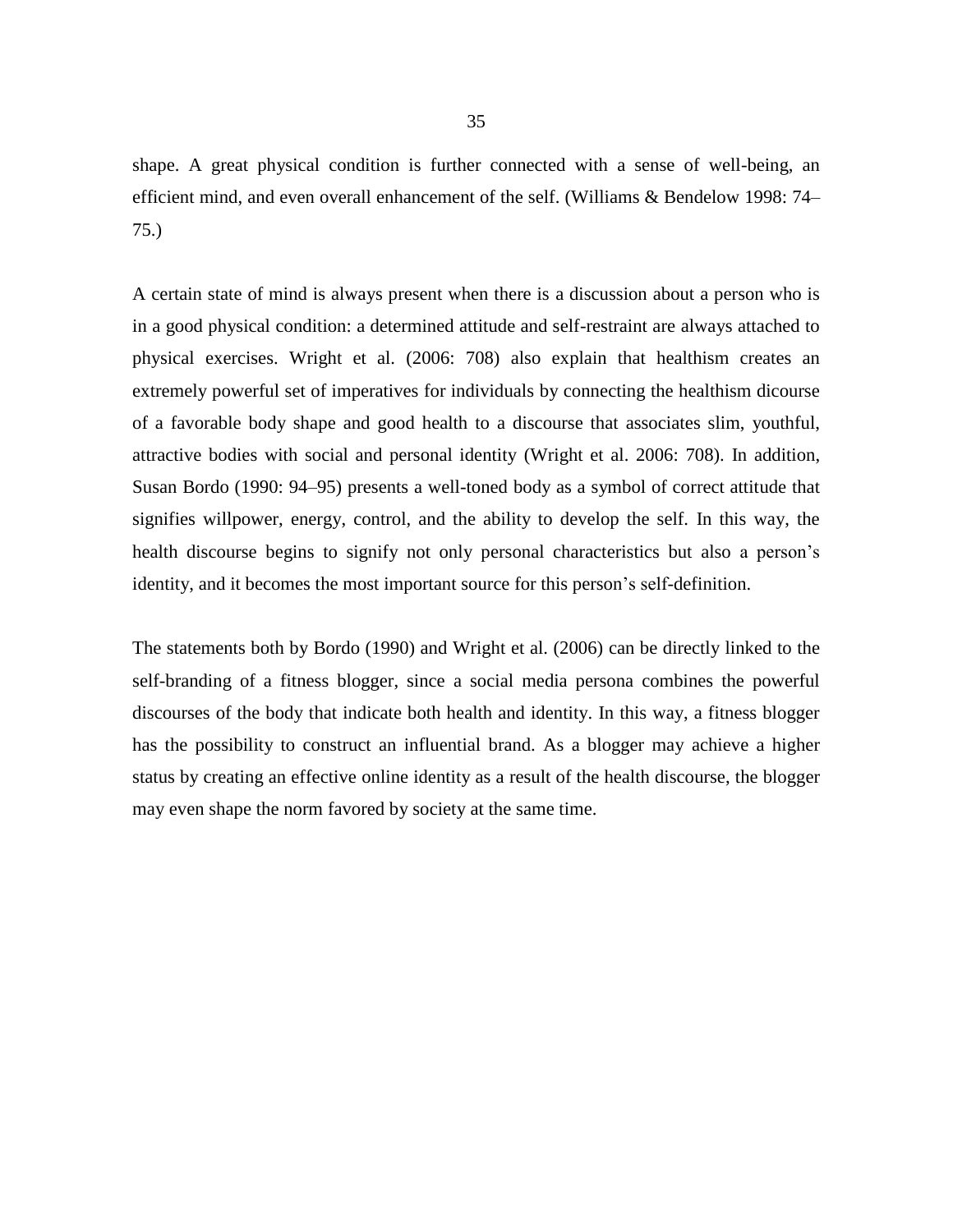#### 5 THE BRANDED SELF IN FITNESS BLOGS

In this chapter, the material of the blogs is first discussed from the point of view of the structural elements, which may be regarded as the blogger's first step towards the creation of a personal brand and the differentiation from other blogs. The second part of the analysis discusses the blog posts that the bloggers have written during the chosen time period of the first two weeks of January, 2013. The titles of the posts and the topics are first discussed in the section. The titles serve as a way for the blogger to get attention among online users as Kortesuo (2011: 86) discussed, which makes them especially important elements in the posts. After these issues have been discussed, the posts of each blogger are analyzed through all the strategies connected to self-branding, after which the brands are presented in relation to the identity construction.

# 5.1 The Structure of the Blogs

The structure of a blog has significance to the blogger, as it is a way to be recognized in the blogosphere. Already the first glance at the blog gives an impression of the blogger's views, identity, interests, and stylistic preferences. Overall, the different structural elements affect the visibility in the blogosphere: if the writer attempts to create a successful personal brand, the basic construction of the blog has to support the actual content, the updates (Kortesuo 2011: 80). According to Allen and Teten (2005: 78), the structure of a blog usually has 13 traditional elements that can be distinguished: the name of the blog and a short description or introduction at the beginning of the page, navigation, a particular order (the latest posts always appear first on the page), a heading in each post, a permanent link to each post, a possibility to read comments or leave one's own comments after each post, trackbacks, a calendar, a search, an archive, a blockroll (a list that shows the blogs the writer currently follows), and feeds. The four blogs of the thesis are described with the help of this traditional structure.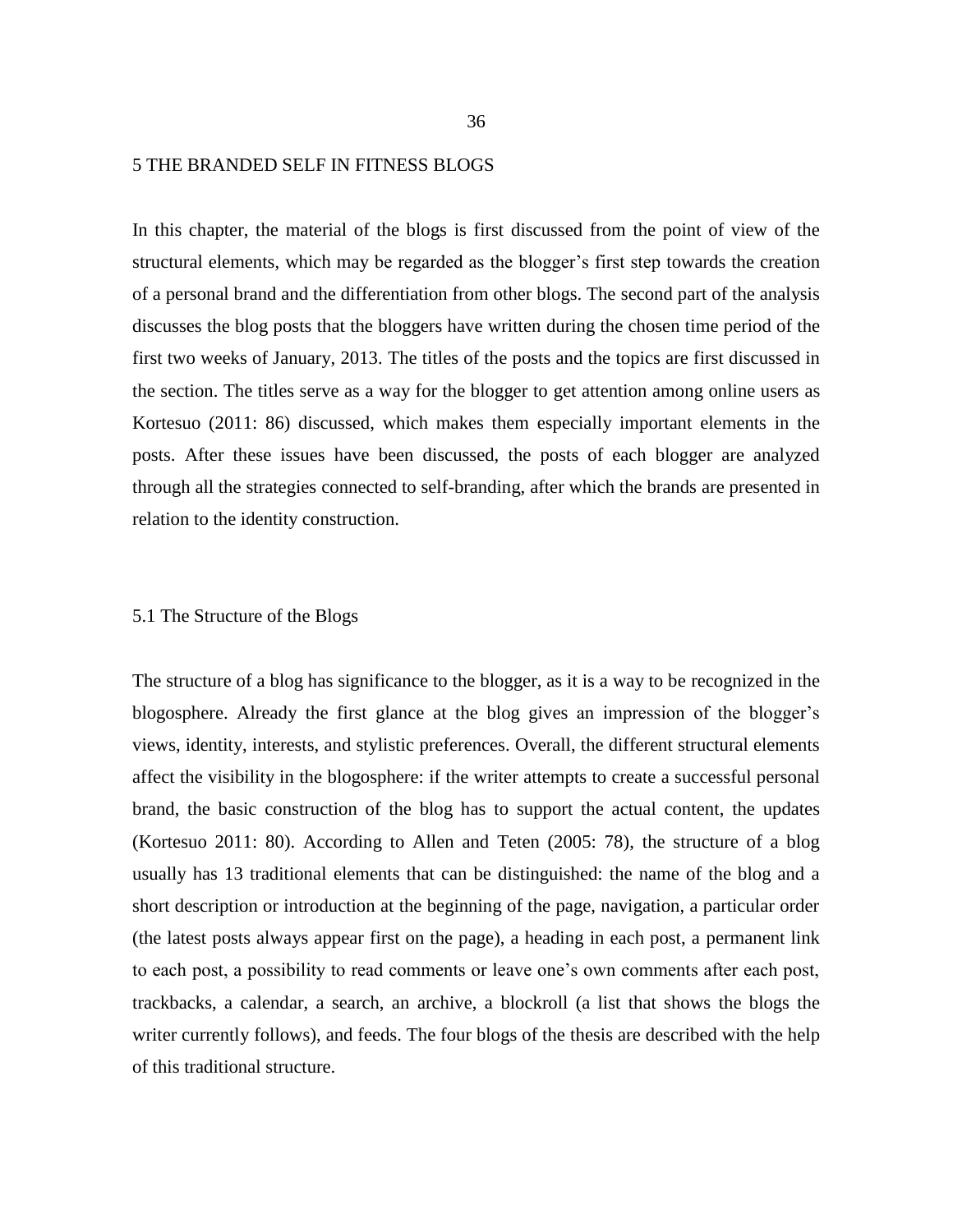Blair Morrison's blog *anywherefít* [\(http://crossfitmobile.blogspot.fi/\)](http://crossfitmobile.blogspot.fi/) has a traditional structure. The title of the blog is on top of the page, clearly distinguished from other content, and below the title is a short description: "If you're not on the edge, you're just taking up space". The blog is divided into sections "Home", "About Me", "Videos", "Fitness Is…", "Recovery WOD", and "AWF Trip Archive". In addition, the blog has an archive, a search, a list of followers, sponsors, and the most popular posts on the right side of the page. Nevertheless, a blockroll is missing from the page. Morrison does not feel the need to share the blogs he follows himself or simply does not follow any other blogger in particular.

The short description after the title relates to the background image and to the title of the blog: the overall layout can be considered very coherent. The image in the background has a view over a cliff that has people on top of it, photographed from a relatively long distance, so that the people can be seen as very small objects. The name *anywherefit* suggests that Morrison is into traveling, and the image that reminds us of material photographed by a tourist supports the idea of a person who keeps himself fit anywhere he might go. The layout has a metaphorical meaning: in the image, the people are physically on the edge but at the same time the text has connections to fitness and its nature of pushing the limits. Together, the elements in Morrison's blog construct a particular image of him as a blogger: a fitness professional who has an international perspective, and at the same time, a person who provides an insight that suggests what fitness is all about.

Davey Wavey's blog *daveywaveyfitness* [\(http://www.daveywaveyfitness.com\)](http://www.daveywaveyfitness.com/) has a slightly different structure that does not completely follow the traditional structure of a blog. Similarly to Morrison, Wavey has the name of the blog on top of the page and below the text: "Honor your body. Honor You." The blog has been divided into sections "Home", "About", "Contact", "Ask Davey", "Exercises", "Nutrition", "Tips", "Weight Loss Tips", and "YouTube". On the right side of the page, Wavey has links to his personal profiles in *Facebook* and *YouTube*. He also includes a link to Davey Wavey Apparel, and has added a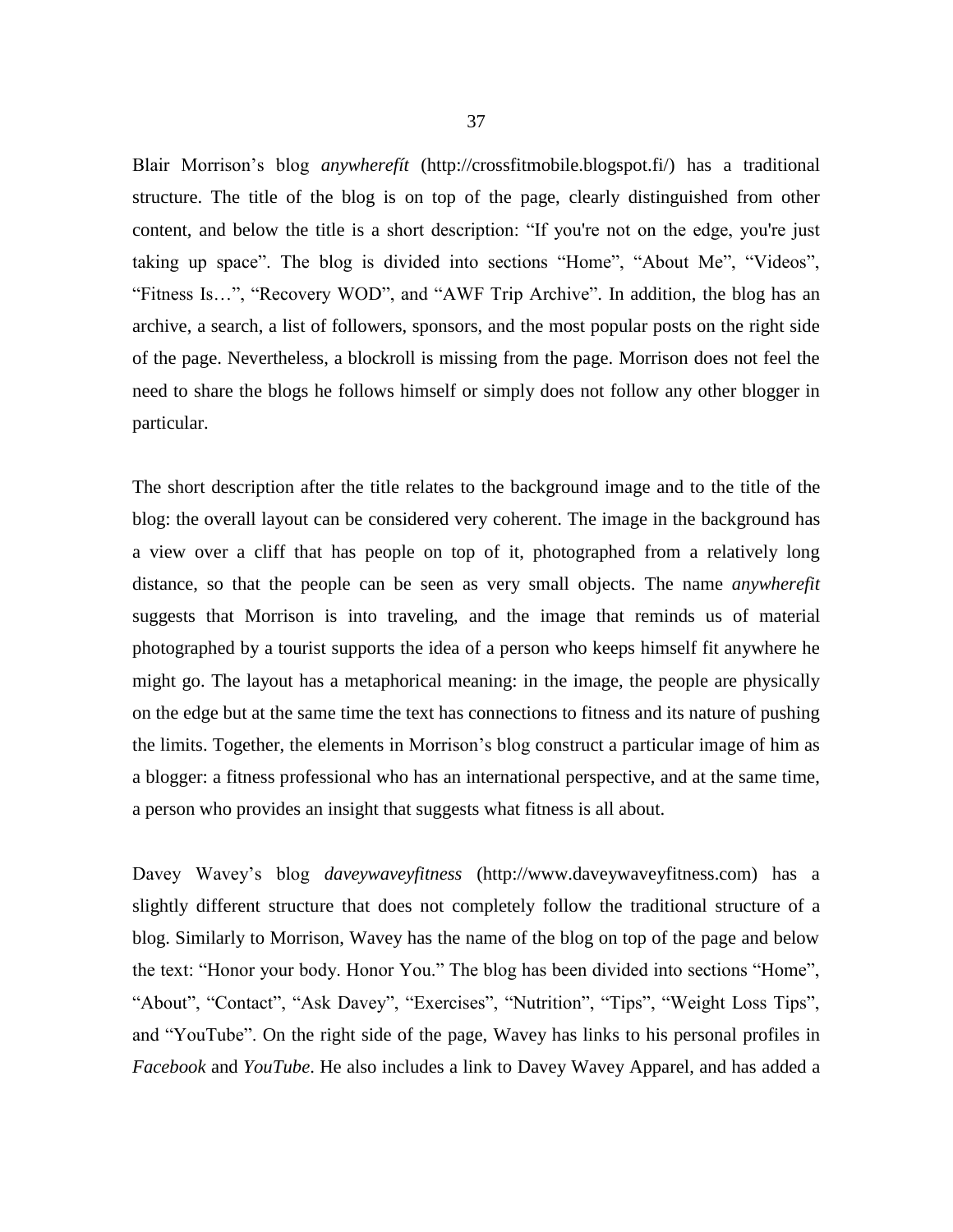possibility for the readers to sign up and subscribe to his "monthly fitness tips and secrets and get a special free gift today". On top of the page, Wavey has an image of himself without a shirt, which shows his upper body. Below, the latest articles appear first, and then some of the latest posts in all the different sections. Moreover, at the bottom of the page, Wavey incorporates his accounts to *Instagram* and *Twitter*. As a more traditional aspect, an archive is also placed in this section. Overall, the links to the different social media sites are easily accessible and highly visible for the audience.

The structural aspects of Wavey's blog present an active, professional fitness person that includes fitness-related topics from a holistic perspective in his blog. The professionalism that Wavey has created is most visible in sections that contain "tips" or "advice" and Wavey's images of himself that show the athletic figure. The contrast to Morrison is quite blatant: while Morrison does not incorporate other social media sites in the structure or does not present himself so strongly (the contrast in presenting the field of fitness versus presenting the blogger), Wavey seems to use all ways possible to get himself more and more visibility among the audience. In addition, Wavey shows more versatility of topics.

Wavey instantly constructs his popularity in "The About" -section, which is on the front page as a separate block: "Davey Wavey is a YouTube personality and fitness guru with more than 150 million video views in more than 160 countries around the world" (Wavey 2014). When a reader first enters the main page, the text block is one of the most striking elements because of its placement on the top of the front page. The description contains information that highly connects this social media persona to a micro-celebrity: the proof of an extended popularity and the capture of all social media sites of Wavey suggest that he has the potential to reach even a higher status of a self-brand.

Jess Underhill as the writer of *Fit Chick in the City* [\(http://fitchickinthecity.com/\)](http://fitchickinthecity.com/) has used a different structure in the blog in comparison to Morrison and Wavey. The blog and its content are in the process of being transferred to her new blog, and as Underhill states, she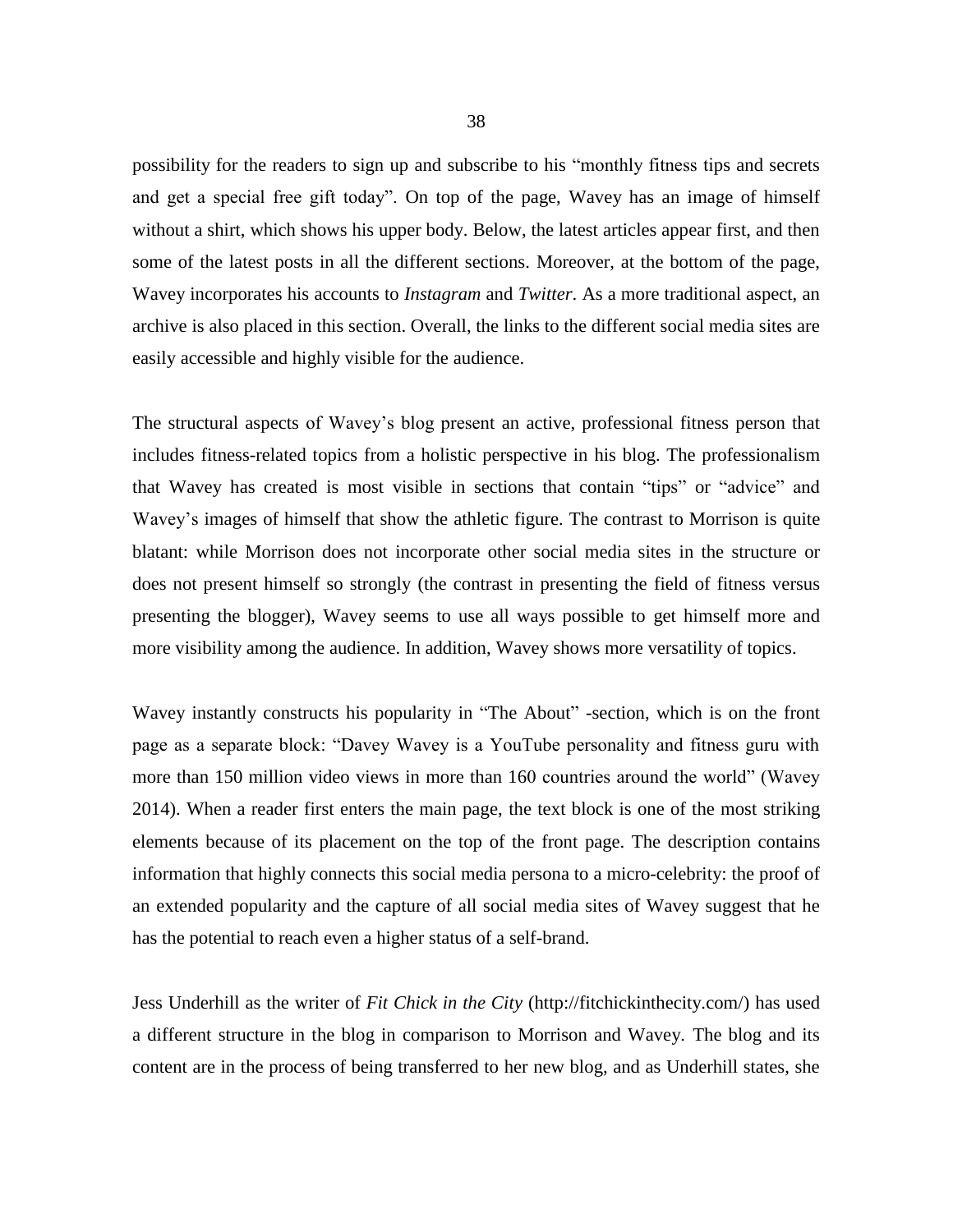is about to "officially re-brand and make her new dreams come true". As the other blogs, the page has the title on the top and a short description: "Working out the details for living a fit life". The layout differs especially from Wavey's blog, since the writer does not present the self very strongly in structurally constructed ways. On the right side the audience can find a search, recent comments and posts, and a subscription to her "8 running essentials". Nevertheless, Underhill constructs the active self in the social media by linking to her *Twitter*, *Facebook*, *Instagram*, and *Pinterest* pages. In this way, the blog seems to fall somewhere between *anywherefit* and *daveywaveyfitness* as it has some similar characteristics as the other two: the personal plainness of Morrison and the active self in the social media of Wavey.

Underhill's blog seems to attract popularity among a particular group of women. At first, the reader gets the impression that Underhill emphasizes the location in her blog for promotional reasons. New York City as a place of living and a healthy lifestyle may not be the obvious combination, since NYC is regarded as one of the business centers of the world. *Fit Chick in the City* as the title of the blog has instant connotations with *Sex and the City*, an American TV series dealing with the single-life of four women in their thirties and forties. The connection is not necessarily made to describe the content of the blog, but the title has a promotional effect. In addition, the blog's layout features a picture of pink and black colored silhouette of the city in a cartoon-style drawing. Both the image and the name of the blog have a direct connection to chick-lit as a specific genre in literature: according to Stephanie Davis-Kahl (2008: 18), chick-lit is a type of fiction that focuses on the social lives and relationships of women. As a result of the connotations, Underhill targets women who may struggle with their womanhood and relationships in modern societies. Moreover, the layout could imply the wit of the writer, and obviously, it seems to support the idea of the main focus to promote the blog through the writer's location.

*Fitness on Toast* [\(http://fitnessontoast.com/\)](http://fitnessontoast.com/) has a distinguishing layout and different structural elements compared to the other three bloggers. The Swedish writer, Faya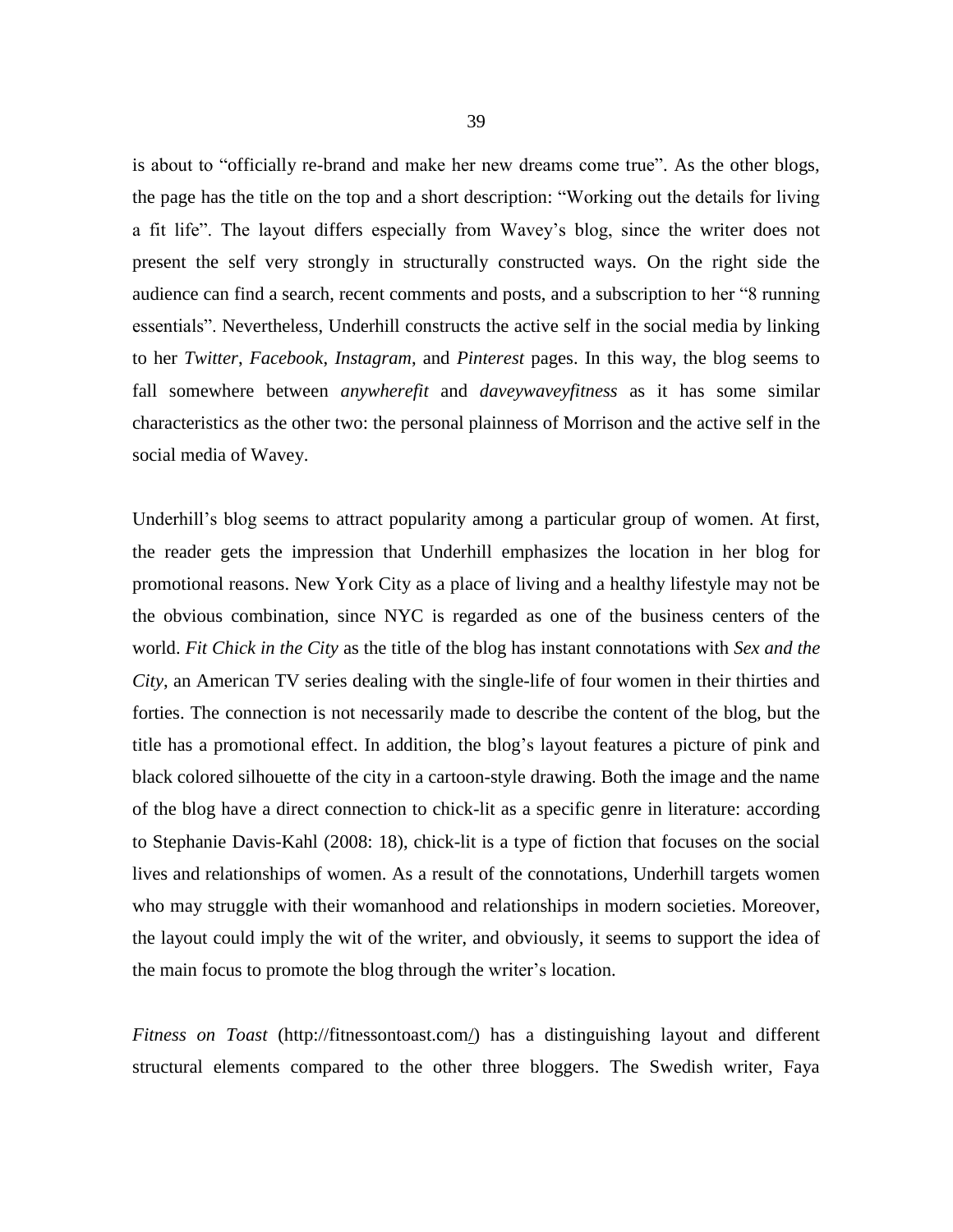Nilsson, relies on the title of the blog on top of the page that features an image of herself lying literally on a piece of toast with a dumbbell held high. The blog has a search, a possibility to follow her updates, links to *Facebook*, *Instagram*, and *Twitter*, and an "About" -section on the right side of the page. In addition to fitness, she includes separate sections for fashion and nutrition. The most recent post is probably the first thing the reader may notice when he or she enters the front page, or at least the images connected to the updates that are much larger in size when compared to the other writers. The images construct a major, distinguishing part in the blog: against the blank white background they stand out from the page. The first glance suggests a sense of humor or self-irony (lying on a toast), but, at the same time, it signifies self-confidence and the emphasis on appearance. Stylistically, the blog has a simple but showy structure although it is not as flashy as Wavey's style seems to be.

*Fitness on Toast* is structurally closer to Wavey's blog as it presents the self similarly with an image of the self and "About" section already on the front page. In addition, both highlight the number of followers on their page by introducing a fan page on *Facebook* that instantly constructs the popularity of the bloggers as the pages appear to be popular. However, Nilsson presents herself first as a personal trainer, unlike Wavey, who focuses on the aspects of a micro-celebrity. Moreover, Nilsson emphasizes her Scandinavian roots and takes the location (London) into account similarly to Morrison and Underhill in the "About" section.

The structures of these blogs indicate that the writers of *anywherefit* and *Fit chick in the City* focus on presenting fitness in general, and the bloggers of *daveywaveyfitness* and *Fitness on Toast* construct their blogs around personal information. While Morrison and Underhill focus slightly more on fitness in general with a traditional structure, Wavey and Nilsson rely on ways that signify appearance and the active self in the social media. The actual posts together with the structure will give an insight into the construction of the self and the practices of personal branding of the bloggers.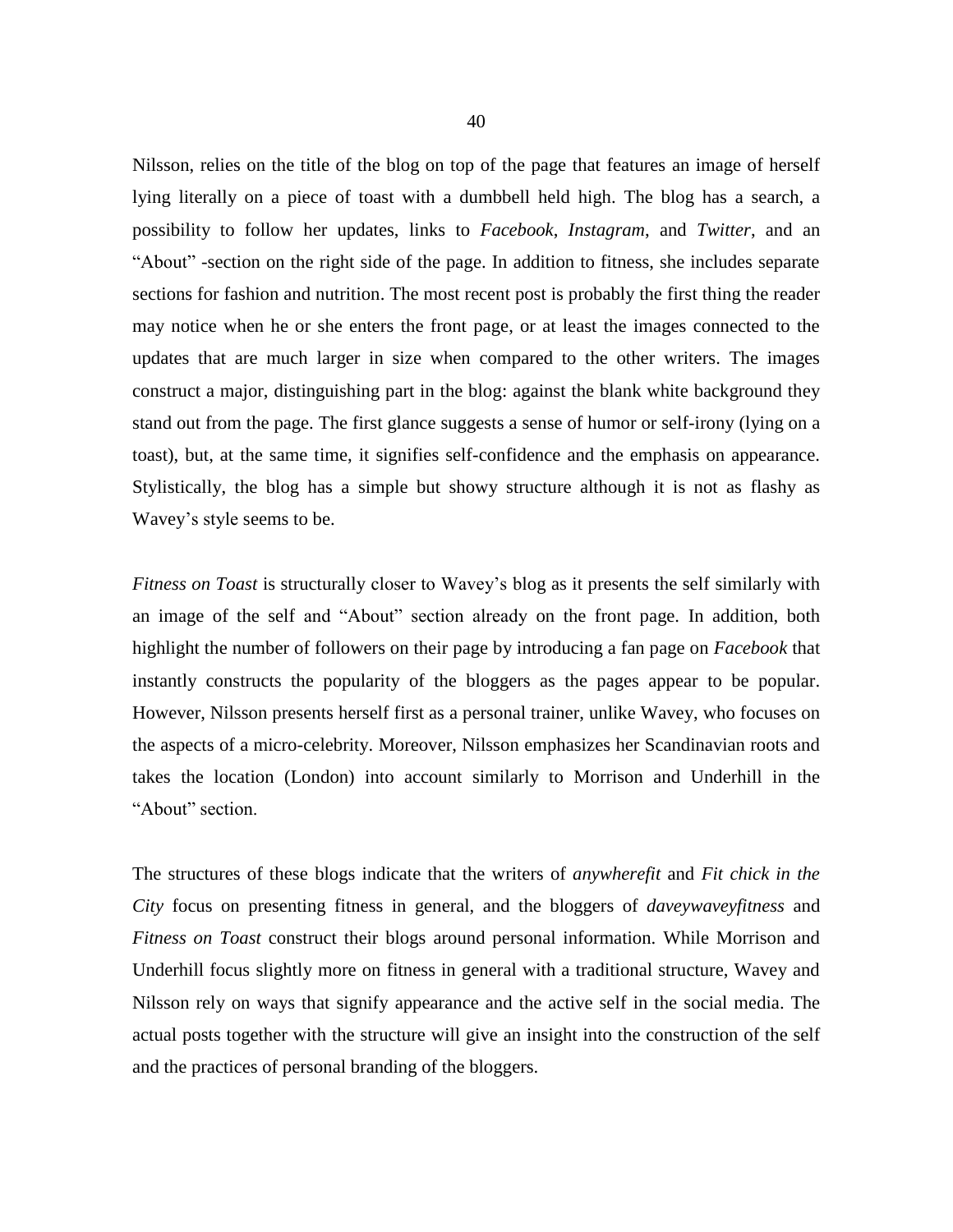### 5.2 The Blog Posts

In this section, the blog posts are discussed from the point of view of the strategies of selfbranding. All of the bloggers and their self-presentation are discussed separately. The posts may contain a variety of data: in addition to the written part, there may be a video or images included in the posts.

#### 5.2.1 *anywherefit*

Blair Morrison has written four different topics during the chosen time period. The majority of Morrison's titles for his posts are related to the world of CrossFit, and they describe the WOD (Abbreviation for "Workout of the day"): "Stability WOD", and "10 Minute Air Dyne" (January, 2013). One exception is "Go Ride a Bike" (January  $6<sup>th</sup>$ , 2013) that describes a 15 mile bike ride. As a result of the concentration on a particular sport, the aim of the blogger is to present himself as a CrossFit athlete and most importantly, as a professional in the field. The topics will sound familiar only to a person who does CrossFit, or at least a person who searches for information on the sport. This is why it could be argued that Morrison writes for a particular fitness community, or more specifically, to CrossFit athletes and to a limited audience of competitors.

Morrison writes in an informal style, which is meant to attract the audience. The first post in the year of 2013 is called "Stability WOD". He has a short description at the beginning of the post, which explains a workout done with a couple of his friends on a beach in Aptos, California. The style of writing with appealing adjectives attracts the reader: "some cool overhead drills", "…showing off his brute strength" and "Just because you're sore or away from your voodoo floss doesn't mean you can't do something to progress" (3 Jan, 2013). The quotations are written in slang. In addition, Morrison uses chatty language, which is an obvious characteristic of self-branding. Especially the expressions "voodoo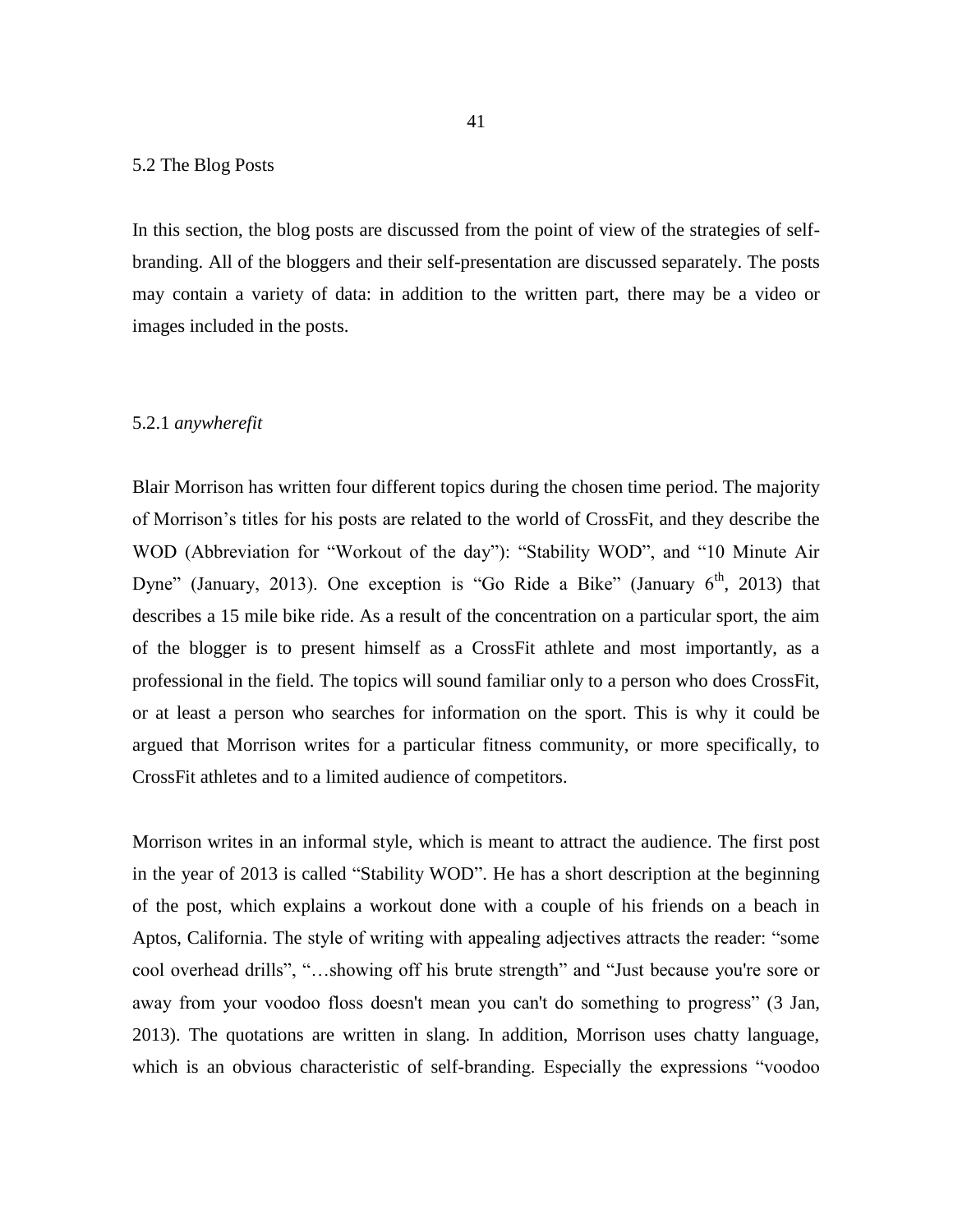floss", "cool", or "showing off" (3 Jan, 2013) are examples of the informal language in the post which makes the blogger more approachable among the audience.

A major self-branding strategy for Morrison is to be regarded as a fitness professional, but a modest one. The first post also contrasts various characteristics of Morrison, since he wants to be seen as adventurous and playful; on the other hand, he wants to signify determination. He enjoys exercise, which seems to be an essential part of his life and makes him happy. The very first sentence is: "After the CrossFit One World Holiday Invitational last Sunday, I was a little beat up" (3 Jan, 2013). Morrison describes how one of his friends happened to be on the beach for the celebration of New Year and he simply decided to drive to the beach to join him. The relatively modest description continues: "While there we broke out the chains and did some cool overhead drills with a piece of driftwood we found on the sand. Just something light to keep things moving, but it was a ton of fun." (3 Jan, 2013.) Morrison states that this is not a particularly hard work-out for him but the content of the video and the reassurance give the impression that Morrison is in such a good shape that this is child's play for him, and in this way, a great physical shape is definitely one of the things he constructs in the post. He also carefully avoids egotism.

The post creates a relaxed atmosphere, which has two significant functions in Morrison's self-brand. The atmosphere is a way to hide the toughness of the workouts that further constructs the identity of a professional athlete. In addition, Morrison creates a strong sense of telepresence: the post includes a meeting of friends, which signifies everyday-life and feels realistic to the reader. Morrison has added a video to the post so that the audience is also able to get a visual experience of the meeting.

The video of the post is titled "Blair Morrison - Shoulder Stability WOD", and this could be regarded as the most important element in the post: it presents Morrison's professionalism, competence, and desirable physical qualities which are evident selfpromotional strategies. The video is also an important example of the blogger when he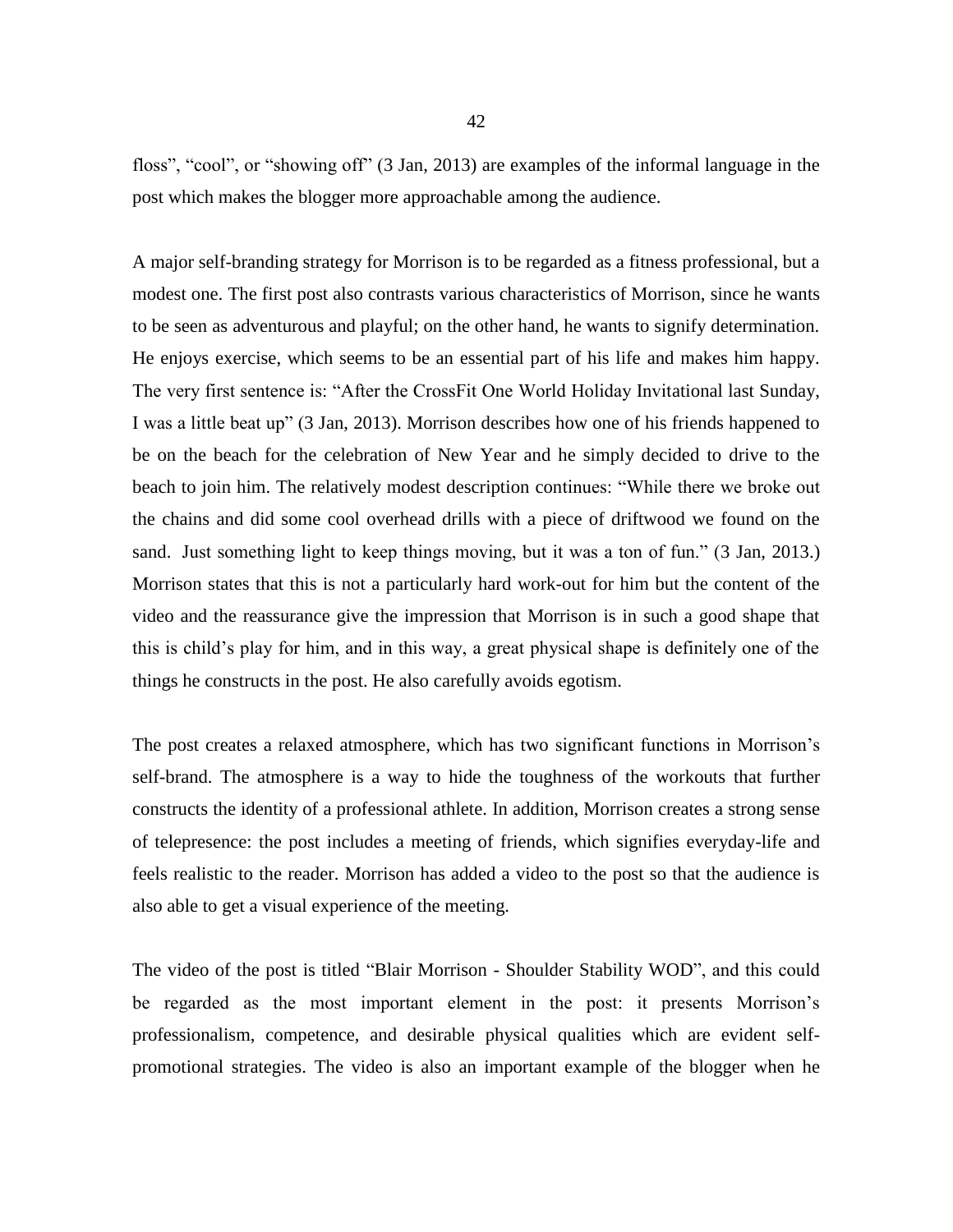gives 'a sneak peek' to the 'backstage' of his life. The video shows an exercise the men put into practice on the sand while holding a very large piece of wood that has two heavyweight chains hanging from it. The balance and strength of the men are being tested on a difficult surface. Morrison and his friends are able to use their imagination while thinking about exercises. However, at the same time, the workout would be extremely tough for everyone and does not seem like "something light" especially when being "a little beat up" as Morrison describes. Furthermore, the contrast in the video and the rather modest description might turn the whole idea of an unpretentious athlete upside down.

Another point that the audience may consider while reading the post is the equipment and the environment of the exercise. Morrison demonstrates that keeping in shape does not require any fancy equipment or particular setting. He acts as an inspirational person that has a positive attitude towards his active lifestyle. Nevertheless, there is a contrast in the location of a beautiful beach in California and the self-created equipment. The warm, sunny surroundings of the beach are clearly not everyone's privilege while thinking in a broader, worldwide perspective (after all, Morrison's blog is called *anywherefit*), although from Morrison's local perspective, it could act as a self-evident factor for him: as he says, he just "drove out" to the beach to join his friends.

Morrison holds on to the idea of a modest, professional athlete also in his second post by downplaying his exercises that creates the exact opposite impression among the audience. The title of the post is "Go Ride A Bike" (the  $6<sup>th</sup>$  of January, 2013). The athlete describes the incredible feeling of riding a bike for the first time in a long time, and also recommends the sport to the audience. The authoritative tone of the title does not transfer to the body of the text but Morrison's way of constructing the identity seems to repeat itself when compared to the first post. Morrison presents the exercise as a way of preparing for a CrossFit event, and furthermore, explains the relatively low level of exertion by writing: "It had been awhile since I've gone for a ride so I was excited for the opportunity, even though 15 miles wasn't a long ride by any stretch". He even mentions how the ongoing week is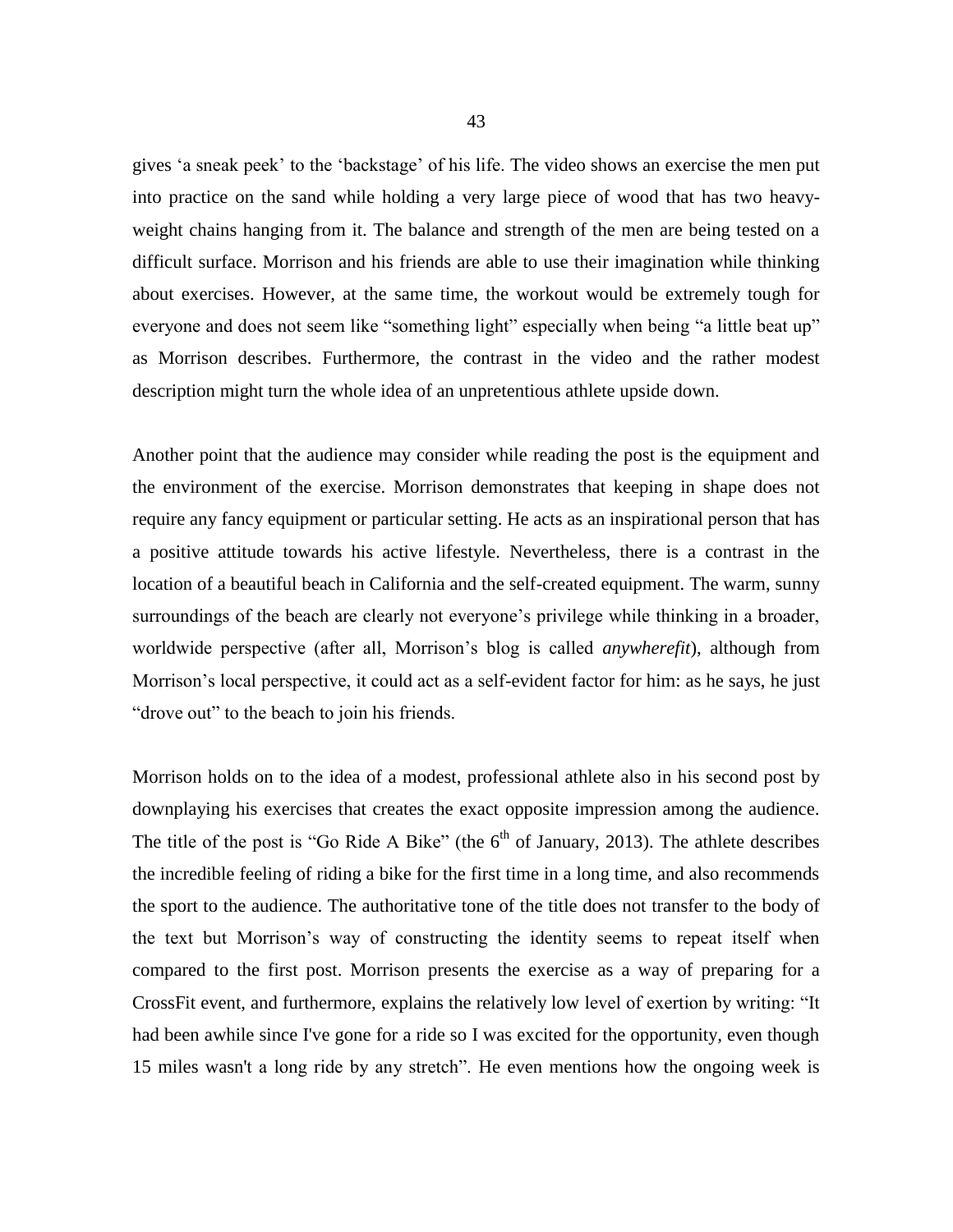actually a rest week in his training cycle. But, on the contrary, Morrison seems to admit the toughness of the workout when he discusses the bike ride further: "I found myself hoofing it pretty hard up a couple climbs that I hadn't remembered being so arduous. By the time we rolled up to the new gym, our legs were pretty much smoked." By using the term "smoked", Morrison wants to highlight the burn in the muscles after the bike ride, but at the same time, remembers to mention the following workout in the gym so that the reader realizes that 'being smoked' would not be enough for him. However, the description can be seen as a way to bring the audience closer to the blogger, since even the occasional sportenthusiasts can actually relate to feelings that Morrison presents by the use of expressions such as 'being smoked'.

Morrison accentuates the constant progress in life in an effort to fight against dullness in his second post. The overall impression may be concluded in his sentence: "Sometimes a mere change in angle or vantage point can unlock a whole world of visual experience previously unseen" (Jan 6, 2013). In this way, Morrison is able to bring his post into a broader perspective. Even though he practically explains the difference between riding the same route by car and bicycle, he uses this discussion as a basis to the idea that can be attached to any other topic in people's lives in general. He recommends considering all the things that life has to offer from different perspectives so that a person does not become blind to possibilities.

The following post titled "10 Minute Air Dyne" (the  $8<sup>th</sup>$  of January, 2013) is an update that does not strictly target the CrossFit audience. The title does not describe the whole content of the post, since this is only a part of Morrison's workout of the day. Morrison presents Air Dyne which is a piece of equipment that possibly does not sound familiar to everyone. Schwinn is an American brand of exercise equipment, and according to the official website (2014), Air Dyne is an exercise bike that takes advantage of wind resistance. The exponential function means that the harder one pedals, the higher the resistance becomes. Thus, the product is described as a natural way of providing a suitable workout for both a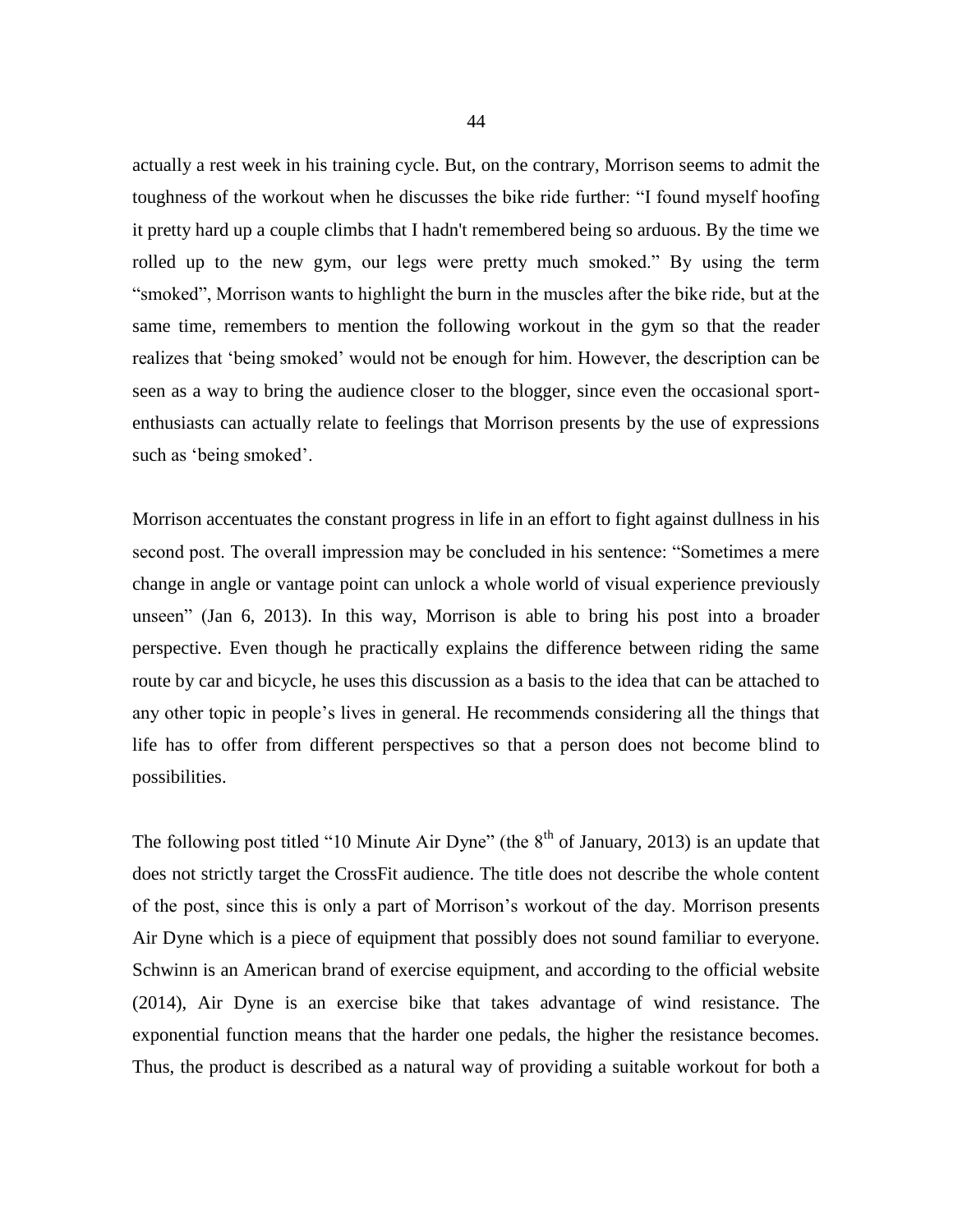novice exerciser and a professional athlete. Morrison sees Air Dyne workout as a possibility to present a workout suitable for everyone, or more specifically, regardless of the level of physical condition of person, it is possible to include Air Dyne in a workout.

Morrison's third post has some qualities that remind us of a diary. At the beginning, he makes a simple list of the exercises done during that day, and the reader may instantly see the contents of the post. In addition, the vocabulary and the way of presenting the WOD right at the beginning signify a typical habit of the CrossFit athletes. Although highly attached to CrossFit, the writing also shows that Morrison has a very personal style in the post, since practically all of the posts during these couple of weeks focus on the exercises he has done on that specific day. Morrison transfers each topic into a larger context, which may be regarded as one of his specific features as a blogger. However, this particular post is somewhat more exceptional in this sense, since Morrison describes a great deal of personal aspects in his writing, and mostly, the post is about his overall feelings of the workout.

One of the connections to the first couple of posts is a pride in performance with a moderate approach. Morrison tries to avoid any boasting about his physical performance in the Air Dyne exercise: "… not a huge number (I definitely think 4 miles is possible), but not horrible either". Nevertheless, the last part of the post signifies the construction of a professional athlete: "Tomorrow I'm heading back to Super Training to squat and deadlift at the strongest gym in the west". It becomes clear for the audience again that for instance, the two workout sets in that day are not even close to the "Super Training" sessions. Morrison shows that he is evidently capable of doing more exercise. The mentioning of the strongest gym is a clear statement: Morrison goes to this gym and thus becomes one of the strongest people.

The post on the  $10<sup>th</sup>$  of January, 2013 is the last one by Morrison during the period studied, and the blogger addresses the post to CrossFit athletes. This particular entry combines a video (posted on *YouTube*) and a written description of the workouts of the day (first one in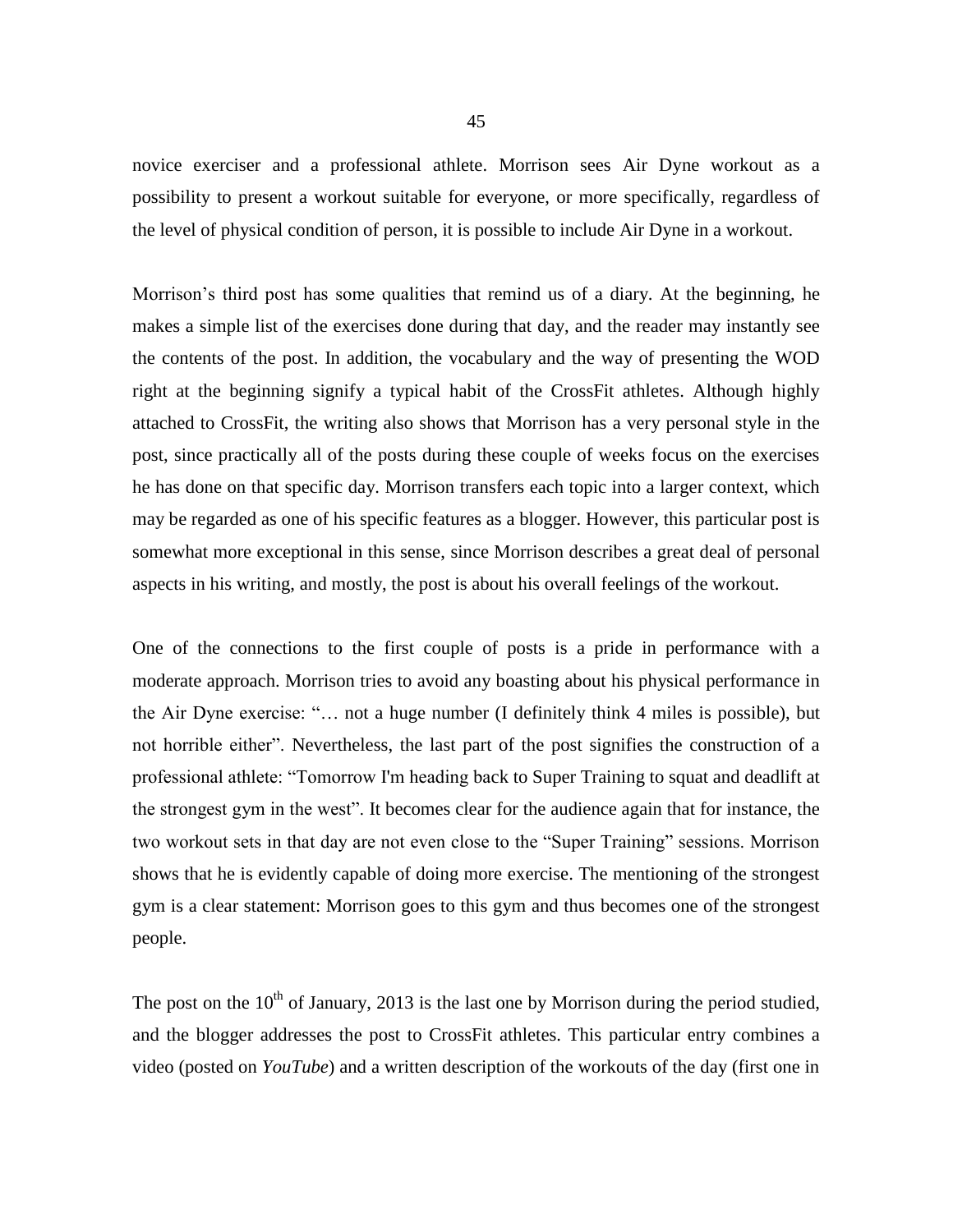the afternoon, the other one in the evening). The written section of the post highlights the special language of CrossFit, which uses a number of abbreviations, terms for special equipment, and names for the training practices: for instance, Morrison explains that his workout of the day is called "Angie", a particular workout that is put into practice with a partner, and one of the single exercises is called a "GHD situp". However, some of the separate exercise practices such as "deadlifts" mentioned by Morrison in the post, for instance, would be already familiar for the people who regularly go to the gym, since a majority of the exercises are completed with a barbell and weights that follow some of the basic techniques from gym training.

When in contrast to the use of chatty language which efficiently attracts the audience in the social media, special language by Morrison seems to have its downsides, as well. The constant usage of abbreviations and special language may even create frustration in someone who wants to find out whether CrossFit would be the workout suitable for them, especially people who use English as a foreign language. Furthermore, in the United States it seems to be most common to use abbreviations in communication. As a strategy for Morrison who constructs a personal brand, the use of abbreviations is evidently a way to show professionalism particularly in the context of Crossfit. As the workouts of the day are listed at the beginning of the post, it is possible that especially while considering "the culture of clicking", the whole contents of the post may be bypassed by a reader who does not understand the workouts. Thus, a potential follower may lose his or her interest in the blog immediately.

The conventional way of writing (the way of being both professional and modest) by Morrison is also present in the post: at first, Morrison describes a somewhat effortless set of workout, and then, he uses the expression "the destroyer of the day" when he refers to the toughest part of the workouts. Morrison writes about the return to "the Super training" session after a week's break, and introduces the function of "the safety bar" by explaining that the weight splits a little differently in the muscles on the back and neck area than the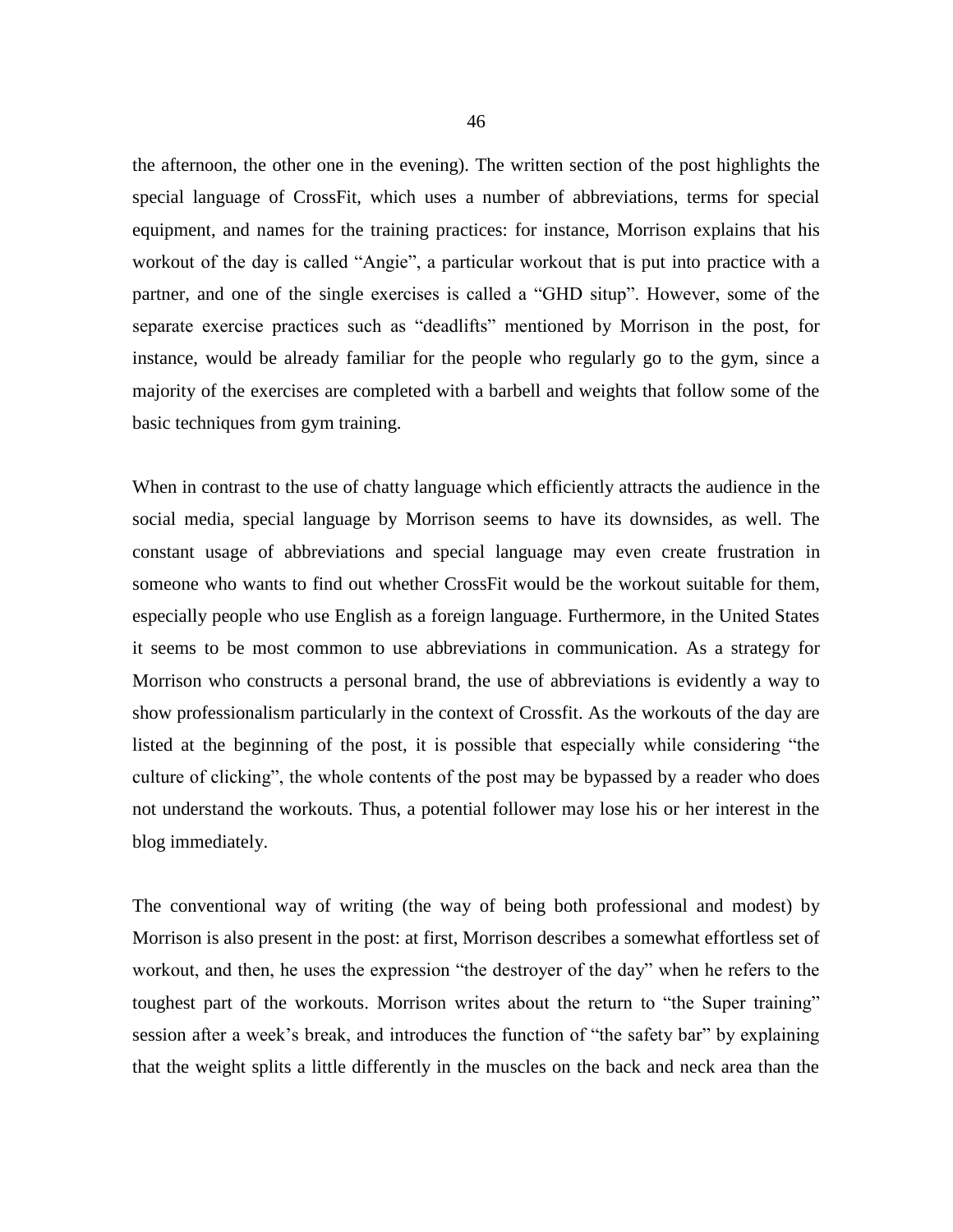weight of a basic barbell: "the safety bar forces you to drive up with your arms more out of the bottom. Tricky enough as is, but then add a box and chains and you're really challenging the nervous system to figure some shit out." The description constructs the athletic identity through a proof of knowledge about exercises. However, he was able to do only two sets instead of the planned three because of a cramp in the muscles: "Woah mamma is this going to be pain tomorrow". The utterance about the pain is another example of the humble attitude.

The post includes a video that brands Morrison as a fitness professional. Morrison has not ignored a reader who does not understand some of the terms used in his post, since the video has been dedicated to "the box squats" with the description: "I've attached a video of one of the box squat sets so you can see what I'm talking about. Check it out below." The duration is only 14 seconds, and the video presents a man, most likely Morrison, who does the exercise by using a safety bar with weights and chains, squats down to a box and literally goes so deep that he is able "to sit" for a second on the box. The video is an effective way of showing the workout, and it also has more functions than a simple demonstration of movement. The video brands the blogger's self, since it reminds us of a personal trainer who teaches the right movements in the gym. In addition, the box squat constitutes an exclusive content for the video, since it is not an average workout method for people in general. In this way, there are many self-promotional strategies that are used through the video. The audience has a notion of the backstage of Morrison's (athletic) life. In addition, the video promotes both pride in performance and appearance. It may even be considered an example of the presentation of intellectual abilities especially through the usage of box, the safety bar, and the chains instead of a basic squat with a barbell and weights.

Morrison seems to constantly remind the reader that although he is getting in a better and better shape all the time, the pain and suffering never ends: this is a strategy to bring the audience closer to the writer. In other words, Morrison does not want to act as a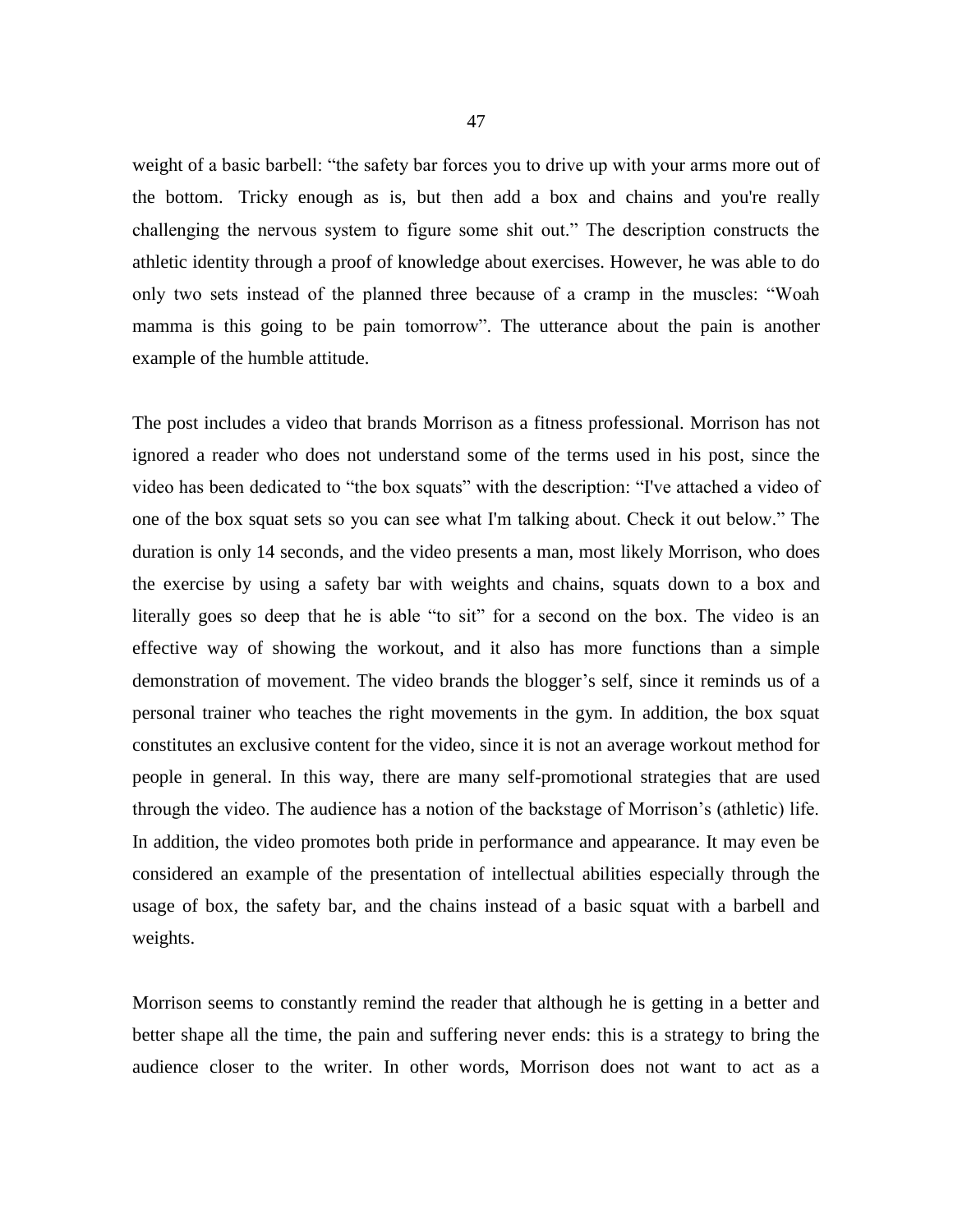superhuman and in this way, the audience may relate to him more easily. Morrison states that workouts become even more challenging all the time. There is always a way to add more resistance or create a tougher workout, which is generally one of the major aspects of fitness. By concluding the descriptions of the post, Morrison's style of writing implies exactly the same things. The box squat and its more complex function (in comparison to the basic squat) may have an adverse effect: although Morrison would not be capable of completing all the sets, he is in such a good shape that even more complex and tougher practices are required of him.

In conclusion, Morrison constructs an online identity of a fitness professional. The way in which Morrison includes a manifesto gives him a higher status that marks him as an ultimate fitness guru. The manifesto signifies Morrison's ability to attach his descriptions to a broader perspective, which makes the blog extremely profound as a whole. This also relates to the metaphor created by fitness industry, which connects a good physical condition to an efficient mind and overall enhancement of the self that is discussed by Williams and Bendelow (1998: 74–75). However, both the personal approaches to his workouts and the careful avoidance of egotism (Morrison also admits that the workouts are tough) can be regarded as the practice of revealing the backstage identity. This way, Morrison has managed to combine a variety of self-promotional strategies to the athletic identity, which means an effective formation of the branded self.

## 5.2.2 *Daveywaveyfitness*

Davey Wavey's topics cover various fitness-related issues during a relatively short period of time of the two weeks: he raises questions on nutrition, weight loss, gaining muscle, and exercise. The status as a powerful person is visible in the posts that answer questions such as "Can You Build Muscle and Lose Fat at the Same Time?" (4 Jan, 2013). Wavey seems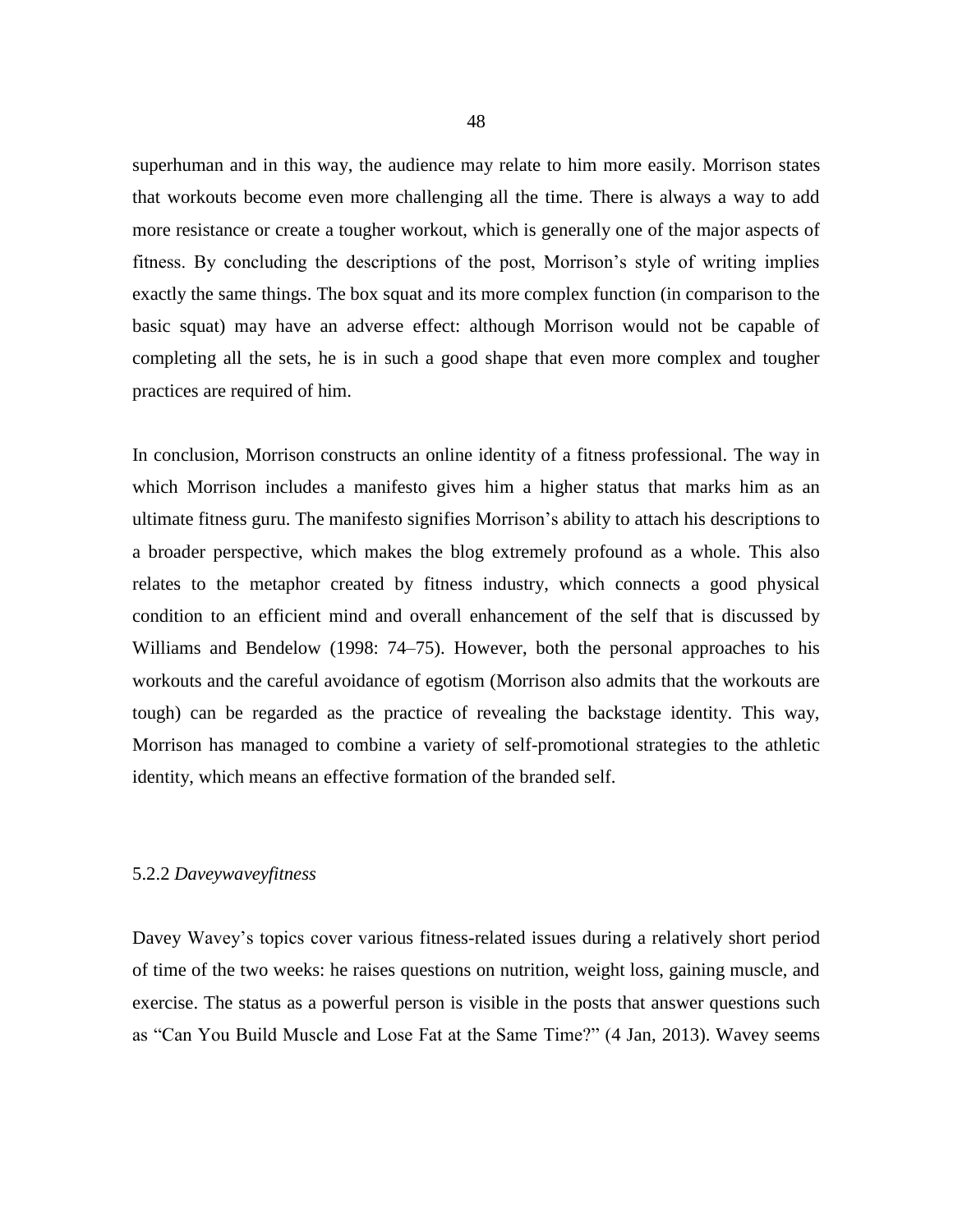to regard himself as a professional and also as a person that has all the answers that "the ordinary" people may want to know about topics connected to fitness.

The pace of writing is important for a person who wants to maintain or increase his or her popularity in the social media, and an important aspect in the process of creating a personal brand. During the time period of two weeks at the beginning of the year 2013, Wavey has posted eight different topics altogether. Wavey doubles the number of posts written by Morrison. The comparison implies that Wavey has a great pace of writing and he wants to be a very active social media persona.

The majority of Wavey's posts have titles that ask a question. Overall, Wavey uses the questions in his titles to imply professionalism: he seems to have all the answers. Only one of the titles does not end with a question mark: ["Stop Making Decisions of Someone Who](http://www.daveywaveyfitness.com/inspiration-2/stop-making-decisions-of-someone-who-deserves-less)  [Deserves Less"](http://www.daveywaveyfitness.com/inspiration-2/stop-making-decisions-of-someone-who-deserves-less) (1 Jan, 2013). Similarly to Morrison's post "Go Ride a Bike" (6 Jan, 2013), the title is in imperative, which means that the writer also addresses the audience directly. It could be argued that these titles do not only address the audience, and the imperative in a title is a powerful means of presenting a particular topic. The use of imperative could be viewed from many perspectives: it may be seen as a marker of status (the writer has a higher status than the audience) or his typical, authoritative-like character. But it is not impossible to view the titles as a means of recommendation, either.

The first post titled "Stop Making Decisions of Someone Who Deserves Less" is written on the  $1<sup>st</sup>$  of January, 2013, and the content is dedicated to the idea of making a fresh start at the beginning of the year, although Wavey does not consider the same thing for himself. Wavey signifies the time for a new mindset and mentality in comparison to the years gone by, but Wavey's style of writing is extremely general: he does not discuss any personal experiences connected to this issue. While the lack of personal perspective seems to somewhat reduce the effect, there are still some other self-promotional strategies that Wavey uses in the post.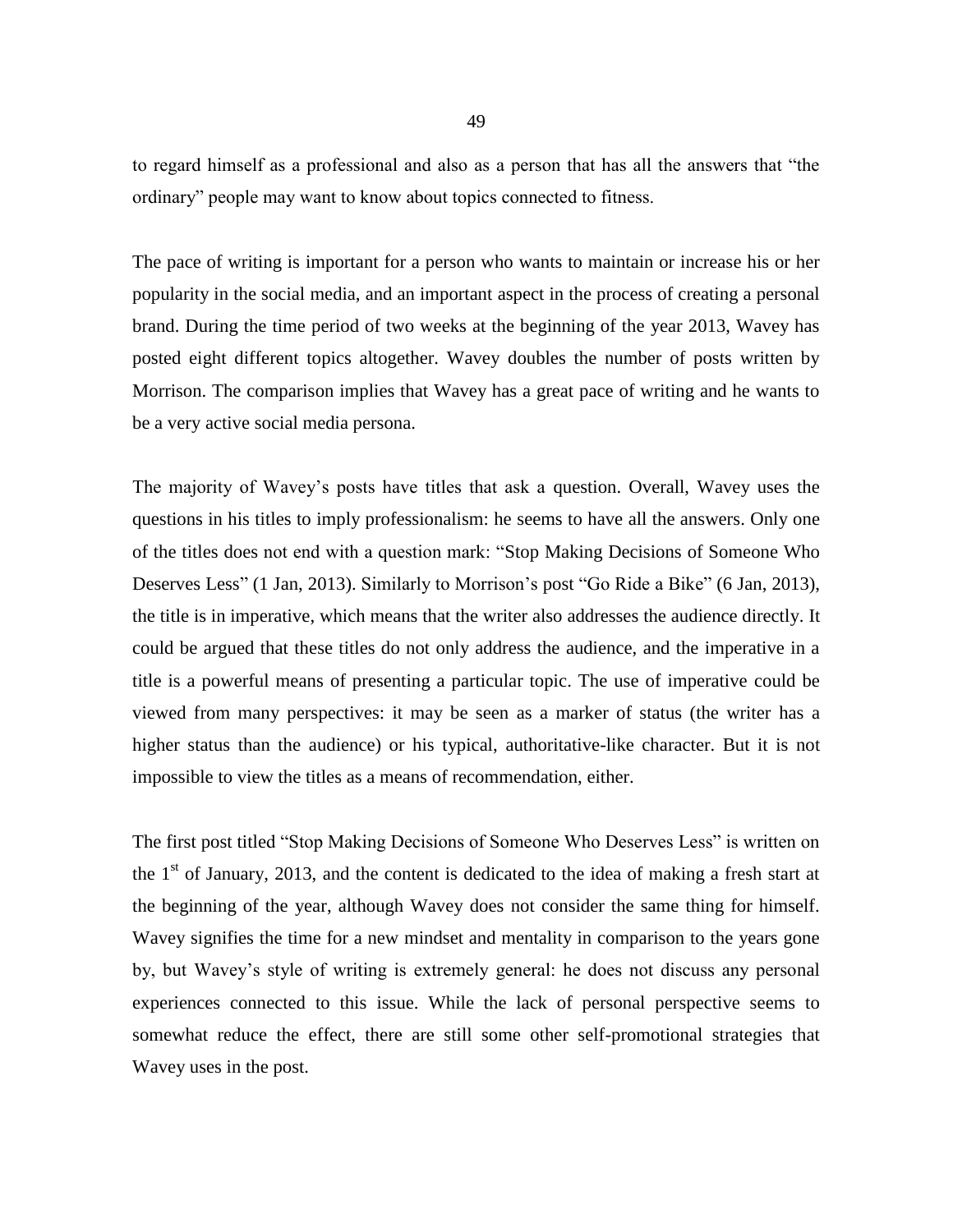One of the stylistic aspects in the writing is the use of repetition: the expressions "It's not about" and "It's about" at the beginning of consecutive sentences for effect suggest that Wavey does not show any traces of hesitation when he discusses the topic. Wavey writes: "It's not about going to the gym because you hate your body and desperately want to look different. It's about exercising because you love your body – and you want to honor it with movement and sweat." The discussion is in line with the description of the blog, since the main message expressed already on the front page by Wavey is "Honor your body". In addition, the passage shows the use of contrast between the sentences; after Wavey presents 'a wrong mindset', he introduces the idea of replacing the attitude with a more positive one which is a stylistic device.

One of the obvious characteristics related to self-branding used by Wavey is addressing the audience directly. In addition to the title that was already discussed, examples such as "…you're not *supposed* to eat it…", and "…you want to nourish your body…" can be found throughout the post. Besides, the overall usage of the personal pronoun "you" almost in every sentence is evidently a way to speak to the audience. A picture attached to the post highlights the message even further: "Never settle for less than what you deserve", which is also the core idea that Wavey presents in the post. Another important characteristic is the real-time topic especially since the post is published on the  $1<sup>st</sup>$  of January: the post discusses issues that people have a tendency to consider at that specific time of the year. People may decide about losing weight, or someone might want to improve the quality of life by making healthier nutritional decisions.

The second post has many stylistic and structural connections to the previous post although the topic is different. The post by Wavey has been dated already the subsequent day: on the 2<sup>nd</sup> of January, 2013, Wavey answers the question ["Are Energy Chews Good for You?"](http://www.daveywaveyfitness.com/nutrition/are-energy-chews-good-for-you). The structure of the post is similar to the previous one: first, there is an image that signifies the topic which is followed by Wavey's writing. The written part constitutes a major part of the post.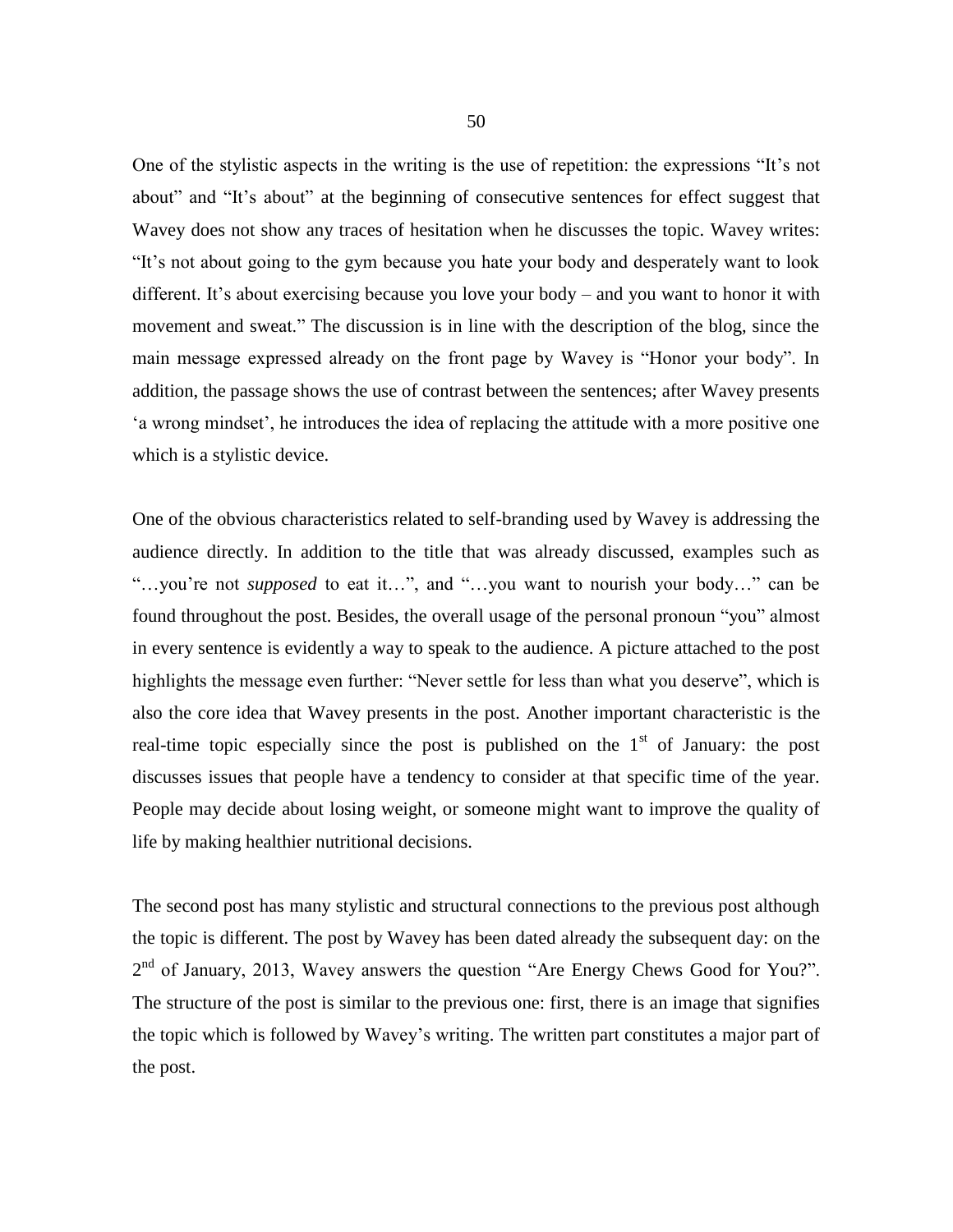While explaining the use of the sport supplements, Wavey is forced to make a distinction between a high-level athlete and the rest of the people who do not need these kinds of products, which is something that might create tension among the audience. Wavey warns about the usage of energy gels and other energy boosts, and states that there is no real function in everyday nutrition. Basically, he says that the only reason to use such products is a competition at an extremely high level. As an example, Wavey mentions "running marathons or biking the Tour de France". By further explaining the ingredients of the products, he highlights the fact that sugar is "cleverly disguised as organic brown rice syrup, organic dried cane syrup and organic brown rice syrup solids". In addition, he explains that consumers look at the ingredients and spot individual words like "organic", which results in a false impression of the product being healthy for everyday consumption. By using a separate paragraph for the expression, Wavey evidently emphasizes the main message of the whole post: "They're not."

Wavey's outspoken mindset may be a conscious decision to construct the personal brand. This is also visible in the distinction between professional athletes and the rest of the people which is made in the post. The distinction becomes even more blatant because of the constant use of imperative. The imperative sentences are consequential, and they are placed at the end of the post: "You must do your homework. Read the label – and know what it means. And don't judge a product by its cover." However, Wavey's thoughts are well argued: he explains the possible misleading names for the ingredients on the label, and he does not attempt to cover all the supplements used by professional athletes (only energy boosts that contain sugar). That way, the reverse side of the possible reaction among the audience may also be a more positive and thankful one for the eye-opening description of these products.

The third post by Wavey (the  $4<sup>th</sup>$  of January, 2013) constructs the professionalism of the blogger. Wavey answers a reader's question: "Is it possible to gain muscle while losing fat?". Wavey begins his answer by presenting a strategy he would use, which focuses on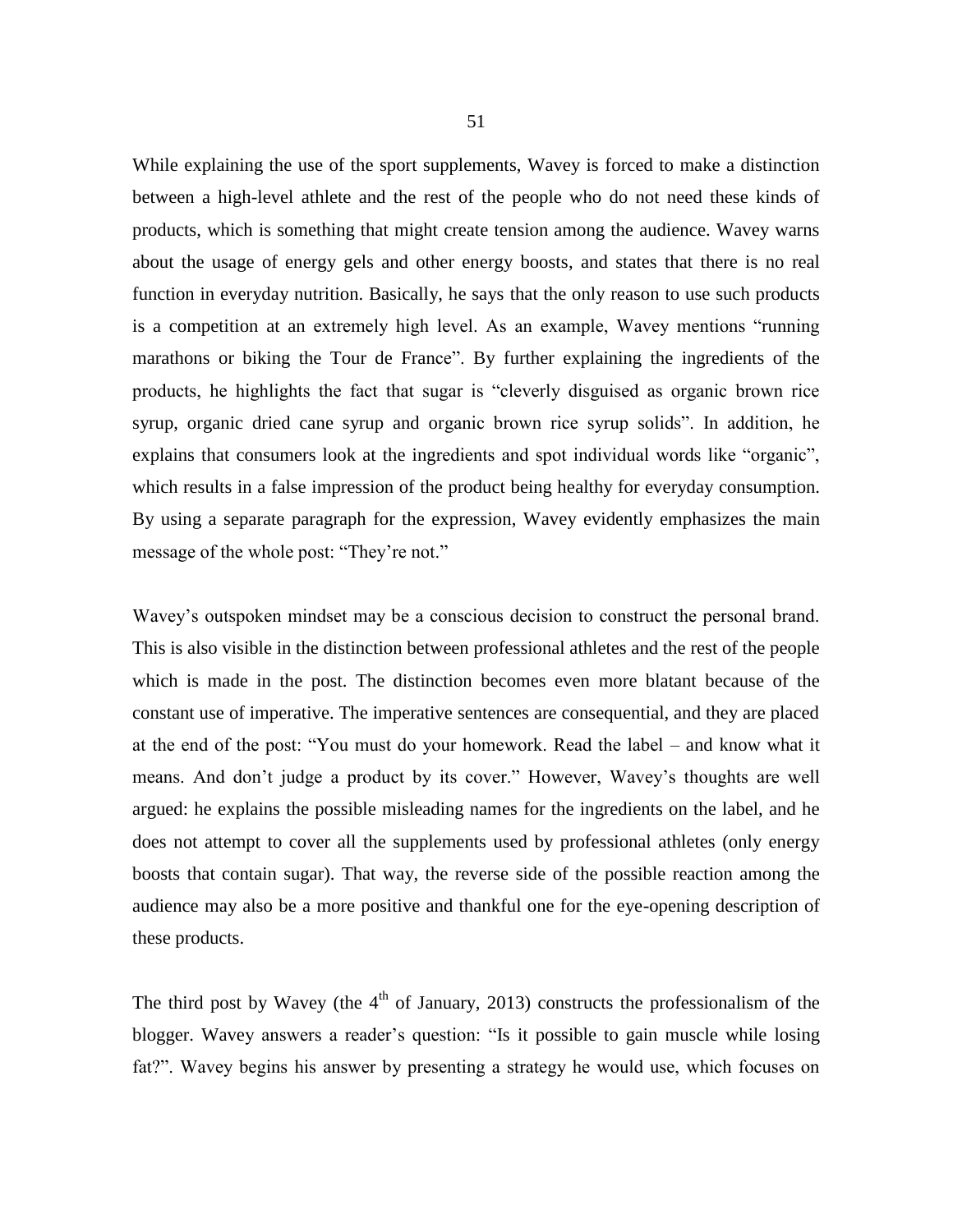the two goals one at a time: the first phase is weight loss, and afterwards it would be better to concentrate on muscle building. Wavey presents the strategy as a professional approach to the two goals, and argues that the problematic in doing both at the same time is based on a physiological fact: "In order to lose fat, we know that a calorie deficit is required. That is, fewer calories are taken in than burned. To build muscle, on the other hand, a calorie surplus is required". In this way, Wavey is able to strengthen his brand by presenting his knowledge on the topic.

After presenting a personal view that could be regarded as the most efficient approach to self-branding, Wavey uses experts to shore up contradictory arguments. The use of the argumentation by experts is also an effective self-promotional strategy. Wavey sets up the arguments about weight loss and muscle-building occurring at the same time by referring to two different studies: one is based on women, called *Regional body composition changes in women after 6 months of periodized physical training* by Nindl et al. (2000), the other focuses on men, titled *Effect of regular physical training on age-associated alteration of body composition in men* by Horber et al. (1996). It is actually a little ironic of Wavey to use the studies as indicators of the opposite view, rather than support personal arguments that were first discussed in the post. Thus, the use of the evident characteristic of selfpromotion has an atypical function in the post. Wavey does not feel the need to use the arguments by experts to support personal views. While presenting the professional qualities even more strongly, Wavey claims that his approach is more effective than the one presented through the studies: "It might not be the most efficient process, and it may not produce maximal results, but it happens all the time with typical gym-goers. I hope that helps! Love, Davey Wavey". The impression left by the last sentences of the post imply that Wavey indirectly suggests for the reader to agree with his personal views; on the other hand, Wavey may also let the readers to decide which option is better for their personal goals.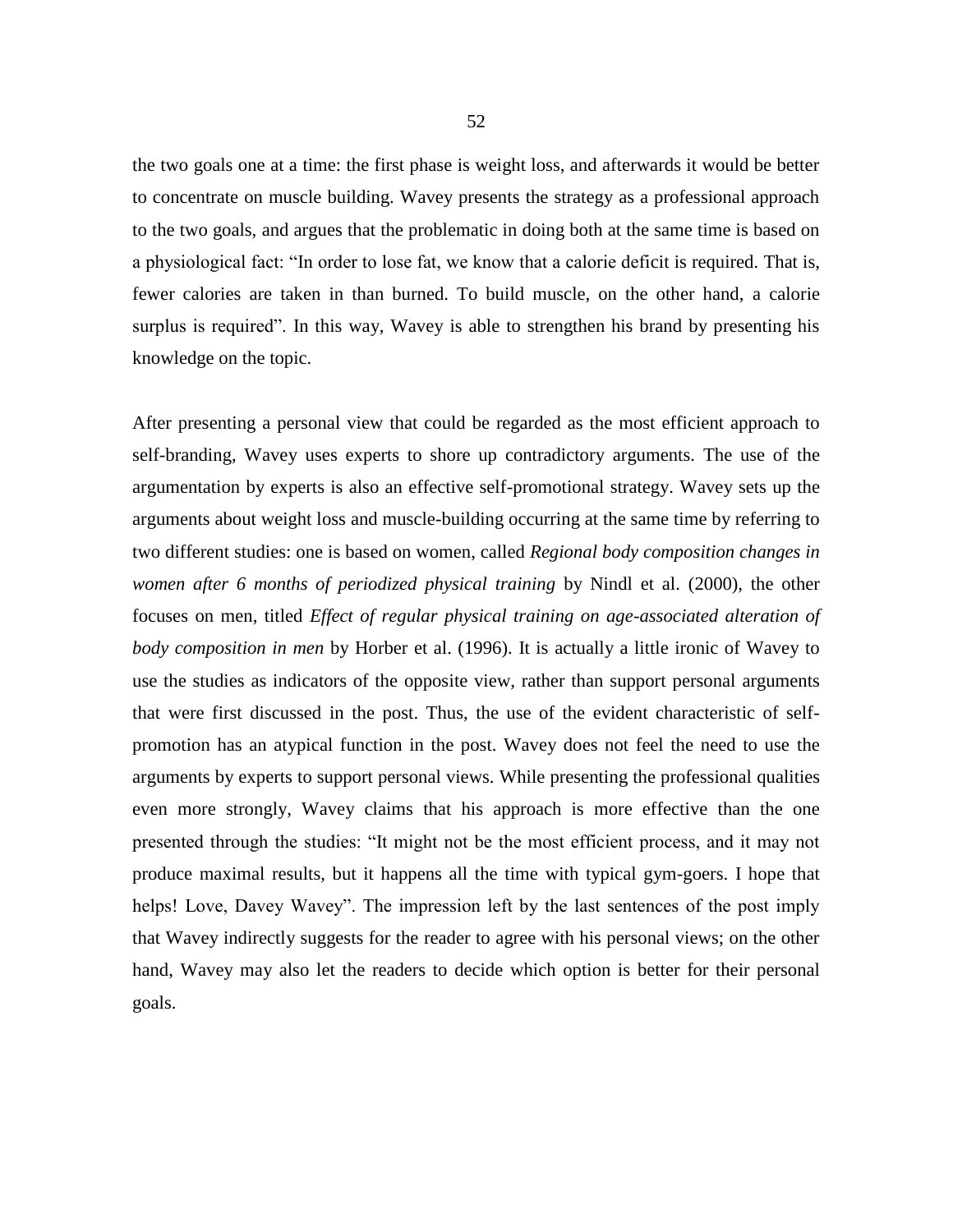The third post ["Do Overweight People Live Longer?"](http://www.daveywaveyfitness.com/weightloss-tips/do-overweight-people-live-longer) (the  $7<sup>th</sup>$  of January, 2013) by Wavey presents an opposite view on the healthy fitness life that challenges the whole position of the fitness guru by questioning the significance of fitness. The blogger presents an interesting idea by explaining some recent findings of overweight (not obese) people living longer than those with "normal" weight. Wavey makes a clear statement in the post: "The study certainly isn't a free pass to gain some extra weight or to eat an extra scoop of ice cream. Instead, it shows us how complicated the link is between our weight, our health and our longevity", which is the only argument by Wavey. The post concentrates on quotations from the article *Being Overweight Is Linked to Lower Risk of Mortality – The longest lived among us aren't necessarily those who are of normal weight* by Laura Blue (2013) in *Time Magazine* online. The topic shows that Wavey is confident enough to bring such an issue to the blog, although the guru himself gives advices for a healthier lifestyle.

Wavey takes advantage of the characteristic of self-branding by sharing authentic, up-todate information in his blog that arouses the interest of the audience. The article by Blue discusses new research published in the *Journal of the American Medical Association*. The research practically reviews more than 100 previously published research papers that study the connections between body weight and mortality risk, which include close to three million participants. In this way, the content of the research does not actually present anything new, which is also mentioned by Wavey in his blog. However, the research is published recently in the journal at the time, which makes it worth considering in the blog. Besides, the topic of obesity may create some contradictory reactions in the audience, which is a reason to regard the post as an effective one for arousing interest in the audience.

The fourth post titled ["Ready to Lose Weight? 5 Questions to Ask Yourself!"](http://www.daveywaveyfitness.com/weightloss-tips/ready-to-lose-weight-5-questions-to-ask-yourself) (the 8<sup>th</sup> of January, 2013) differs greatly from the other posts, since Wavey is not the writer. He gives a chance for a friend to enter his blog: "*Today's guest post is by Davey Wavey's good friend and spiritual weight release coach, [Diane Petrella.](http://www.dianepetrella.com/) Diane is also one of the contributors to The Davey Wavey Weight Loss Program"*. Although Wavey is not the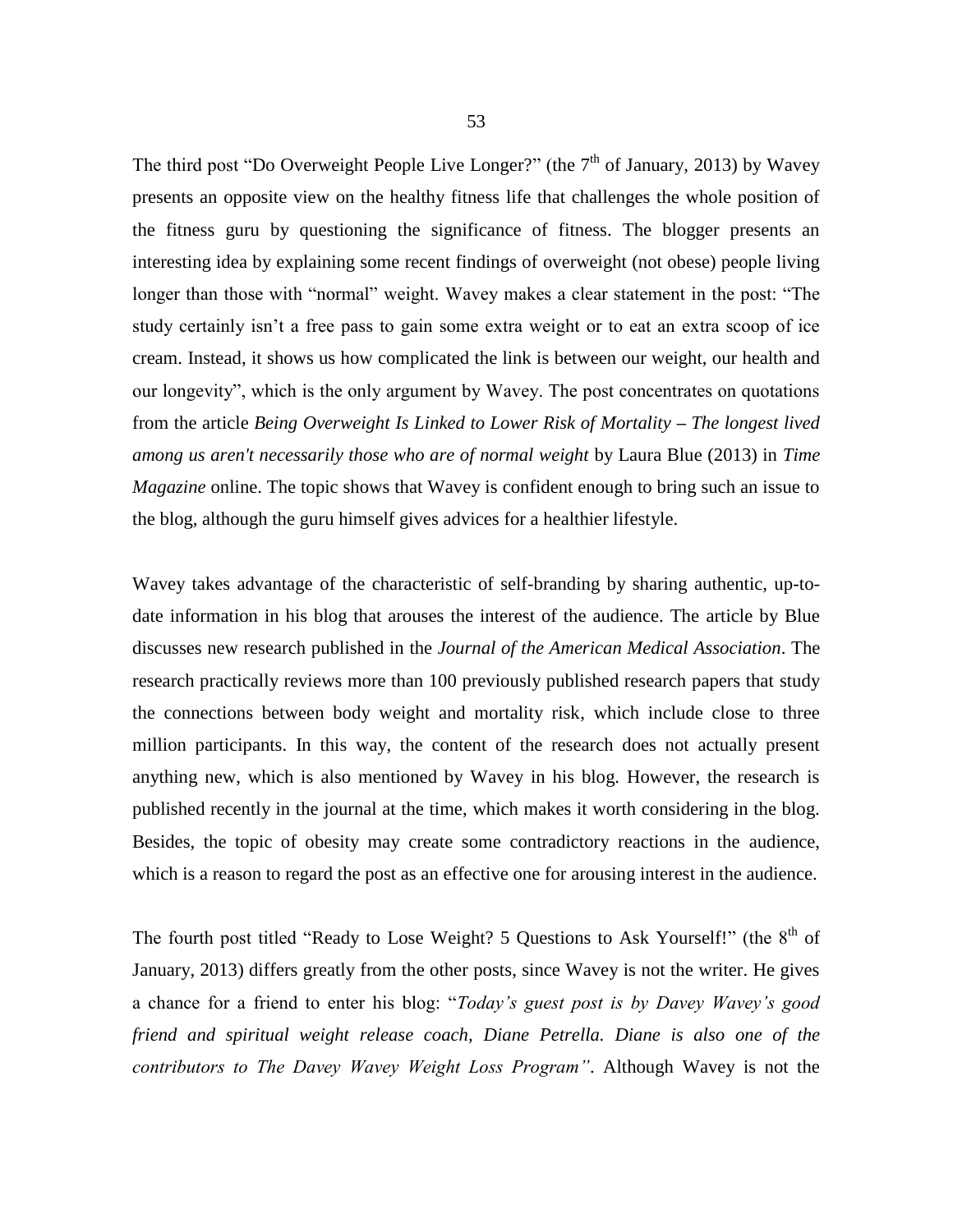actual writer of the post, the content and the fact that Wavey uses another writer are issues worth considering in respect to the formation of his personal brand.

Petrella may have an advantage of being able to do guest-writing in Wavey's blog (a chance to promote herself), but the guest may also have a positive impact on Wavey's personal brand. While it is a typical characteristic of self-promotion to use experts to shore up a blogger's arguments, it is possible to view the writing by a spiritual weight release coach as a similar self-promotional practice. The effect may be even more striking because Petrella is introduced as a very good friend of Wavey. That way, Wavey constructs the self also as a professional. Furthermore, the guest-writing signifies the active self with the help of contacts, which is extremely important in self-promotional practices. As the description at the beginning also shows, the two work together in Wavey's weight loss program: there is a strategy to use contacts to enhance one's business. The content of the post is dedicated to weight-loss, which even further supports the co-operation between the two since the topic is directly related to the program.

Wavey's self-brand also consists of some advice on healthy eating. One of the most common features of Wavey's blog is to use sections for "tips" in the updates. The practice is also present in a post (the  $9<sup>th</sup>$  of January, 2013), in which Wavey discusses whether white [whole wheat bread is healthier than wheat bread.](http://www.daveywaveyfitness.com/nutrition/is-white-whole-wheat-bread-healthy) In the last paragraph, Wavey links to one of his previous posts that provides these tips: "When selecting a bread, make sure you read the nutrition label carefully as marketers are notoriously deceptive. For more information, check out my guidelines and [tips for buying a healthy bread.](http://www.daveywaveyfitness.com/nutrition/buying-healthy-bread-7-tips/)" In addition, the description by Wavey attempts to show versatility of the self as he gives information on nutrition: he does not only concentrate on muscle building in the blog posts.

The diligent use of linking in the following post (the  $11<sup>th</sup>$  of January, 2013) can be regarded as one of the practices that support Waveys's personal brand. The post presents the method of pre-exhaustion training, and Wavey seems to use a combination of most of the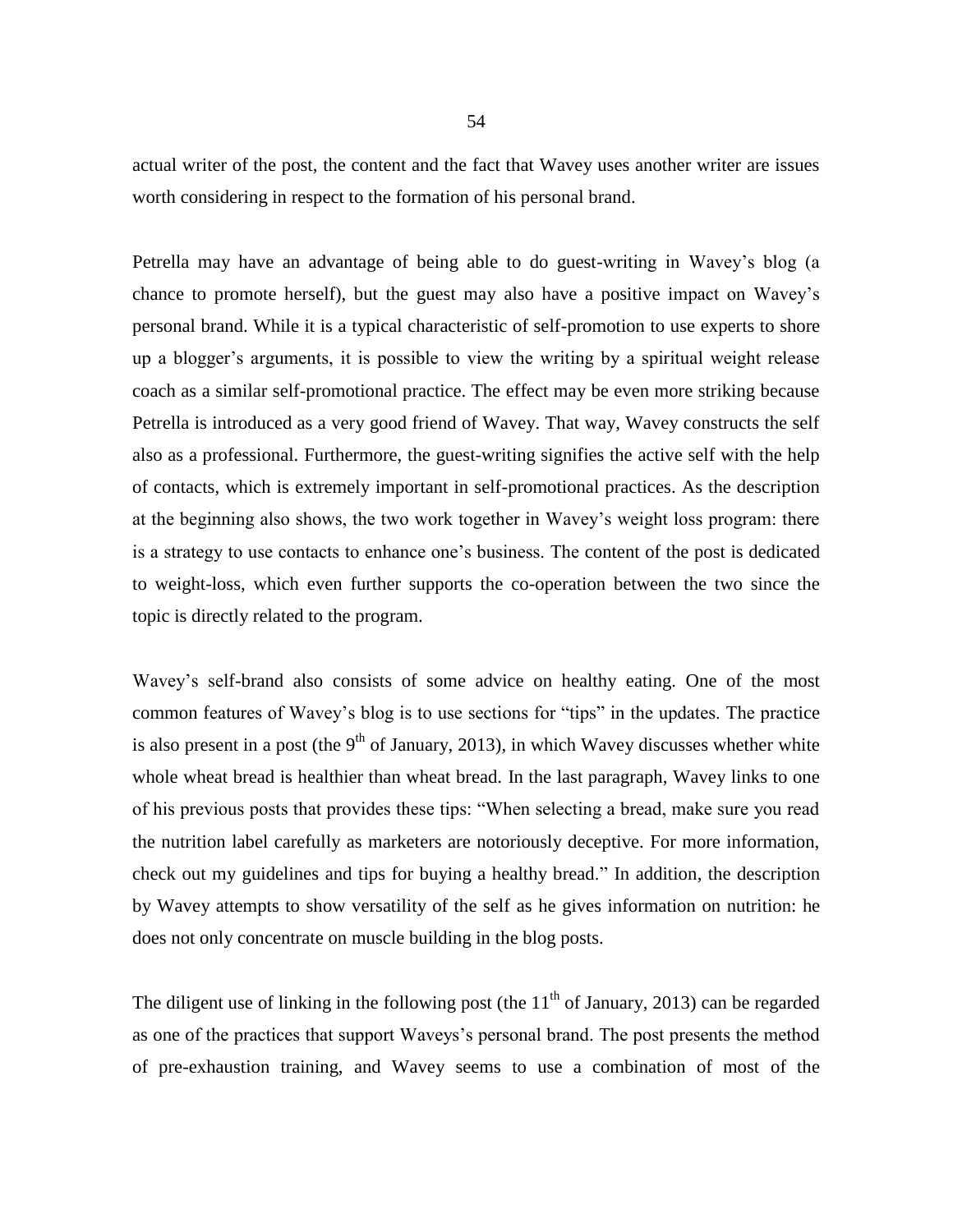characteristics of self-promotion already discussed in his earlier posts. The text incorporates a study conducted by professionals and the promotion of his workout program by using a link at the end of the post. In addition, Wavey addresses the audience by prompting the readers to write comments and personal experiences related to pre-exhaustion method. The original version also includes links (not in function in 2014) to previous posts: the descriptions of other training methods besides pre-exhaustion that concentrate on the effective training of a particular muscle group such as [drop sets,](http://www.daveywaveyfitness.com/what-are-drops-sets-how-can-you-use-them/) [negatives,](http://www.daveywaveyfitness.com/what-are-negative-sets-and-are-they-for-you/) or [pyramid sets.](http://www.daveywaveyfitness.com/size-matters-build-muscles-with-pyramid-sets/)

The majority of the content in all of Wavey's posts lacks the personal perspective completely, which is also visible also in the last post titled "Does Whey Protein Make You Lose Weight?" (the  $14<sup>th</sup>$  of January, 2013). Whey protein is mostly used as a post-workout supplement, but Wavey decides to present another perspective on the function of whey protein by referring to a study by USDA in which obese people had positive effects because of the usage of whey protein supplement. As in all the posts by Wavey, the descriptions do not cover anything from his personal life. In contrast to Morrison's descriptions on the daily life and workouts, for instance, Wavey is strict about keeping his writing to a highly general approach. The positive side is that the writing includes a diverse range of topics connected to fitness.

Overall, Wavey takes advantage of the multiple characteristics of self-branding during these couple of weeks. Although the 'About' -section is dedicated to more personal representation, the posts do not seem to reveal anything from the backstage of Wavey. In contrast to Morrison, Wavey does not describe his personal workouts or does not reveal things from his everyday life. In addition, Wavey has a tendency to rely on facts and the presentation of arguments by different experts. On the contrary, Wavey has a great pace of writing, which is an important aspect of creating a personal brand. The professional approach to fitness is highly similar to Morrison, but, as a whole, Wavey's online identity suffers from the lack of personal perspective in his writing.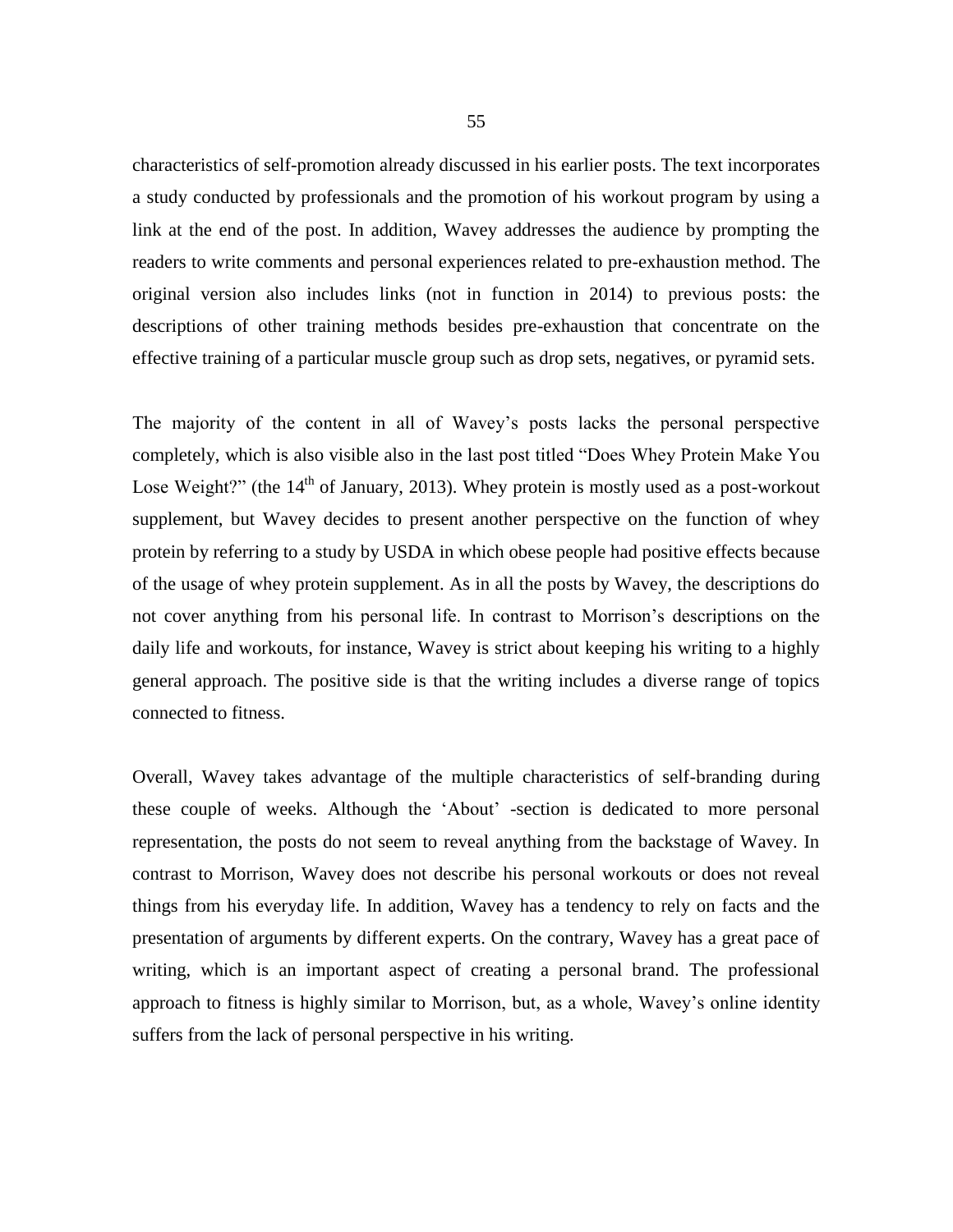Wavey's blog strongly gives evidence to the discourse of healthism discussed by Wright et al. (2006): the status of a professional fitness person provides a powerful set of imperatives, which further makes it possible for the person to state "the ways people should live their lives and construct their identities." Wavey has clearly taken the role of a dominating character that his audience should follow, since he actively addresses his readers by using the imperative in his writing. The authoritative style may also suggest that the blogger considers the self as a possible micro-celebrity, since the notion of the self as a microcelebrity could be regarded as 'a higher state' of self-branding after a person has formed a distinguishing way to promote a personal brand online as discussed by Senft (quoted in Hartley & al 2013: 346).

## 5.2.3 *Fit Chick in the City*

Jess Underhill has written a total of seven posts during the two weeks, and in January, 2013, Underhill attempts to address the audience in her first post called "Ignited". Underhill raises questions such as "What ignites you? *Garmin stats? Endorphin highs? Setting a new shiny pr?*" The blogger describes that she is back to blogging from the deserved holiday break, and states further: "One of my goals for 2013 is to spend less time on the internet. I'm guilty of wasting too much time on twitter, facebook and instagram. I vow to spend more time doing more productive things in 2013." For an athlete, it becomes a contradictory practice to sit before the computer and do fitness blogging, since the body is not in a physically active state.

The contrast between blogging and physical exercise is raised by Underhill in her post. By referring to more productive things in the post, it seems that Underhill highlights physical exercise instead of spending time online and presents a conflict between the two practices. As a conclusion, Underhill attempts to show her athletic identity as the most important aspect of the self. Thus, she emphasizes the active self as an athlete, but also refuses to be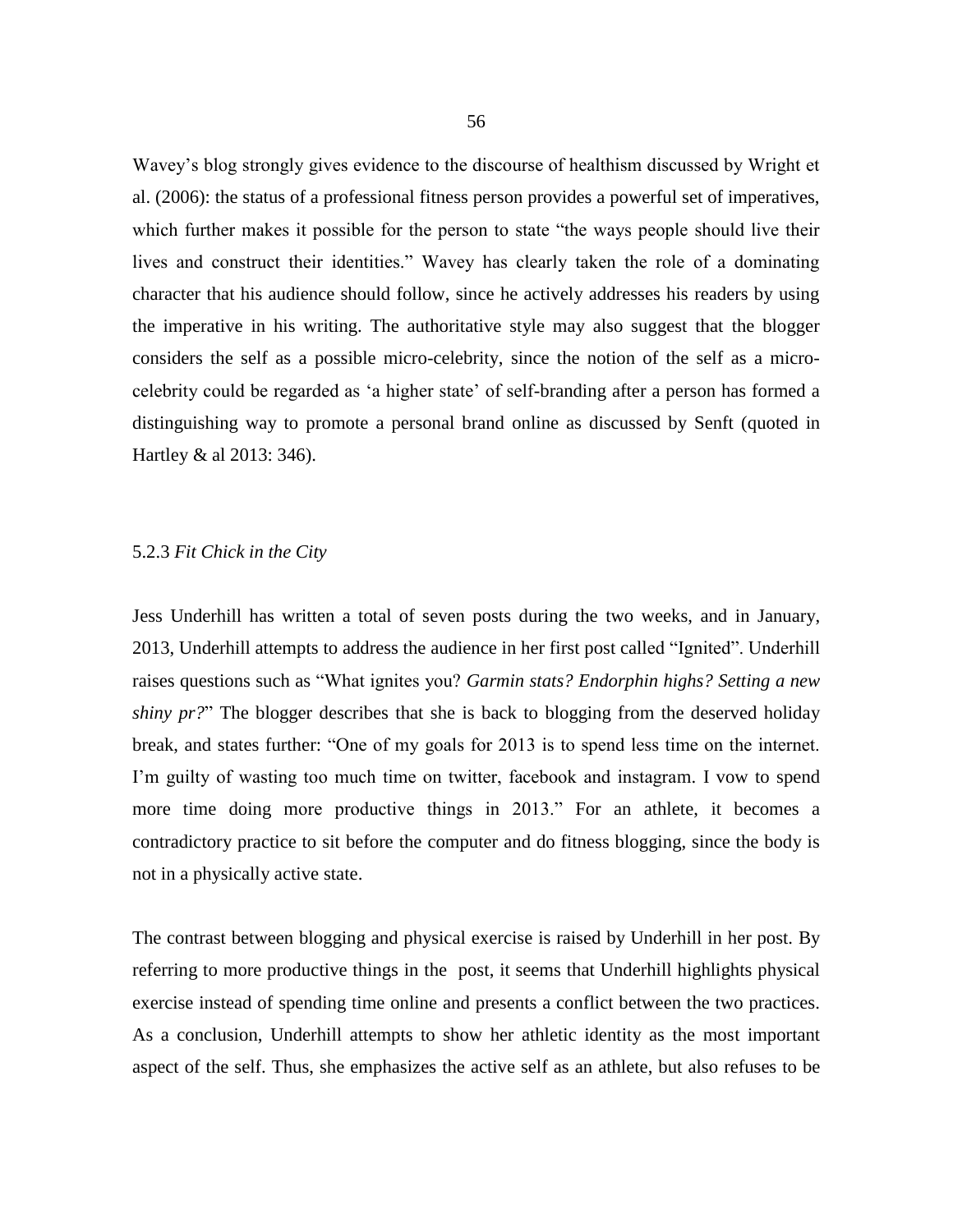viewed as an active person in the social media. It can even be argued that Underhill does not knowingly attempt to form a personal brand or present herself more and more strongly through the blog, and, at the same time, it is undeniable that being passive in the social media may lead to the impression that the person is being active in real life. The fact inversely supports the athletic self of Underhill, which further has a positive impact on her personal brand.

Both the image and the written part of the post support the strategy of presenting "the good self" to the audience. The post includes an image of Underhill and another woman smiling, which is an instance of the so-called "selfie" used throughout the social media. A selfie means that the image is self-taken and may also include other people. The women have their athletic clothes on, and the written part by Underhill reveals that the caption is about an 8-mile run in Central Park with [Ashley:](http://runningbun.com/) "Running without a plan or a garmin in the magical quietness that is winter in Central Park has ignited my love for running. I don't remember the last time I was in a groove quite like this one." By using expressions such as "magical quietness" and "ignited", Underhill appeals to the audience, and in this way, she also takes advantage of the strategy of pride in performance. Not everyone would be able to do an 8-mile run with such a smile on their face, and in this way, it may be concluded that the image functions mainly as the presentation of performance, not the appearance.

Underhill's self-brand is also constructed with the help of the formation of professionalism. In the following post (the  $3<sup>rd</sup>$  of January, 2013), she is able to incorporate an upcoming event and highly significant proof of her professionalism in fitness by presenting herself as a coach. The post is practically an advertisement for the audience to join Underhill's team to train for a marathon. Both beginners and advanced runners are welcomed to join the team lead by Underhill and another coach. The goal is to train for the New Jersey Half/Full Marathon event the following spring. As a whole, the post reminds us of an advertisement, which should be avoided in self-branding. Some examples from the post that signify an advert: "Below are a few details to know before the kick-off event", "Training with us is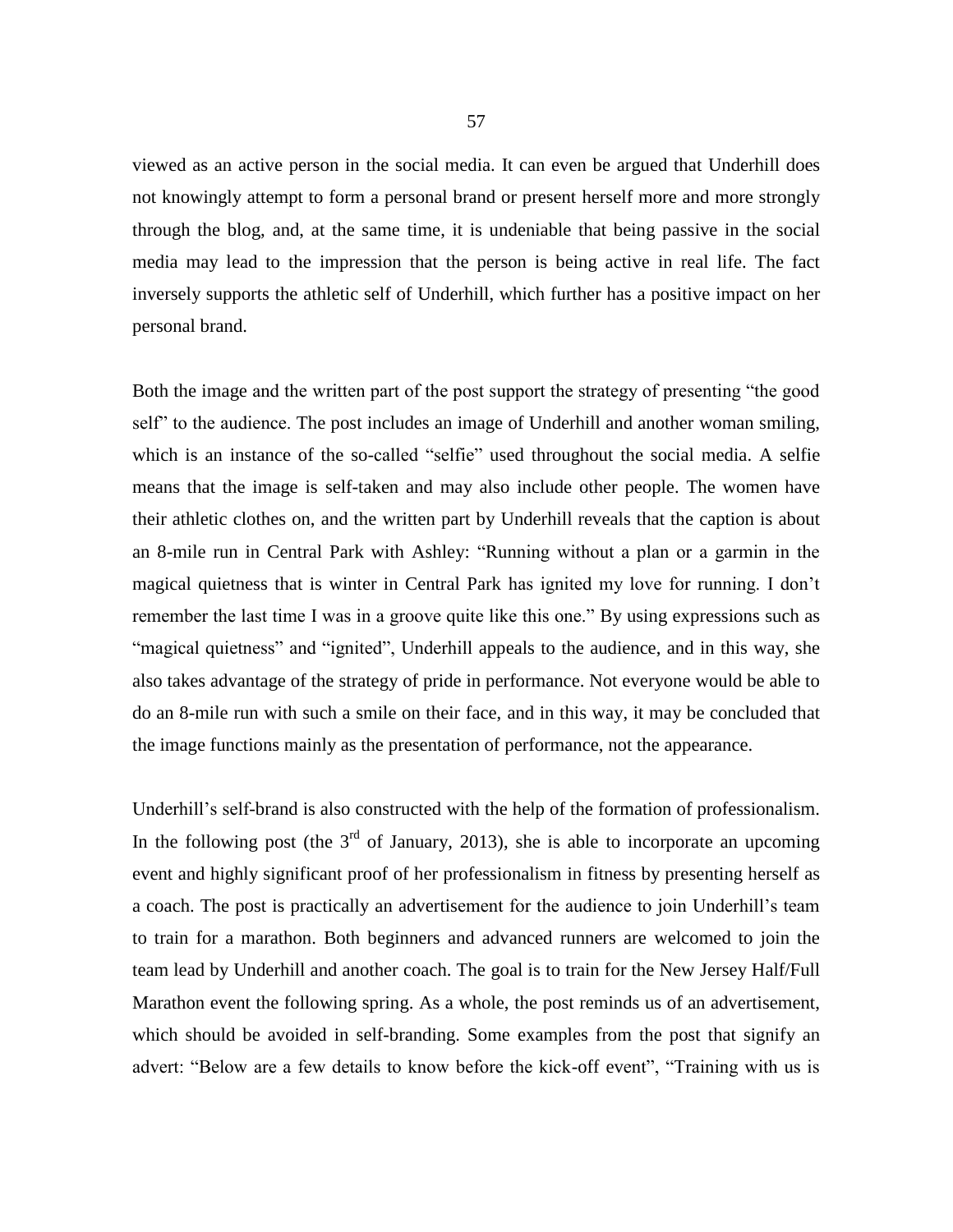FREE!", and "Anyone can join us! (even if you're not training for a half marathon or are training for another spring race)". Even though there are connections to an advertisement, Underhill effectively constructs the self as a fitness professional by presenting herself as a coach for runners.

Underhill combines both personal and general approaches to fitness in her writing. An example of the combination is the third post titled "Say it, Do it! {firsts}" ( $6<sup>th</sup>$  of January 2013). The personal effect is most visible in the section that shows a list of the workouts Underhill promised to do during the following week:

Here are the workouts I'm committed to this week: -Monday: easy spin -Tuesday: speedwork & strength -Wednesday: off -Thursday: 5 miles easy -Friday: strength & soul cycle -Saturday: 10 miles at easy pace -Sunday: core & maybe an easy run

Underhill presents a method of "SIDI" which practically means that when a person promises to do particular workouts during the following week and "says them out loud" in a blog, it is easier to stay committed to the plan. Thus, Underhill gives an opportunity for the audience to use the method and acts as an inspiration for the people to exercise as planned during the whole week. The post by Underhill is obviously a good example of selfbranding. The blogger does not only address the audience directly but also engages them physically and mentally: she does not only recommend to them to do things in a certain way which may only create resistance among the audience. Underhill challenges the readers to post their own training plan so that she is able to have a look at it, which also signifies the authoritative character of the writer.

The construction of professionalism continues when Underhill makes a statement about the importance of having physically easier training periods, so that the body and mind are able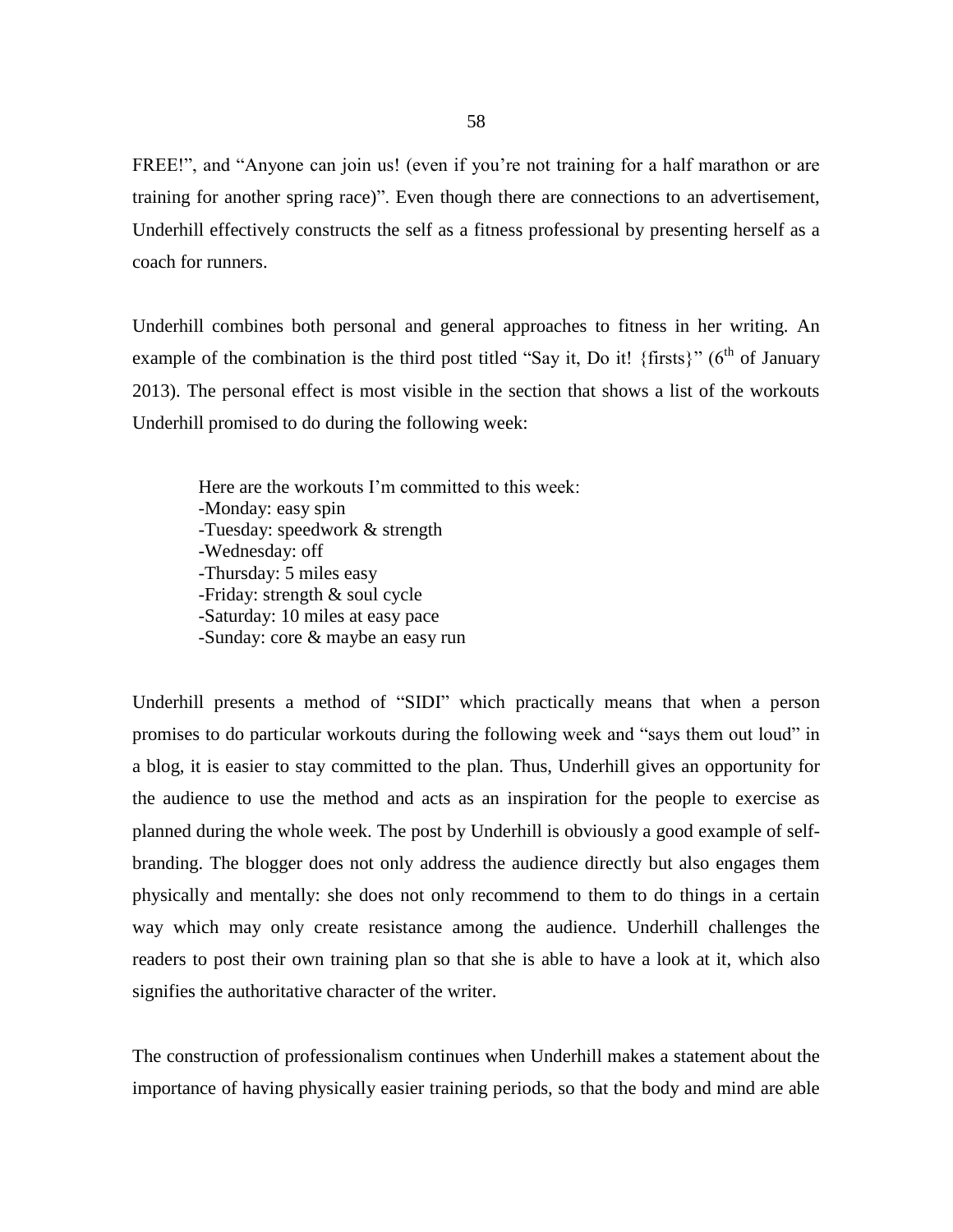to focus again on more intensive workouts. In addition to the SIDI, Underhill discusses the issue of having different training periods throughout the year: "Regardless, one's fitness level shouldn't be amazing when starting a new training period. If you always train at the same intensity level all the time, you'll never fully realize your potential. Even the pros have off seasons and down time." The issue relates to the fact that the body will not be receptive to frequent, routine workouts: the body also needs a change of stimulation to progress.

Underhill uses the characteristic of the opposite view of comparing "the good self" to "bad others". She discusses January as a training season: "Excitement, hope and ambition lurk around every corner of the gym this time of year" has been contrasted to the more personal view "The first few weeks of training suck in my opinion. The excitement is there, but the fitness level doesn't quiet match the level of excitement." Underhill puts herself in the position of the beginner in fitness: there is the excitement, but the fact that one must push the limits in a tough workout makes it more difficult to maintain the enthusiastic attitude. It is a strategy that brings her writing closer to the audience: Underhill has times in her life when physical exercise does not only create a positive effect. Besides, she does not attempt to present the self as a person who is physically in an extremely good condition, thus, in other words, she does not act as superior to the audience.

Underhill takes into account the readers who may be beginners in physical exercise. On the 8<sup>th</sup> of January, 2013, Underhill posts "Soundtrack of My Workout: The Spark of the Resolutioners". The post also includes a self-taken picture ('selfie'), photographed through the mirror of a gym, which reveals the whole figure of Underhill. Although the title of the post may be connected to music, the blogger focuses on the new year "resolutioners" who are described as people who always take over the gym at the beginning of the year. Underhill writes that the phenomenon is considered very irritating among year-round athletes: "Many of us year-round exercisers/athletes/fitness enthusiasts/exercise endorphin addicts (whatever it is we call ourselves) easily get annoyed by these people taking up our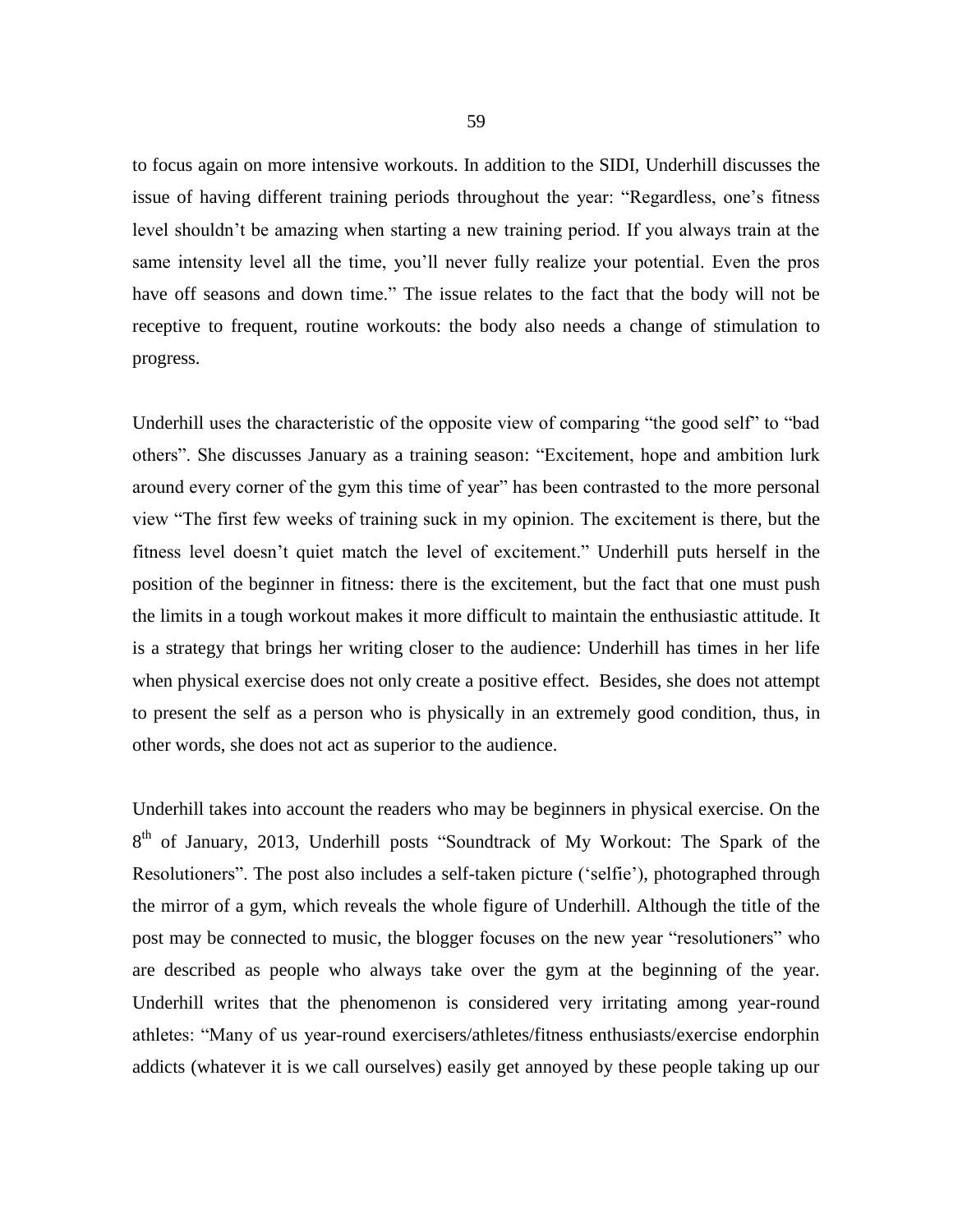space in the our house of sweat". However, she attempts to turn the issue into a more positive phenomenon by talking about the excited atmosphere created by the new trainers: "… I like the "January Joiners" and all of their resolutions. They add a fresh buzz of excitement to the gym that gets lost at other times of the year." By praising the "January Joiners", Underhill evidently takes advantage of the characteristic of comparing 'the good self' to 'bad others'. She simply states that these new people in the gym do not irritate her, but other athletic people usually would find them extremely annoying. The irritation may even get to the point where "January Joiners" may be regarded as people who do not deserve to be in the gym, or at least they are considered 'the underdogs' among all-yearround exercisers.

Another self-branding practice in the post is attached to the image of Underhill. In the image, the blogger seems to be alone in the workout studio. In this way, the image does not directly support the main message of being respectful towards "January Joiners". However, Underhill has a smile on her face, and her figure as a whole is revealed to the audience. The function is not only to present desirable physical characteristics, but the image is also a way to increase the presentation of the athletic self. The reason to argue that the environment of the fitness studio is even more important than the presentation of the body is based on the fact that the background takes over a great deal of space in the image.

Underhill also presents her professionalism by posting a video (the  $10<sup>th</sup>$  of January, 2013). She discusses her experiences on restrictive physical issues that she has had in the past. The post includes a video on *YouTube* titled "Hip Flexor Stretch for Runners", in which Underhill is together with her physical therapist and owner of Finish Line Physical Therapy, Michael Conlon. They demonstrate how the traditional hip stretch may be varied to get better results from stretching. The video has been shot in a gym, and the major goal is to give tips especially for runners although the stretches are presented as important for other athletes.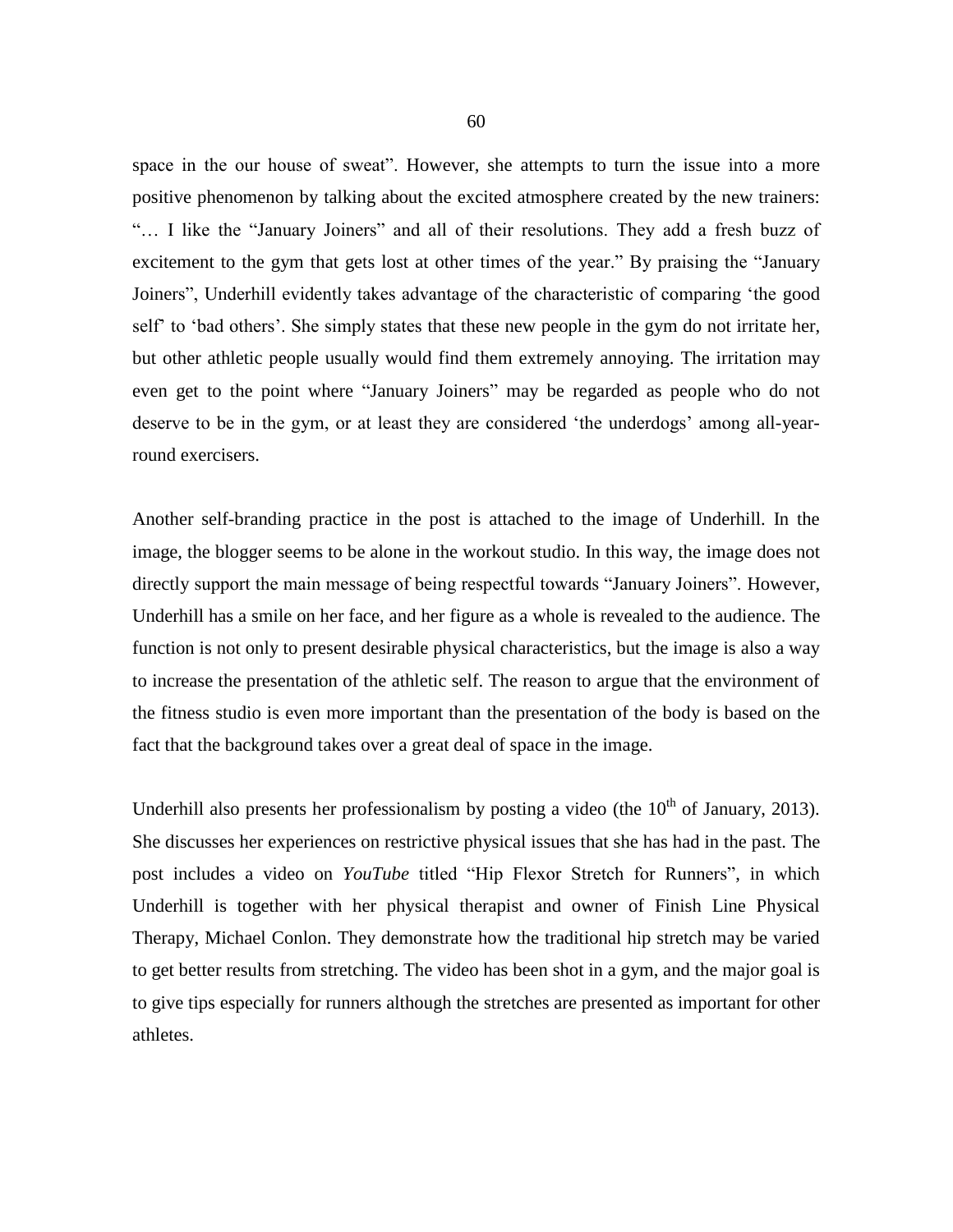Underhill mainly promotes the services of Finish Line Physical Therapy, and the advertisement does not affect her self-promotional strategies in a negative way. She gives a chance for the audience to win a gift card (valued at \$300): "To Enter: Leave a comment telling me which service you'd most like to try at FLPT and [follow me on instagram](http://instagram.com/fitchicknyc/) (if you aren't already)". As a result, Underhill manages to present expert advice that is a strategy to construct her self-brand. Furthermore, the blogger shows co-operation with a company that may be regarded as a signifier of a professional athlete, and does not even forget to incorporate her *Instagram* -account to the post by attempting to gather more followers also to this social media site.

The following post titled "Say it, Do it!  $\{1 \text{ week Down}, 15 \text{ To Go}\}$ " (the  $13<sup>th</sup>$  of January, 2013) is similar to one of the previous posts (6 Jan, 2013) that first presented the SIDI method, since Underhill addresses the audience directly by writing about her experiences about the SIDI. The blogger describes: "I didn't do every workout on the day I said I would do it this past week, but I did manage to get every workout in". The description proves that she succeeds in the challenge. Underhill is also able to show consistency in her writing by posting two topics on the SIDI during these two weeks: the consistency may engage more readers and get them to join the method. In addition, Underhill accentuates the physical challenges connected to her workouts: "Tuesday night I did my first speed session since October and it was challenging to say the least. I'm excited to work hard the next few weeks so that I can start feeling strong and fast." The typical point of view of a professional athlete becomes visible for the audience: excitement about future workouts that are considered extremely difficult and hard.

On January  $15<sup>th</sup>$ , 2013, Underhill writes about the issue of giving up, which supports the identity of a professional athlete. She starts the post titled "Truth: I Almost Quit" by quoting Vince Lombardi: "It's not whether you get knocked down; it's whether you get up." When she describes the personal approach to the topic, Underhill also talks about the moment after a marathon run when she felt the most that giving up is the only choice: "An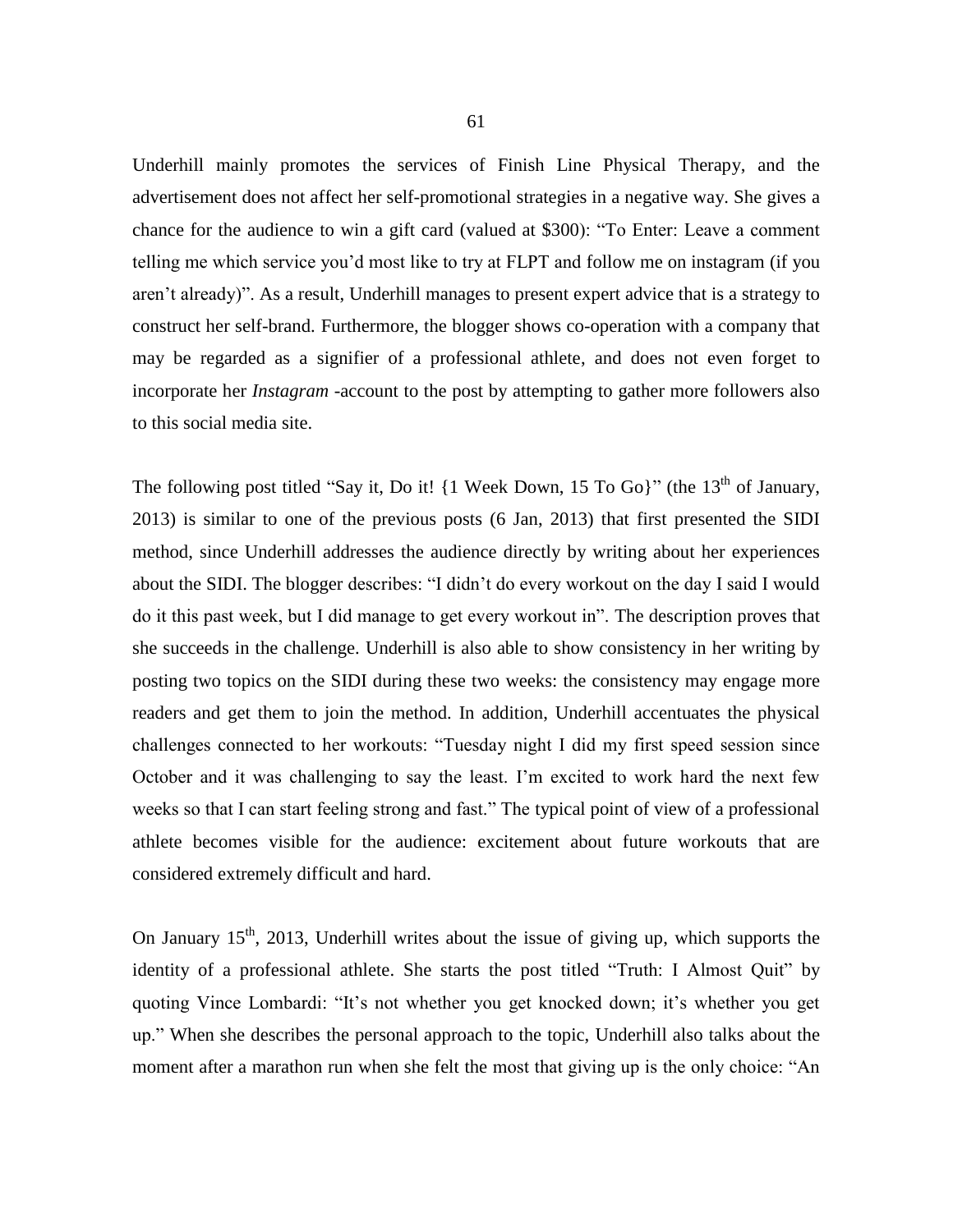hour after the race, I had the classic "quitter's syndrome". The "*I'm never going to do this*" and the "*maybe it's just not meant to be's*" were flowing." The image in the post is contradictory to the description, since it presents six women with smiling faces when they hold a New York City marathon flag. The other image, however, is related to the topic in an interesting way since it has instant connections to Goffman's (1990) theory on the selfpresentation in everyday life: in the image, the text "In the theater of life, you too will have your moment" has been written with a piece of chalk on a road covered with blacktop. Therefore, it may even be stated that the roles people play on the stage everyday are not always equally successful, which is an important aspect to consider from the perspective of a competitive athlete: he or she has to be able to turn a possible disappointment into a positive attitude in order to continue the training seasons. Underhill is able to turn the moment of desperation into a more positive attitude in the end: "I am not a quitter and I will not give up."

Overall, Underhill shares some similarities especially with Morrison as a blogger, but she is also able to create an online identity by using distinctive features. Both Morrison and Underhill have a more personal approach to the posts: they have listed some of the daily workouts and added a description of their feelings about the exercises. The bloggers also present the self by sharing images and videos, and they have highlighted the social aspect by mentioning friends that have been involved in the workouts. In this way, their selfpromotional practices are highly equivalent to each other. However, Underhill also connects with Wavey in the sense of showing the active self throughout the social media. As a distinguishing aspect on blogging, Underhill has a connection to chick-lit, which is a way to target a group of women followers. Furthermore, she manages to engage her readers significantly for instance by introducing the SIDI method. This method may be regarded as one of her strongest strategies in her creation of the personal brand, since it is an instance of using multiple self-promotional strategies at the same time.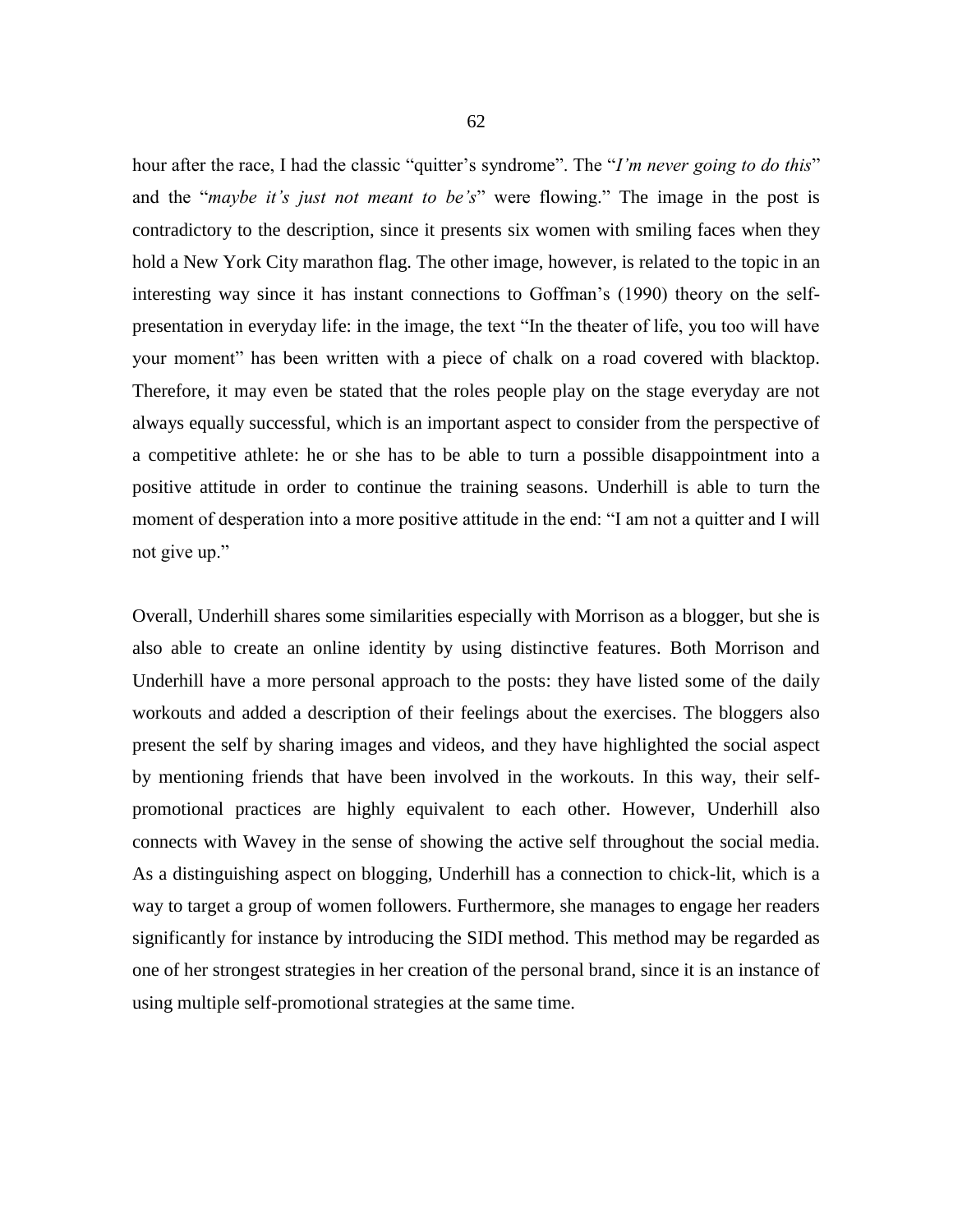## 5.2.4 *Fitness on Toast*

Faya Nilsson, the blogger of *Fitness on Toast*, has written eight posts during the two weeks (similarly to Wavey). Nilsson has incorporated a diary and a professional approach in her topics: an example from a slightly more personal post is "MY UBER-MUESLI !!!" (the  $1<sup>st</sup>$ of January, 2013) and a relatively general fitness topic "NATURES PROTEIN..." (the 6<sup>th</sup> of January, 2013). The majority is based on general information about fitness-related topics. The distinguishing use of caps lock and exclamation marks in the titles is worth noticing, since it may create more visibility and attention among the audience who uses the Internet searches. Nilsson is practically the only one from the four bloggers who takes advantage of this stylistic aspect in her blog. Besides, the titles seem to suggest playfulness, and although the style is quite obtrusive, the titles do not intimidate the reader.

The first post titled "MY UBER-MUESLI !!!" (1 Jan, 2013) creates an impression of a creative and energetic blogger. The post contains a healthy recipe that the readers may want to add to their breakfast, and Nilsson presents the recipe as her own creation. She gives a variety of reasons that support the healthy aspect of the muesli: "This is my idea of a healthy start to any day; tasty custom 'super-muesli', overflowing with essential vitamins, minerals, and energy sources for anything the world can throw at you!" There are 9 ingredients altogether, and Nilsson presents the list that includes all the healthy points of view. For instance, the first one in the list: "1) Whole rolled organic porridge oats complex carbs, slow-release energy throughout the morning". Both the large image of the muesli and the list of health effects is a powerful means of promoting the recipe.

The combination of images and language reminds us of advertisements. Nilsson tempts the readers to try her recipe with images in which the muesli looks tasteful and, besides, she uses a variety of effective word choices also towards the end of the post:

Each 150g serving of this uber-muesli, excluding milk and blueberries, contains c. 550 good calories for an energetic start to the day, just 4 grams of saturated fat (0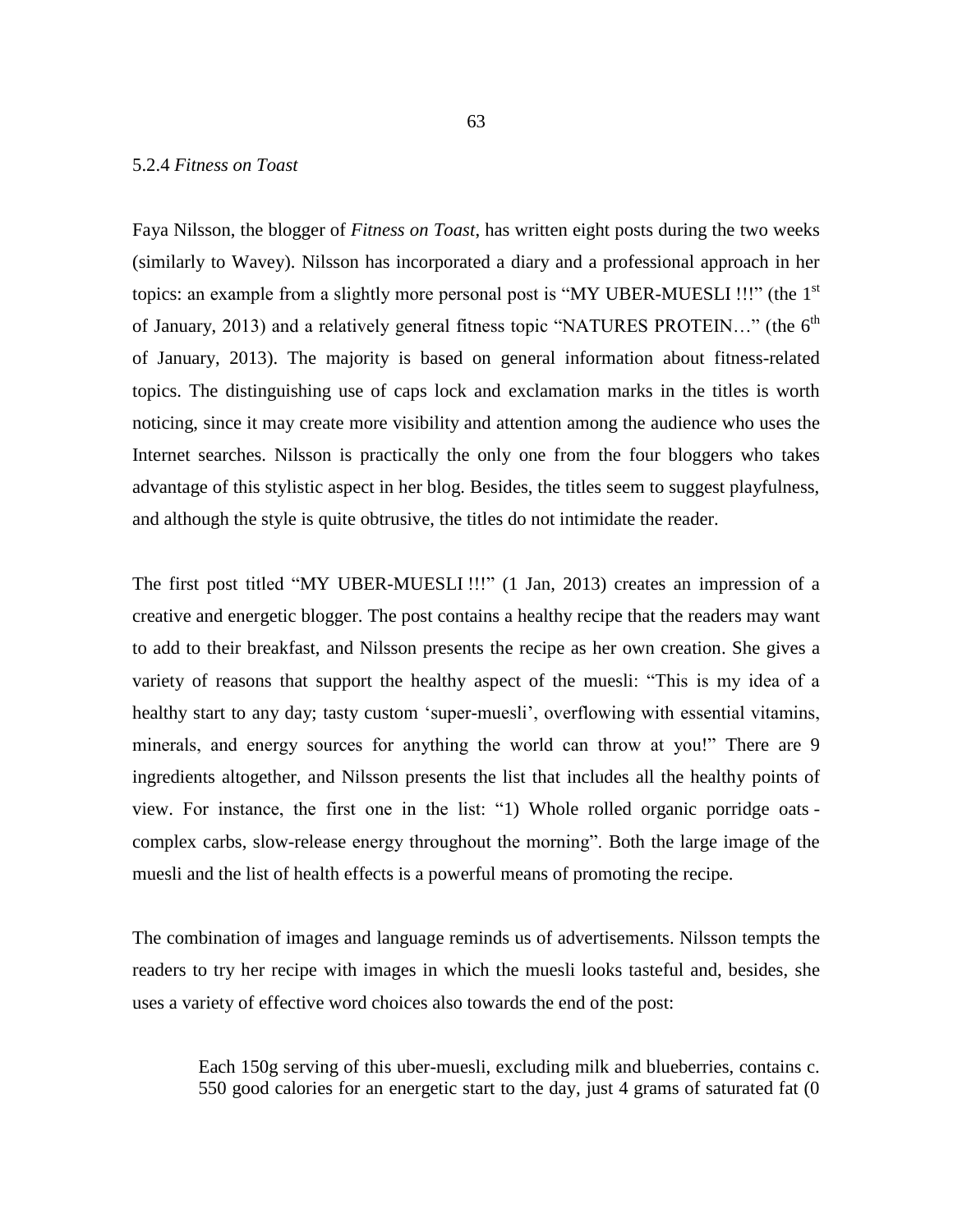transfats), 45g of carbs (of which only 6g are sugars), 22g of protein, and 10% of your daily iron intake! With added benefits like healthier skin, better circulation and heart function, lower cholesterol, it is surely the best way to start the day! Enjoy x

The post supports her personal brand, since the mix of ingredients is Nilsson's idea: one of the distinguishable self-promotional strategies is to show creative characteristics of the self. Furthermore, as a fitness professional Nilsson has managed to take the nutrition into account, which is regarded as one of the relevant topics in the field of fitness. In this way, the creative self is visible in an essential topic for a fitness blogger.

Nilsson emphasizes the professionalism and her knowledge in the post published on the  $3<sup>rd</sup>$ of January, 2013. Nilsson's post is titled ["ALCOHOL VS.](http://fitnessontoast.com/2013/01/03/alcohol-vs-fitness/) FITNESS…", which covers the topic of alcohol consumption from all points of view that are important in a fit lifestyle: negative impacts on nutrition, exercise, and recovery. Nilsson's construction of the post is extremely similar to the previous one, since it presents facts about calorie intake. The post is also divided into three different sections (the list in the previous post). Furthermore, Nilsson has a tendency to dramatize her points in her presentation by using a bolded font for the effect: It **decreases strength, dehydrates** (damaging to kidneys), **exhausts the body** (impairs liver function, as it metabolises alcohol at the expense of glycogen), **disturbs sleep** (crucial for muscle recovery), **slows down reaction time, disrupts the body's balance**…" Nilsson does not present any of her arguments by quoting experts or any other work related to the topic. Nevertheless, she is able to take advantage of the strategy of addressing the audience directly: "…try to avoid the hangover fry-up – you don't need the calories!!!" The utterance also implies the authority of a professional.

In addition to addressing her readers for several times, Nilsson uses the strategy of comparing 'the good self' to 'bad others', although it is done in an indirect manner. Nilsson first discusses red wine as a healthy alcohol drink, if one or two glasses a day are consumed: "make it red wine as a glass or two a day has been shown to decrease the risk of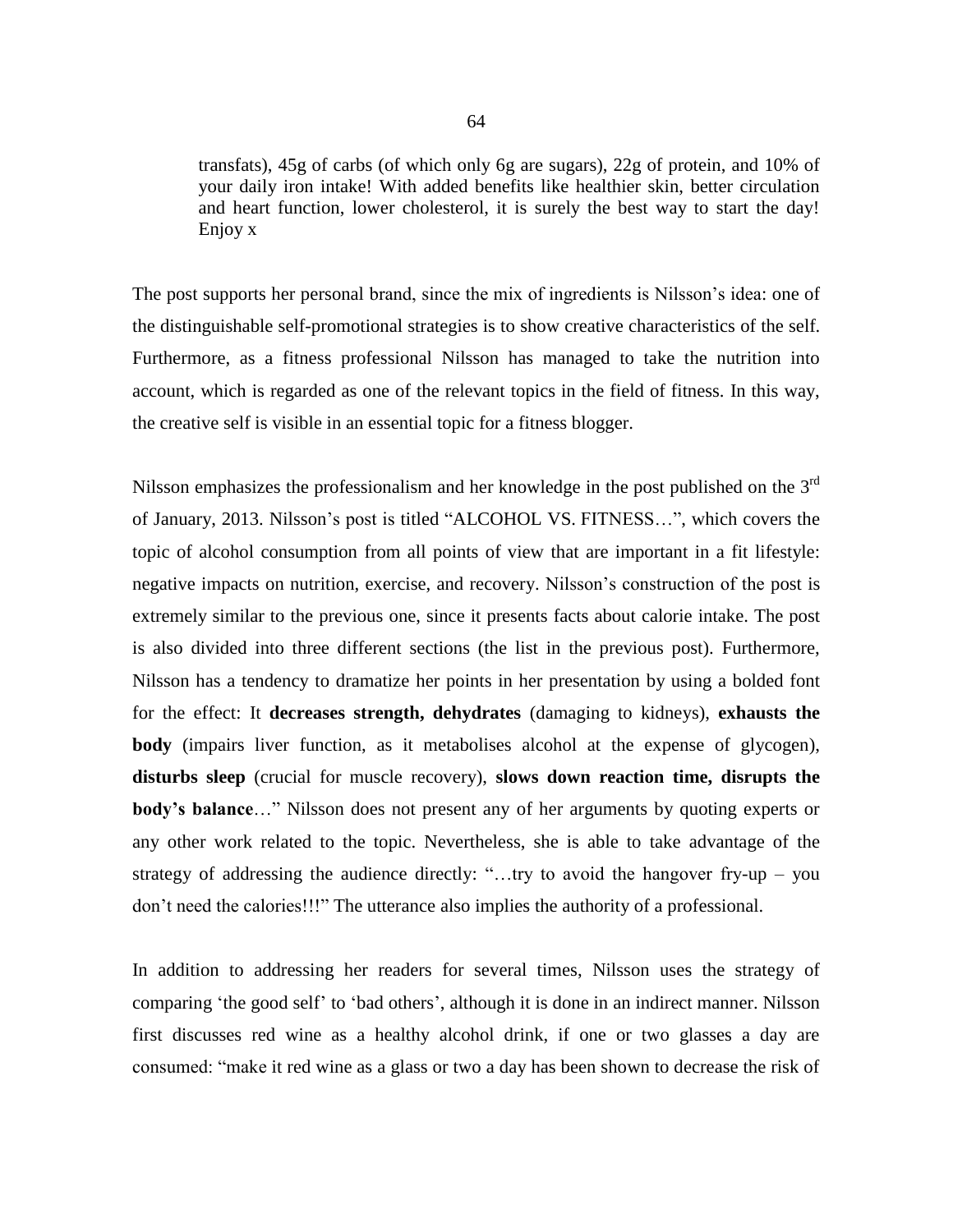stroke, heart attack and cancer (elevates good cholesterol, lowers the bad cholesterol, rich in polyphenol antioxidants for cell health)" After she states the good qualities of red wine, Nilsson continues: "But the emphasis is on "one or two glasses, only"! If red wine isn't your cup of tea (like me)…" Therefore, the writing seems to signify 'the good self' (she drinks red wine) in contrast 'to bad others' (who may drink too much red wine or may want to drink something else instead).

The post "HIDE UNDER A HAT!!!" (the  $4<sup>th</sup>$  of January, 2013) also addresses the readers. Nilsson discusses the advantages of wearing a cap and begins the post by asking questions: "No time to shower after a workout? Need to pick up something at the supermarket? Feel like hiding? Caps are cute and perfect for hiding, and I find the block black and white ones are great as they go with everything in my training wardrobe!" In this way, the blogger wants the reader to identify with the situation after an exercise.

A major strategy of the blogger is to present desirable physical characteristics. The post has a number of images of Nilsson wearing a cap and basically 'hiding' from the audience; or at least, she is able to avoid eye contact with the camera. That way, there is a dichotomy in the post: Nilsson writes about hiding, but at the same time, she has posted a number of images of herself. Nilsson does not only make statements about the advantages of wearing a cap but she also talks about fitness fashion -related issues: "It's not a catwalk but you *are* allowed to look good at the gym, and dedicated training gear can be designed to enhance your performance (e.g. oxygenating, breathable fabrics etc.)!" She also finds the aspect of wearing fashionable and functional clothes in the gym as a thing that encourages people to go to the gym more often.

Even though Nilsson presents fitness fashion as a topic that is tightly attached to performance, it is evident that the topic has significance especially in respect to appearance. The images in the post support a stronger sense of the importance of appearance in the gym: she has uploaded eight large images to the post altogether and she is in six of them,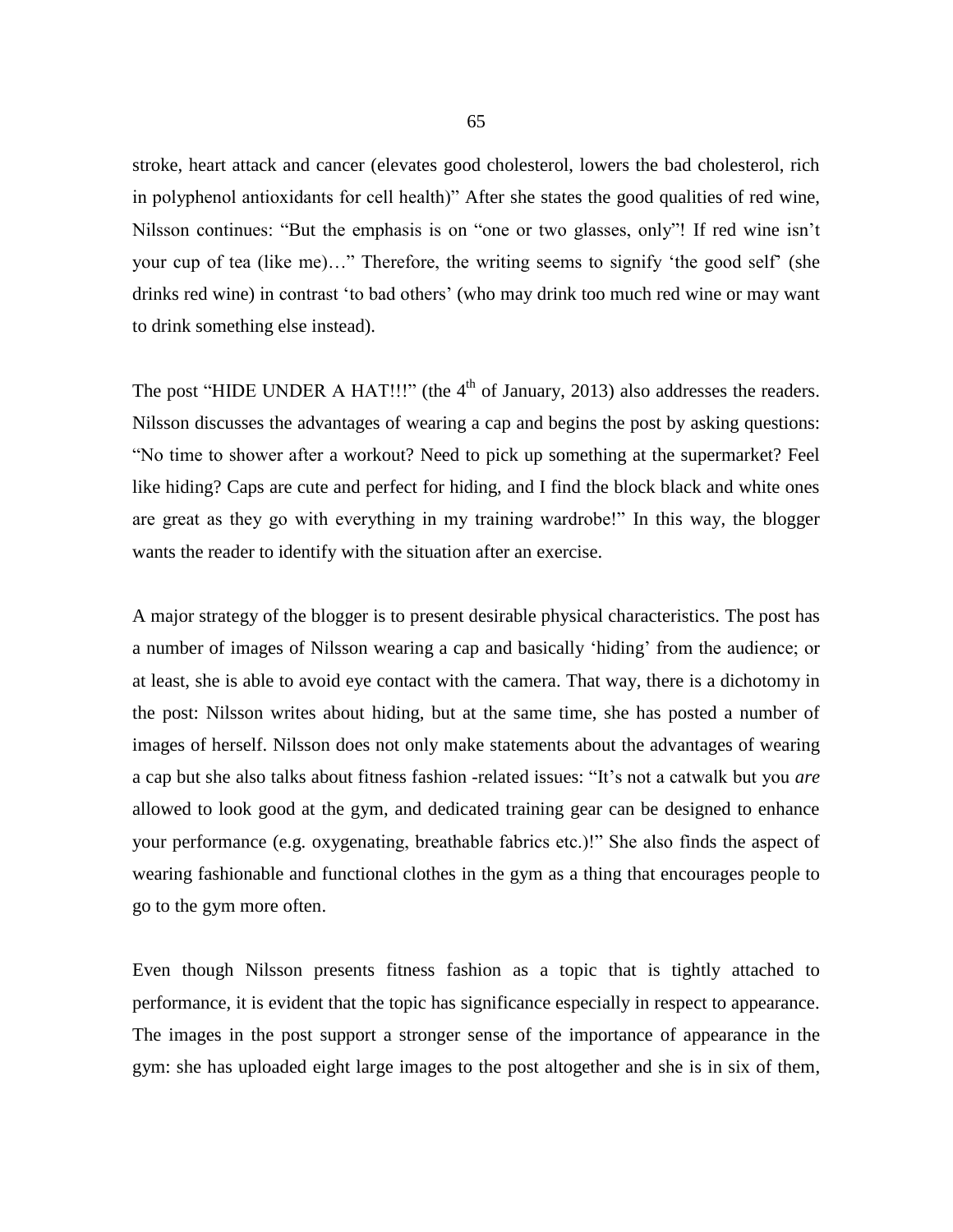wearing a white sports cap. The images are taken while she is in relaxed positions, and, in this way, she is not active when she presents the cap (and obviously, herself at the same time), which even further signifies the appearance over performance. That way as a whole, the post strongly relates to the theory by Williams and Bendelow (1998), who present both fashion and fitness industries as the main sources in the construction of the norms of the fit body. Furthermore, the blog post serves as a way to argue that the two industries continue to shape the norm while they seem to be highly attached to one another among fitness professionals.

Nilsson shares her knowledge and shows professionalism in the following post (the  $6<sup>th</sup>$  of January, 2013) that is titled "NATURES PROTEIN…", since the blogger writes about a nutritional topic. She presents quinoa, and describes it as "…the ultimate ingredient to complement your training regime, and a healthy lifestyle." The nutritional facts serve as a proof of knowledge: "Quinoa is a seed which provides all 9 essential amino acids (a complete protein – great for veggies), whilst being gluten-free, cholesterol-free**,** very low sodium, and it's almost always organic. My favourite part is that it only takes about 10-15 minutes to cook it!" In addition, she manages to address the audience directly and continues to use a style of writing that is similar to the language used in advertisements. She highlights the effortlessness of cooking quinoa: "To cook quinoa, just treat it like rice – cover it with water or vegetable broth and boil until soft, that's about  $10 - 15$  minutes". As a result of the post, Nilsson further proves her knowledge in nutritional issues.

After concentrating on nutrition and fashion, Nilsson covers the topic related to exercise by presenting "skipping", or in other words, jump rope. The topic gives an opportunity to brand the self effectively. "SKIPPING – NOT JUST FOR GIRLS !!!" is the title of the post by Nilsson on the  $8<sup>th</sup>$  of January, 2013. Already the beginning of the post includes a variety of self-branding strategies, since it contains an image of Nilsson and the text: "WHY TO SKIP? Skipping (or 'jump rope' in America) is a fantastic way to get fit! 20 minutes of intense skipping can burn 4-500 calories, not to mention the thermogenic after-effects that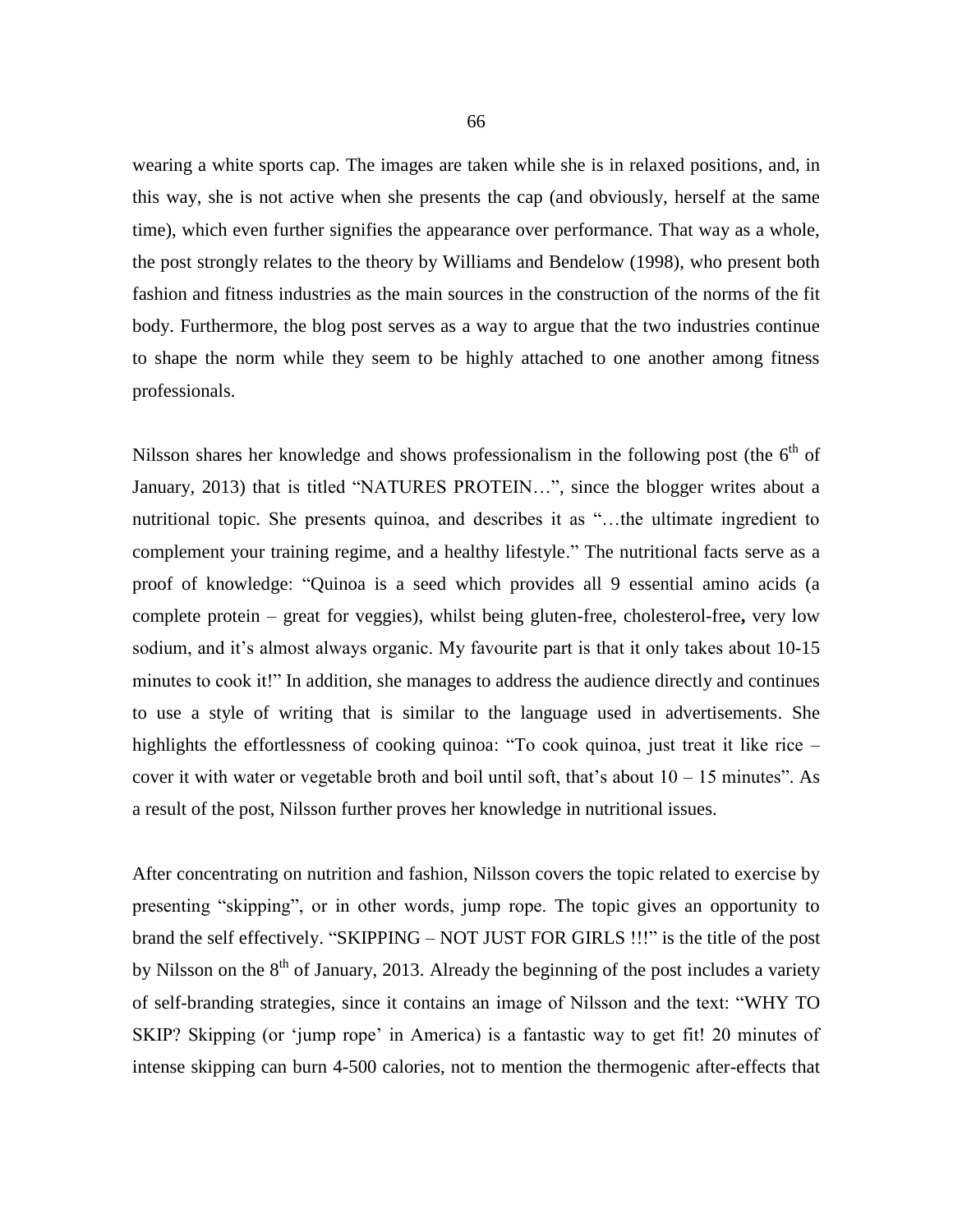keep you burning calories all day!" The image is an evident instance of using the strategy of presenting desirable physical qualities, since Nilsson looks healthy, athletic, and happy while jumping rope. As a result, Nilsson is able to combine a variety of her common selfbranding strategies in this exercise -related post.

The typical reassurance of Nilsson is present in the post, which brands her as a fitness professional: "It improves footwork, speed, coordination, stamina, agility, and it strengthens the muscles in your legs as well as your abdominal, back, chest, arms and shoulders muscles." She manages to give a variety of reasons for the audience to practically do as she says. Besides, she is able to reason the exercise both in relation to physical fitness and performance by listing the improvements in both physical condition and appearance. The audience may not instantly think that jump rope would improve the muscles in the upper body, for instance, and in this way, she is able to extent her knowledge by presenting such a detailed post about a single exercise.

In addition to these self-promotional strategies, Nilsson is able to make herself a superior in relation to the readers since she seems to have such an extended amount of information concerning the jump rope. Nilsson has divided the post into four different sections: "WHY TO SKIP?", "HOW TO SKIP?", "WHERE TO SKIP?", and "WHAT ROPE TO GET?" Furthermore, she considers the beginners of jump rope in the section in which she describes the technique, and she seems to regard herself as a more advanced jumper: she lists a variety of jump ropes that are designed for different purposes and even presents a personal favorite.

The following post also reminds us of an advertisement. "GO COCO-NUTS !!!" (the 13<sup>th</sup>) of January, 2013) includes another healthy nutritional topic: "This recipe for my supernutritious Asian Coconut Broth is meant to prove that Asian food can not only be incredibly full on flavour, but can also be very healthy". As Nilsson also describes in her own words that the post is meant to prove something for the audience, the style of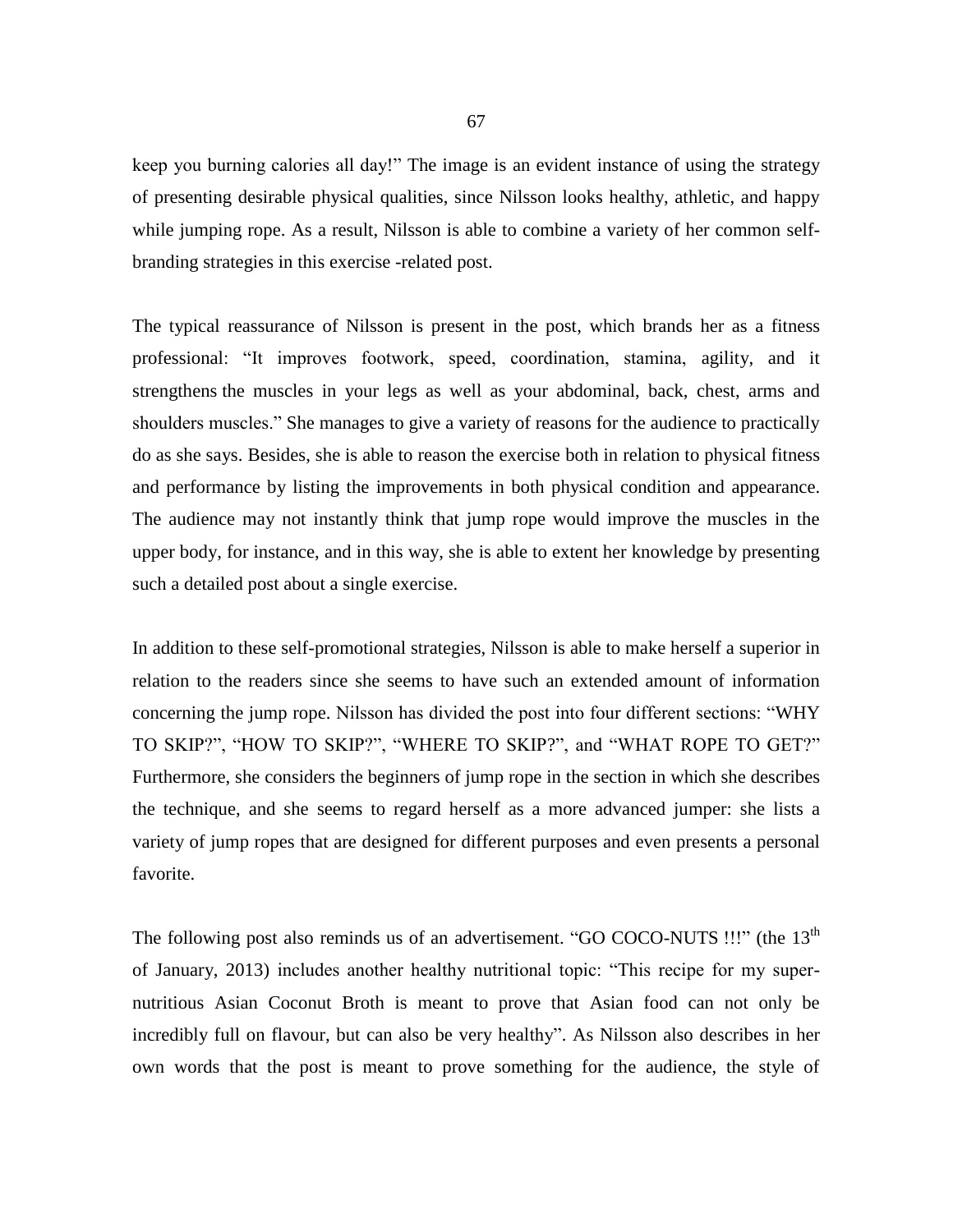representation stays truthful to Nilsson's writing. In connection to advertisements, the post includes images that present delicious food, and, at the same time, Nilsson highlights the healthiness of the food in the written part. She also includes a full recipe in the post.

The last two posts in the time period studied may be the most important ones for Nilsson's presentation of desirable physical characteristics. Both posts include a variety of images of the blogger, and the topics show the active self in respect to physical condition which is another extremely relevant aspect shown in the posts. The first one of the two is titled "FEELING STRETCHED ???" (the  $12<sup>th</sup>$  of January, 2013) and as the title already suggests, the topic is stretching. Nilsson begins the post by giving reasons for stretching. At the same time, she accentuates the importance in relation to other physical exercises with examples such as an improvement in flexibility and a reduced risk of injury. Nilsson does not explain the actual stretches, but she has a variety of images that show all the stretches that are recommended for the audience: "Stretch safe, [here are some pics of me having a stretch!](http://fitnessontoast.com/2013/01/12/feeling-stretched/#more-409) Faya x". All of the images are black and white, large in size, and they present Nilsson as a neat and stylish athletic woman.

It may be argued that the last post of Nilsson is the most significant one of the eight posts, since it contains an extensive use of all the strategies of self-branding that have already been discussed in her previous posts. The post is titled "DOES MY TUM LOOK BIG IN THIS ???" (the  $15<sup>th</sup>$  of January, 2013). The active athletic self is most visible both in the images and the description of the workout in the post. The first element is an image of Nilsson working out the abdominals, followed by a text: "Ab workout by the pond at Regent's Park – throw on a hoodie, no excuses and no membership required!" For the first time, Nilsson also presents the attitude of "no excuses" which is typically present in the world of fitness. In addition, she emphasizes the importance of appearance in the post: "There are of course health benefits to training the abdominal area (reduces risk of lower back pain, promotes improved posture etc.), but when it comes to 'abs', health seems secondary to cosmetics!" In this way, there is a direct connection to the structurally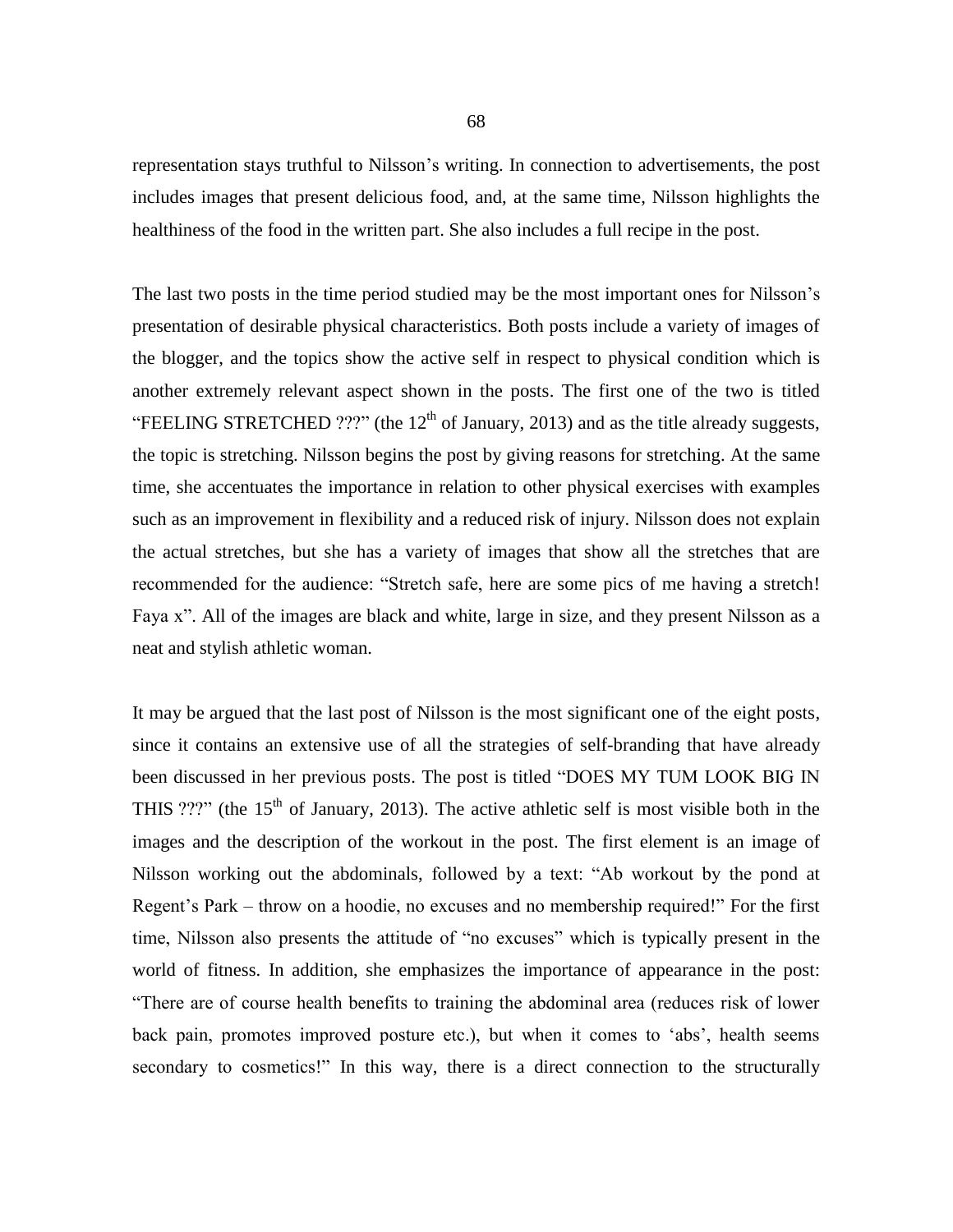constructed norms of the fit body: a flat stomach which is gained through exercise. For the first time in the time period, Nilsson also admits that the health benefits are not always considered the most relevant issue: "Exercises can improve the shape and bulk of the muscles, but they won't show unless the fat layer goes first. To do that, above all, engage and work the transversus abdominal..." In all of the previous posts, Nilsson has a tendency to list the health factors, and although they are also found in this post, she has drastically limited the habit of making lists.

Nilsson is able to use multiple different strategies in the post. She presents the importance of 'giving it all' with this exercise, which brings her closer to the role of a personal trainer: "Maximum effort for each exercise to failure, then move on to the next – when completed all of the below, go for a light jog (increase calorie burn). That is one set. Repeat x 3 or until you give up!" That way the blogger also addresses the audience directly. In addition, she presents desirable physical characteristics by posting nine flattering images of the self when she does the exercises for her abdominals. The images also imply professionalism, since they show that the blogger is in a great shape.

As a general aspect, Nilsson shares the creativity of the self with Morrison. Nilsson presents the recipes as her own creation, whereas Morrison focuses on the exceptionally fulfilled workouts. When in contrast to all of the bloggers, Nilsson has been able to cover most versatile topics during the two weeks: nutrition, sport fashion, multiple exercises (stretching, skipping, and the abdominals -workout). She has a tendency to dramatize the facts in her writing, and in this way, she addresses her readers most strongly through the posts, although the characteristic is visible in all of the blogs. The professionalism of Nilsson is also a significant element in her blog: above all, the blogger presents herself as a personal trainer. In addition, Nilsson uses large images that show the desirable physical characteristics. The images can be said to have the most significance to the content when in contrast to all of the bloggers.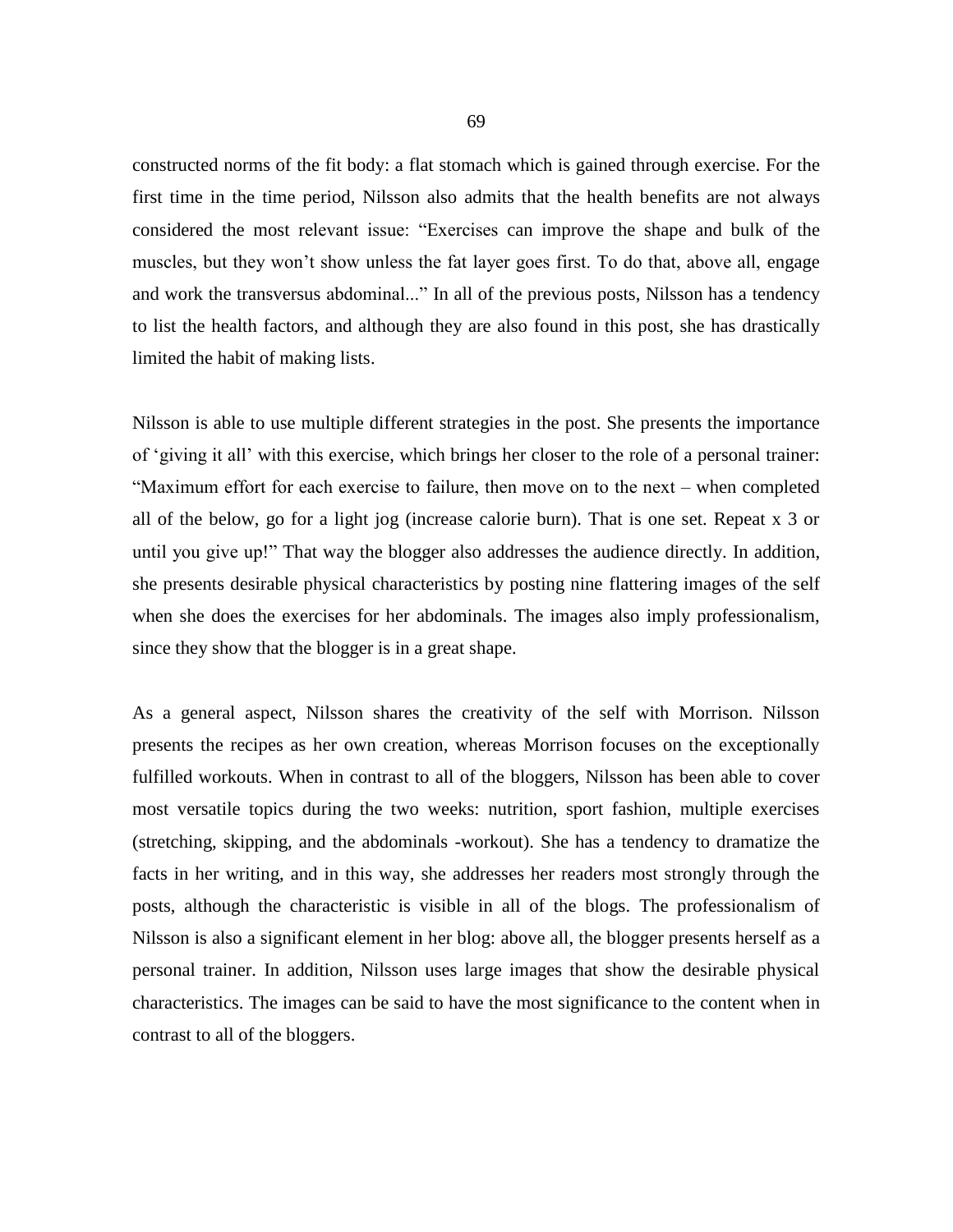Nilsson is one of the most significant bloggers to consider from the perspective of the socially constructed norm of the fit body, since the blogger strongly connects with the norm in multiple ways. As the norm partly has its origins in the fashion industry, Nilsson is an instance of a person who participates in the construction of the norm: the posts contain a variety of large images that present a slim and athletic body, fashionable clothes, stylish appearance, and flawless face. Although one of the major functions is to show the pride in performance, the images also clearly reveal the pride in appearance.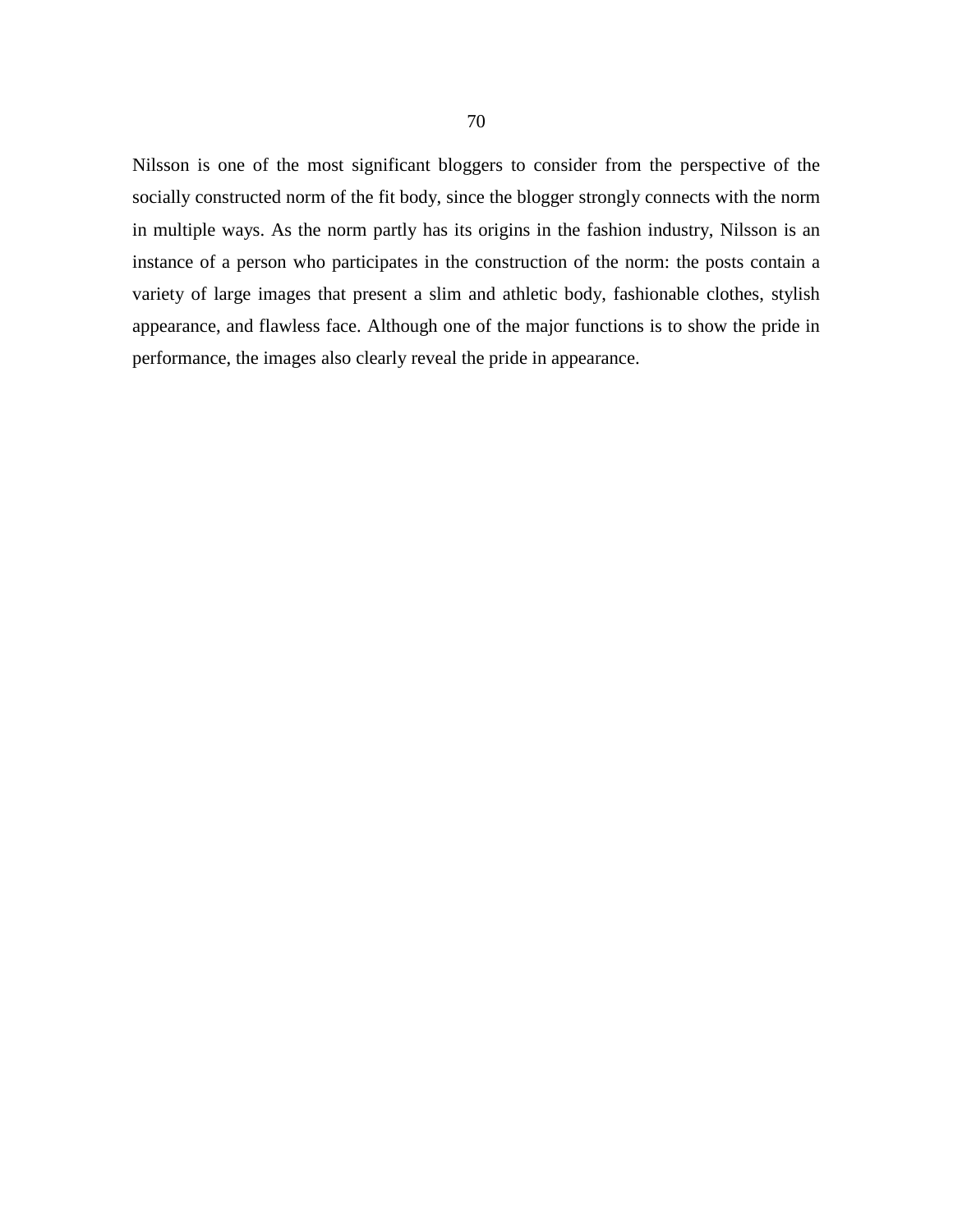## 6 CONCLUSIONS

In the thesis, four fitness blogs were analyzed from the perspective of the strategies of selfbranding. The blogs discussed in the thesis were *anywherefit* (Blair Morrison), *Daveywaveyfitness* (Davey Wavey) *Fit Chick in the City* (Jess Underhill), and *Fitness on Toast* (Faya Nilsson). The posts were limited to the first couple of weeks of January, 2013, and there were 27 separate posts altogether written during the time period. While a selfbrand is formed through both the practical self-promotional strategies and typical characteristics of online representation, it is required that the blogger considers the self, the identity, as a part of the brand. In this way, the theoretical perspectives presented were highly connected to socially constructed identity and, as fitness bloggers the writers inevitably became involved in the norms of the fit body.

A blog belongs to the group of sites that forms the social media, and the reason to consider blogs from the perspective of self-branding is explained through the different aspects of social media sites: self-disclosure is one of the most important features in blogs when in comparison to other social media sites, which is relevant in the formation of a personal brand. In addition, blogging as a practice was defined, so that both the structure and the content were included in the online representation.

When the structures of the four blogs were analyzed, both the personal information and the approach to fitness in general were discussed. The elements that constructed the blogs for these four writers presented similarities between *anywherefit* and *Fit chick in the City* and, on the other hand, between *Daveywaveyfitness* and *Fitness on Toast*. The bloggers Morrison (*anywherefit*) and Underhill (*Fit chick in the city*) focused slightly more on fitness in general by using a simple structure for the blog, while Wavey (*Daveywaveyfitness*) and Nilsson (*Fitness on Toast*) relied more on issues connected to appearance and the representation of the active self in the social media. Nevertheless, all of the writers highlighted the professional approach to fitness and blogging in different ways.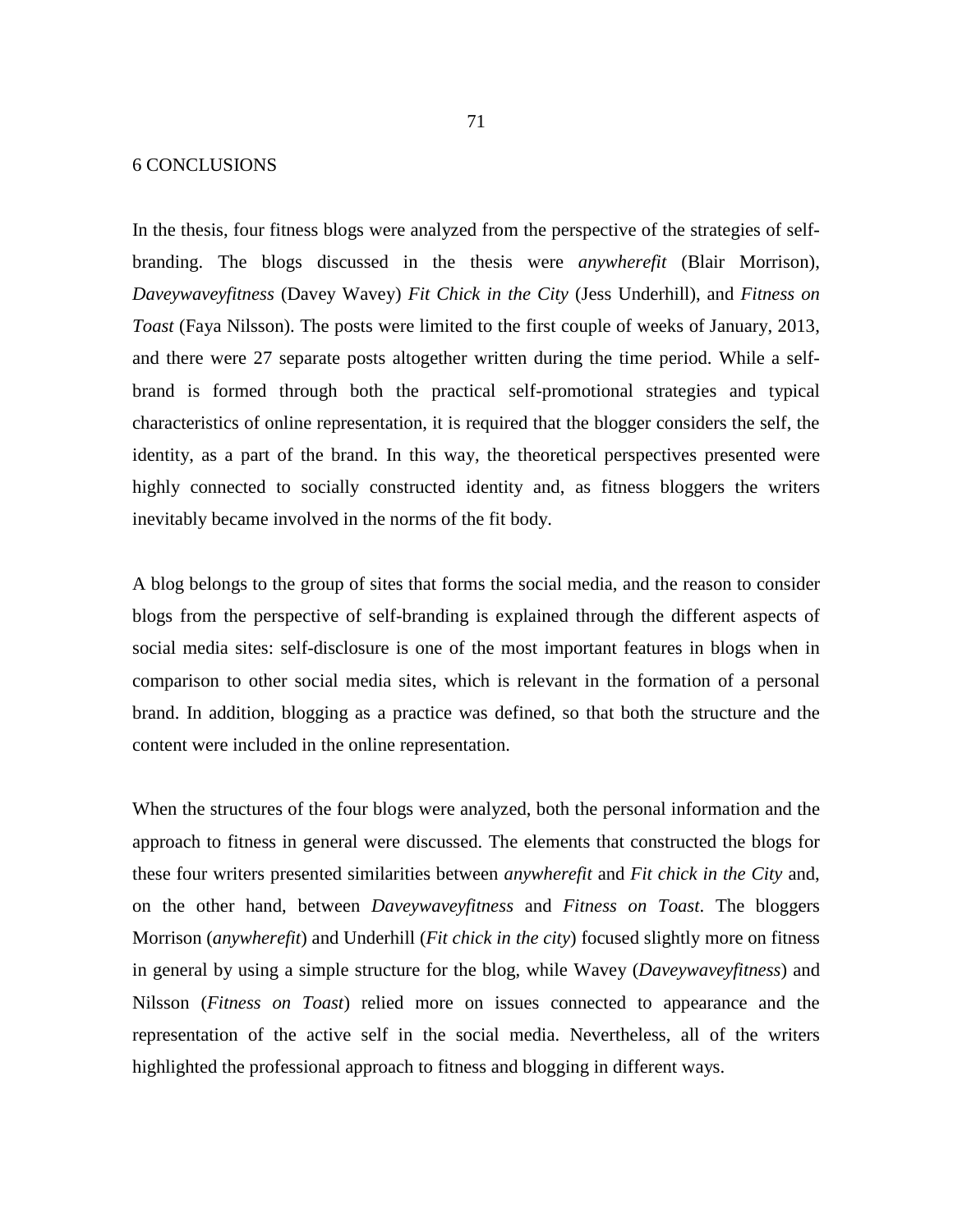The posts that were written during the limited time period and the structure constructed the analysis on the practices of personal branding. While the time period was extremely limited and it is possible to make further research by choosing a longer period of time, the analysis showed both some similar patterns of self-branding and also some different perspectives towards fitness blogging. In general, the blogs showed that the practice of blogging enables various different possibilities to take advantage of the strategies of self-branding.

The most important aspect similar to all of the blogs was the presentation of the self as a fitness professional. It signifies Castells' (2009: 7) argument on an identity factor that becomes at least momentarily the most important self-definition. In the context of fitness blogs, the writers may highlight the athletic self even more than they would if they would be "on the stage of real life" as Goffman (1990) visualized. All of the writers, although specified in a particular field of fitness, created an impression of an individual who has an extensive knowledge of fitness: Nilsson is a personal trainer, Wavey is presented as a fitness guru, Underhill is a coach for marathon runners, and Morrison is a successful CrossFit athlete and a personal trainer. All of the writers showed the physically active self. The sections that included "tips" especially in Wavey's, Nilsson's, and Underhill's blogs were also a way to present the self as a fitness professional.

The analysis of posts also showed some other similarities and contrasts between the blogs. Each blogger used the strategy of addressing the audience directly in various contexts, which may imply the attitude connected to athletes: training involves hard work and an authoritative voice of a coach. Besides the resemblance to structural aspects, Underhill and Morrison shared some other self-branding strategies. The majority of the content in the posts provided a "behind the scenes" view into the blogger's "backstage", which is a part of the practice of ingratiation. Both also described daily workouts, which gave a sense of a diary. Morrison, however, managed to bring his ideas always into a broader perspective by using a style that contained 'a manifesto'. In connection to the personal aspect, Wavey especially had a more distant voice in the posts although the front page and the layout may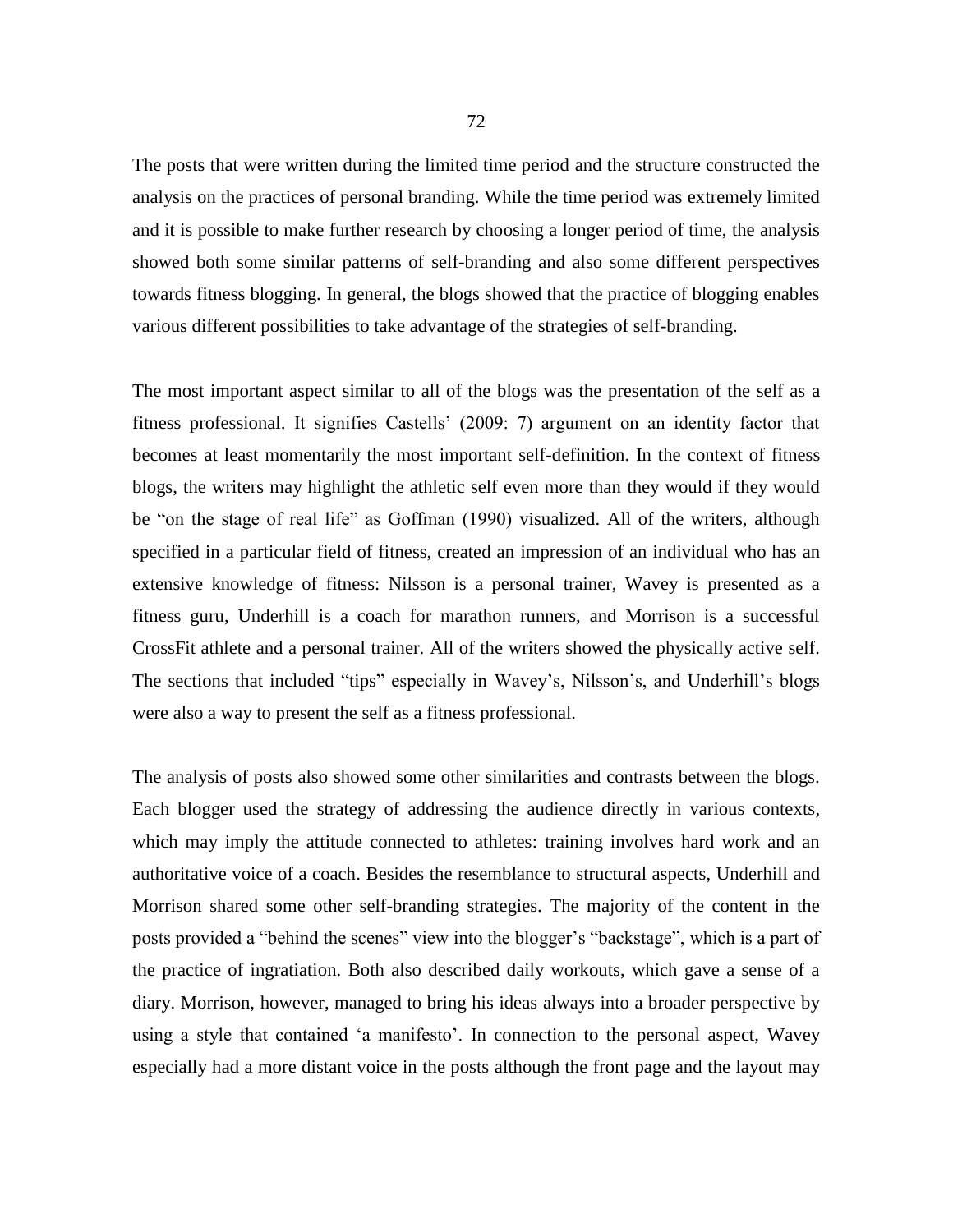be considered more personal. The structurally different pair of Underhill and Wavey used experts to give more authenticity to their arguments. In Wavey's case, it was contradictory that some of the facts by the experts actually supported the opposite view.

The characteristic of presenting desirable physical qualities was present in all of the blogs. Wavey used images of himself only in the front page of his blog, but all the other writers included images of themselves in the posts. Morrison and Underhill both had a video in which they demonstrated their exercises. In this way, the two bloggers had a tendency to mainly show the pride in performance, since they have connected the videos and the images to these particular workouts. Nilsson also posted images about the abdominals workout, but, in contrast, she also included images for instance when she presents sports fashion. That is the reason to argue that Nilsson is most strongly involved in the socially constructed norm that has its origins both in the fashion and the fitness industry. She gives the most stylish and neat impression with her images that reveal the slim and athletic body. In addition, they are larger in size than the other bloggers' images.

Underhill highlighted her fitness professionalism, but she is also able to bring herself closer to the audience and fitness beginners by talking about issues she has experienced in the world of fitness, such as giving up. She managed not only to address the audience but also to engage them with the SIDI method, which is one of her strongest strategies in the posts. She was able to put the self in the position of others by presenting positive view on beginners, which may increase her popularity as a blogger.

Wavey's blog constructed fame throughout the social media. Wavey may want to consider the self as a possible micro-celebrity, since the notion of the self as a micro-celebrity could be regarded as 'a higher state' of self-branding after a person has formed a distinguishing way to promote a personal brand online. Wavey has clearly taken the role of a dominating character that his audience should follow, since he uses the authoritative voice constantly in his writing. Furthermore, Wavey's blog has a connection to the discourse of healthism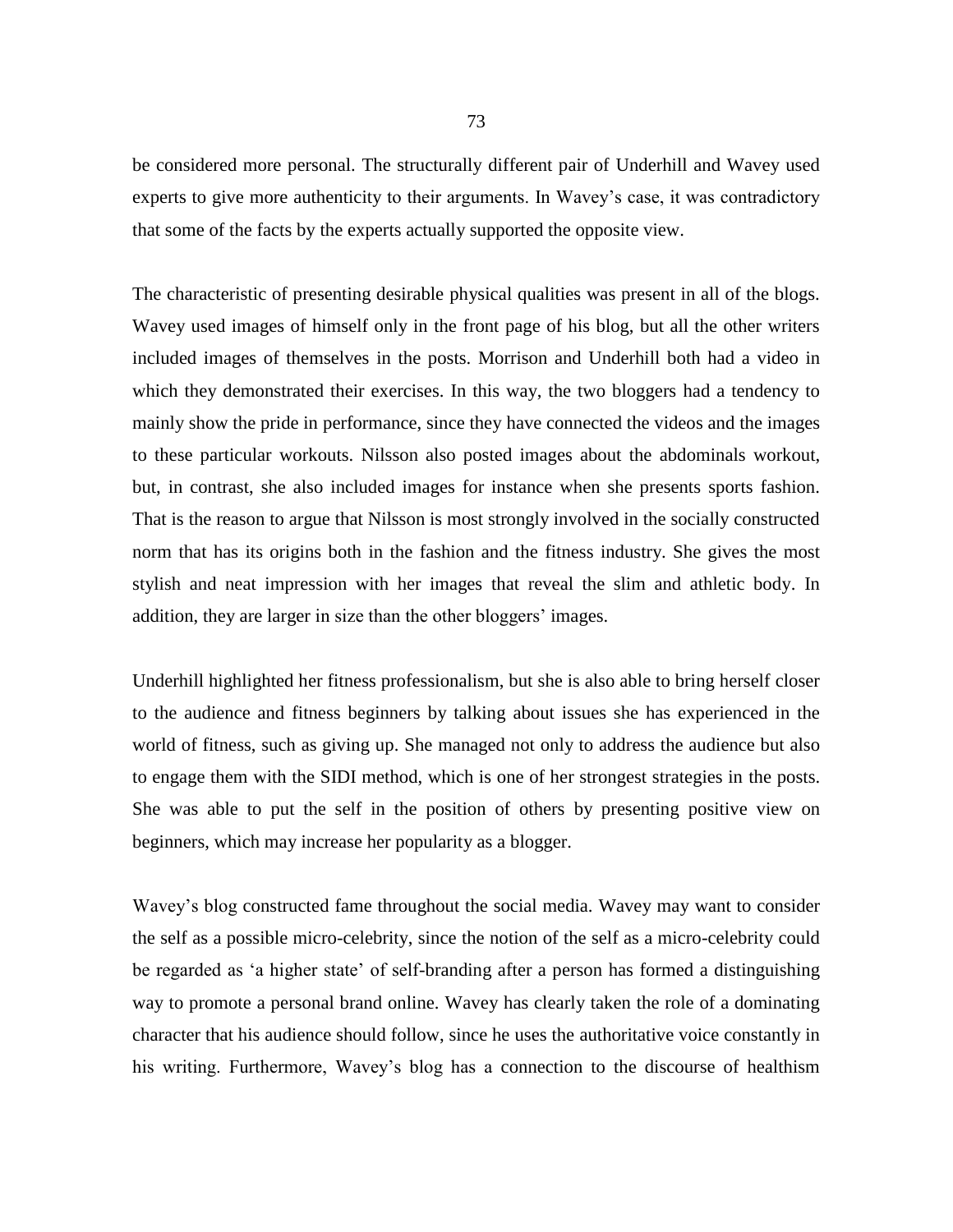discussed by Wright et al. (2006): the status of a professional fitness person provides a powerful set of imperatives, and Wavey clearly took advantage of the status.

Morrison could be stated to have an effective formation of the branded self. He has managed to combine both a variety of self-promotional strategies to the athletic identity, which is also revealed through the strategy of "putting the backstage to the front". Most importantly, Morrison managed to present his ideas in a broader perspective that constructed a profound image of him as a fitness professional, and it further marks him as a person who does a manifesto. Morrison is able to show that fitness is an all-encompassing state of well-being, which is at the core of the idea of fitness bloggers who present the athletic self in an online environment.

The personal brands that are constructed by these four bloggers signify a phenomenon: the discourse of healthism has been extended to fitness blogging. While it is discussed in the thesis that the discourse has partly taken over the fashion and the fitness industries (Williams & Bendelow 1998), fitness has also become a promotional phenomenon in the social media today. Fitness blogging gives an opportunity for anyone to brand the self as a professional, and, in this way, there is a chance to become a successful persona through the social media. Besides, it becomes essential for a fitness professional to be able to promote a fit body in an online environment as it is a way to reach for a large number of potential followers.

Although an online identity performance offers a way to limit the disclosure of information so that the audience is not able to know all the details of a social media person (as discussed by Wood & Smith 2005: 59), an effective use of various self-promotional strategies may create an extremely convincing online identity and character. As a result of self-branding, anyone is able to take advantage of the possibilities that online communication offers: one may simply leave out the details of their lives that they do not wish the audience to know and focus on the construction of the self as a professional.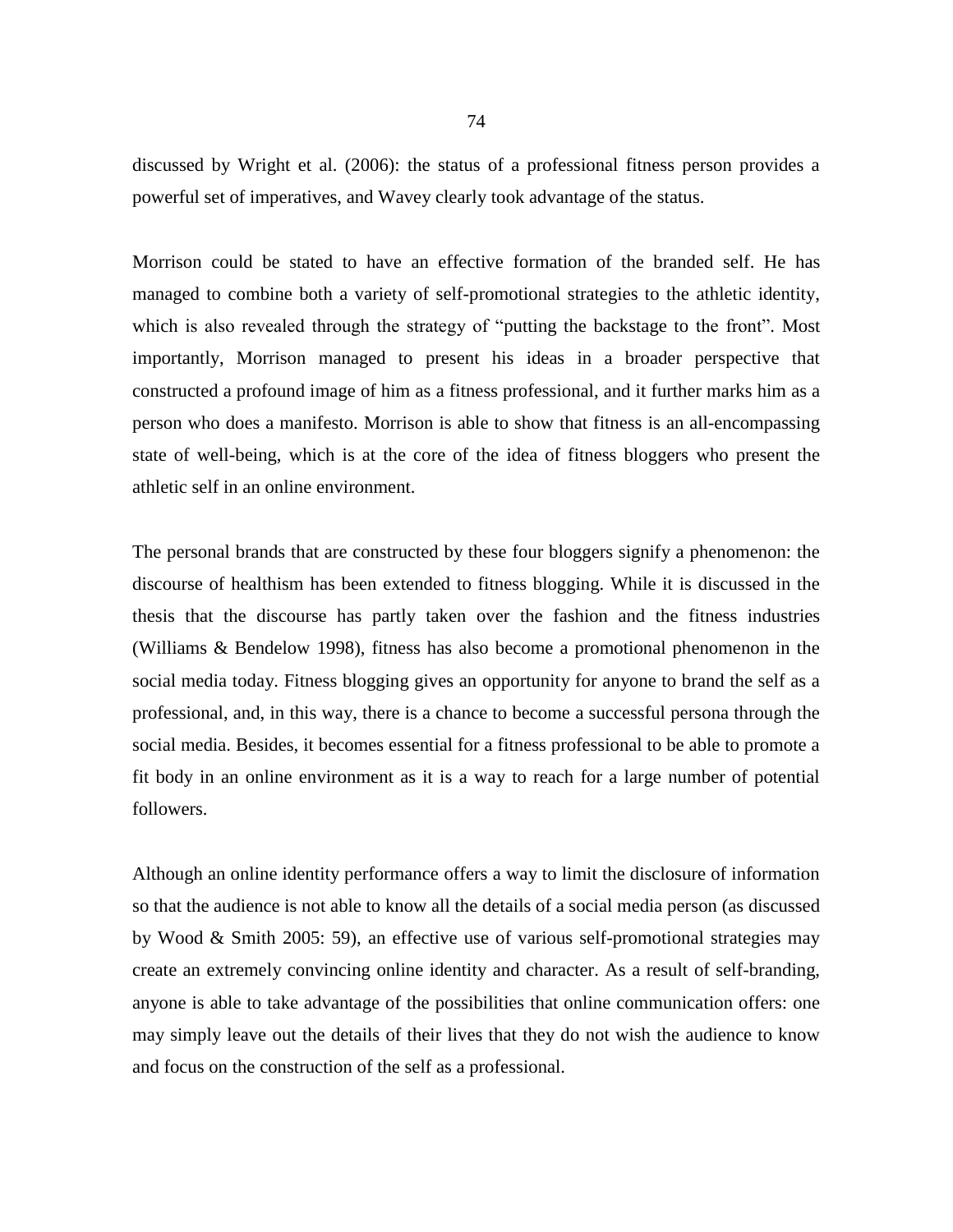- Allen, David & Scott Allen (2005). *The Virtual Handshake: Opening Doors and Closing Deals Online.* New York: Amacon.
- Bordo, Susan (1990). *Reading the Slender Body.* In *M. Jacobus, E. F. Keller and S. Shuttleworth (eds) Body/Politics: Women and the Discourse of Science.* London: Routledge.
- Bourdieu, Pierre (1984). *Distinction: A social critique of the judgment of taste.* London: Routledge & Kegan Paul.
- Bruns, Axel & Joanne Jacobs (2006). *Uses of Blogs*. New York: Peter Lang Publishing.
- Davis-Kahl, Stephanie (2008). The case for chick lit in academic libraries. *Collection Building*. 27:1, 18–21.
- Davis, Lennard (1995). *Enforcing Normalcy: Disability, Deafness, and the Body*. New York: New Left Books.
- English, Jill (2013) CBC News: *Strong is the new skinny out in the social media world.* Available in [http://www.cbc.ca/news/health/strong-is-the-new-skinny-out-in-the](http://www.cbc.ca/news/health/strong-is-the-new-skinny-out-in-the-)social-media-world-1.1311765.
- Goffman, Erving (1990). *The Presentation of the Self in Everyday Life.* London: Penguin Books.
- Gulfo, Adele (2013). The Huffigton Post. [Cited 11.02.2014] *Personal Branding: It's Not About Self-Promotion, It Is a Leadership Imperative.* Available at [http://www.huffingtonpost.com/adele-gulfo/adele-gulfo-sets-the](http://www.huffingtonpost.com/adele-gulfo/adele-gulfo-sets-the-)reco\_b\_4018600.html
- Grosz, Elizabeth (1994). *Volatile bodies: Toward a corporeal feminism.* Bloomington, IN: Indiana University Press.
- Hartley, John Burgess, Jean & Axel Bruns (2013). *Companion to New Media Dynamics*. USA: Wiley.
- Herring, S., Scheidt, L., Bonus, S. & E. Wright (2004). [Cited 15.01.2014] Bridging the gap: A genre analysis of weblogs. *Proceedings of the 37th Hawaii International Conference on System Sciences*. Available at http://csdl2.computer.org/comp/proceedings/hicss/2004/2056/04/205640101b.pdf>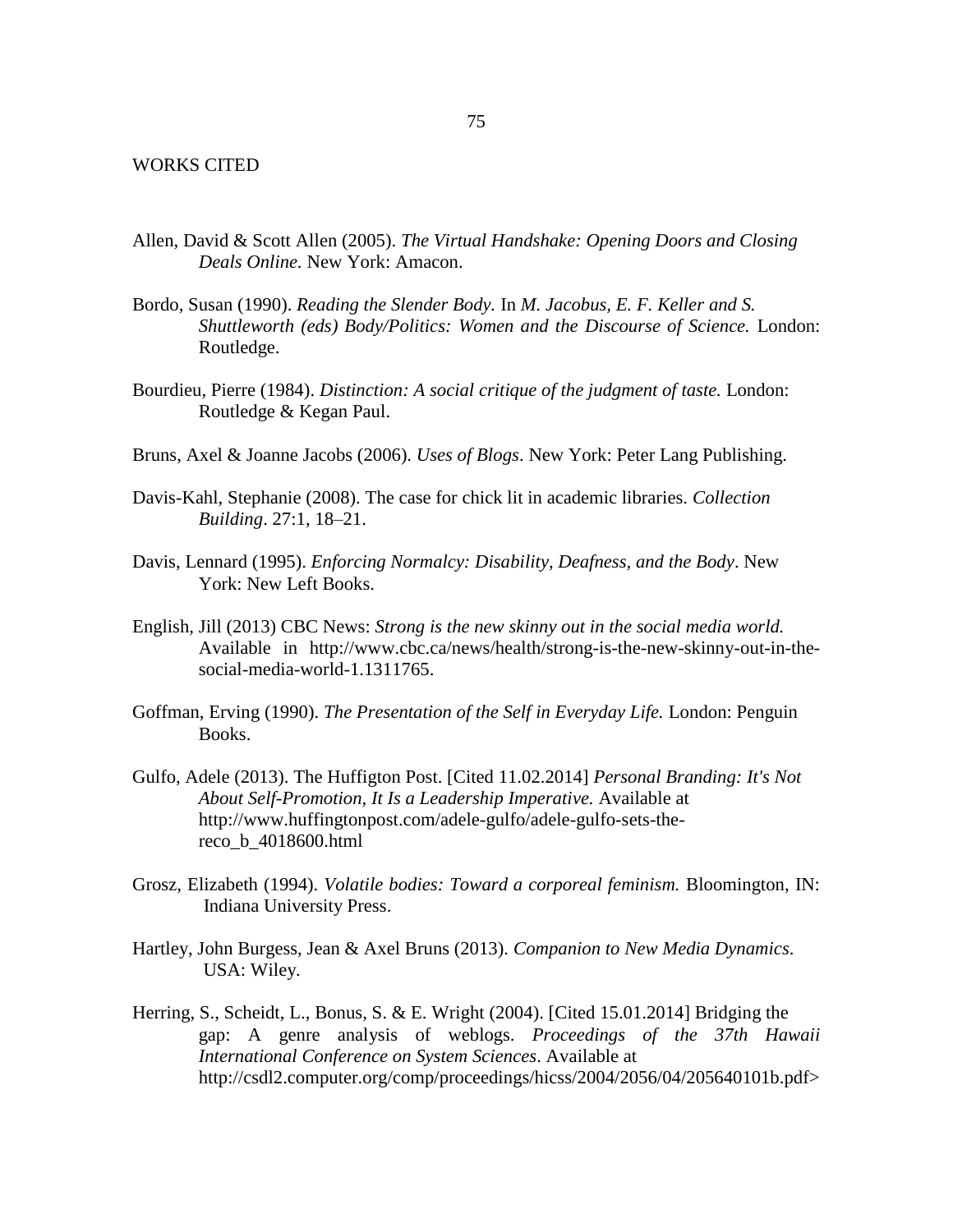- Holtz, Shel & Ted Demopoulos (2006). *Blogging for Business: Everything You Need to Know and Why You Should Care.* Chicago: Dearborn Trade, A Professional Company.
- Kaplan, Andreas & Michael Haenlein (2010). Users of the world, unite! The challenges and Opportunities of Social Media. *Business Horizons*. 53:1, 59–68.
- Kietzmann, Jan, Hermkens, Kristopher, McCarthy, Ian & Bruno Silvestre (2011). Social media? Get serious! Understanding the Functional Building Blocks of Social Media. *Business Horizons.* 54, 241–251.
- Kortesuo, Katleena (2011). *Tee itsestäsi brändi – asiantuntijaviestintä livenä ja verkossa* Porvoo: Bookwell Oy.
- Marwick, Alice (2010). *Status update: Celebrity, Publicity and Self-Branding in Web 2.0.* Available at [http://www.tiara.org/blog/wp](http://www.tiara.org/blog/wp-)content/uploads/2010/09/marwick\_dissertation\_statusupdate.pdf
- Morrison, Blair (2013). *anywherefit.* Available at http://crossfitmobile.blogspot.fi/
- Nilsson, Faya (2013) *Fitness on Toast.* Available at http://fitnessontoast.com/
- Noppari, Elina & Mikko Hautakangas (2012). *Kovaa työtä olla minä – Muotibloggaajat mediamarkkinoilla.* Tampere: Tampereen yliopistopaino Oy.
- Perera, Joseph (2013). Marketing the product called "YOU". *Canadian Manager.* 38: 3, 5– 7.
- Schwinn Airdyne Exercise Bike (2014) [Cited 24.02.2014] Available at http://www.schwinnfitness.com/schwinn\_fitness\_us/nln/retiredproducts/uprightsr/ prdcd~3550012/Schwinn+Airdyne+Exercise+Bike.jsp.
- Stefanone, Michael & Derek Lackaff (2009). Reality Television as a Model for Online Behavior: Blogging, Photo, and Video Sharing. *Journal of Computer-Mediated Communication.* 964–987.
- Trammell, Kaye & Ana Keshelashvili (2005). Examining the New Influencers: A Self-Presentation Study of A-list Blogs. *Journalism & Mass Communication Quarterly.* 82: 4, 968–982.

Underhill, Jess (2013) *Fit Chick in the City.* Available at http://fitchickinthecity.com/

Volkwein, Karin (1998). *Fitness as Cultural Phenomenon.* New York: Waxmann.